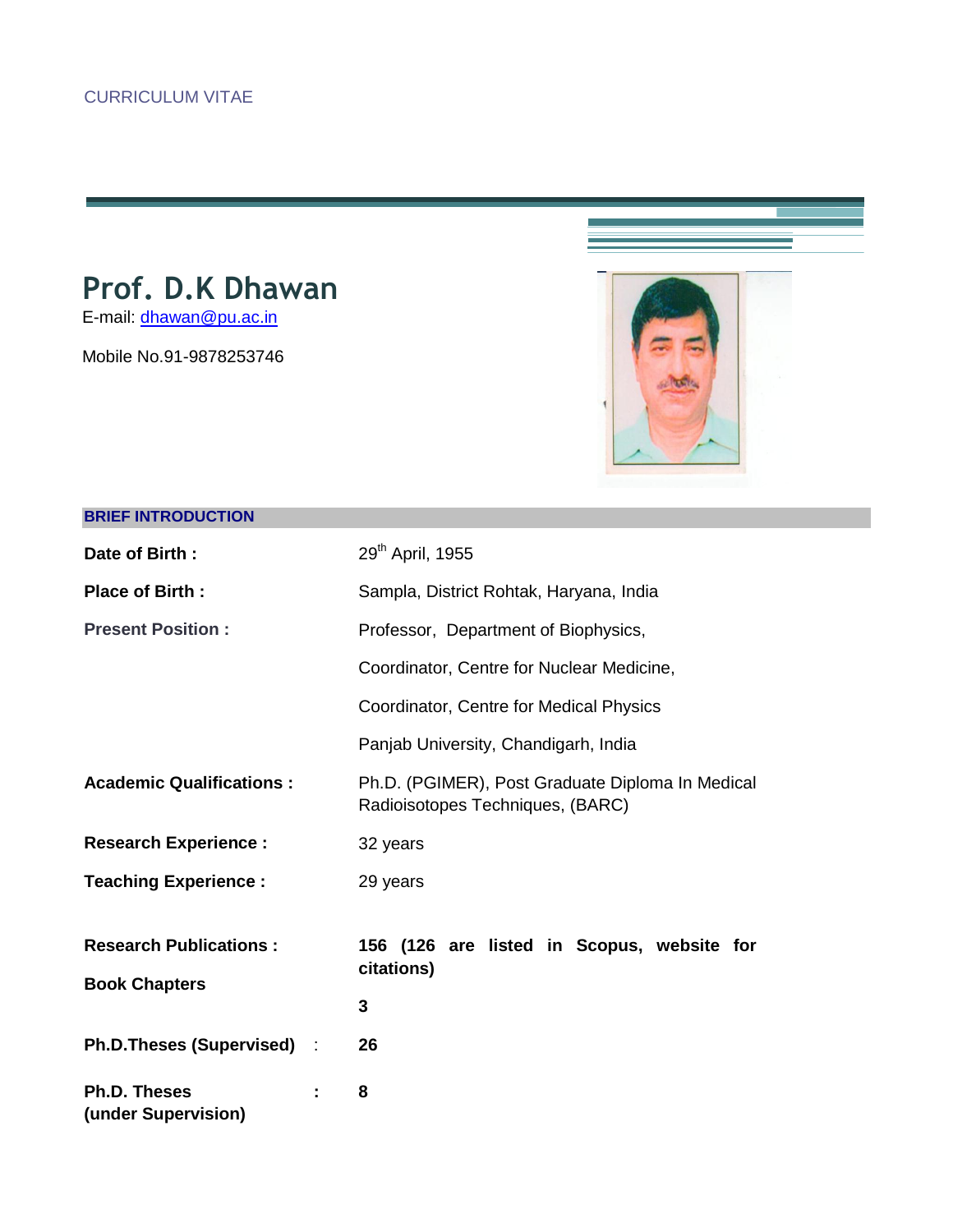| <b>M.Sc. Thesis Supervised</b>                                                   | 35                                                                                                                                                                   |
|----------------------------------------------------------------------------------|----------------------------------------------------------------------------------------------------------------------------------------------------------------------|
| <b>Member Editorial Board:</b><br><b>International</b>                           | 9                                                                                                                                                                    |
| <b>Research Journals</b>                                                         |                                                                                                                                                                      |
| Research :<br><b>Reviewer</b><br><b>of</b><br><b>Journals</b>                    | 44                                                                                                                                                                   |
| <b>Invited Talks</b><br>60<br>÷                                                  |                                                                                                                                                                      |
| 1<br><b>Patents</b><br>÷                                                         |                                                                                                                                                                      |
| <b>Scientific</b><br><b>Sessions</b><br><b>Chaired</b><br>$\sim$ 1               | 22                                                                                                                                                                   |
| <b>Conferences</b><br>organized                                                  | 13<br>÷                                                                                                                                                              |
| <b>Papers</b><br><b>Presented</b><br>at<br><b>International Conferences</b>      | : 10                                                                                                                                                                 |
| <b>Papers</b><br><b>Presented</b><br>at<br><b>National</b><br><b>Conferences</b> | : 44                                                                                                                                                                 |
| <b>Fellow</b><br>÷                                                               | <b>Indian College of Nuclear Medicine</b>                                                                                                                            |
|                                                                                  | <b>Indian Association of Biomedical Scientists</b>                                                                                                                   |
| <b>Achievements:</b>                                                             |                                                                                                                                                                      |
|                                                                                  | Created and Heading the Centre for Nuclear<br>Medicine, Panjab University.                                                                                           |
|                                                                                  | Started M.Sc. Nuclear Medicine and Medical<br>Physics courses jointly with the Departments of<br>Nuclear Medicine and Radiation Therapy, PGIMER<br>in the year 2007. |
| <b>ACADEMIC QUALIFICATIONS</b>                                                   |                                                                                                                                                                      |
| <b>Degree</b>                                                                    | <b>Institution</b><br>Field(s)<br>Year                                                                                                                               |

 $2^{\bullet}$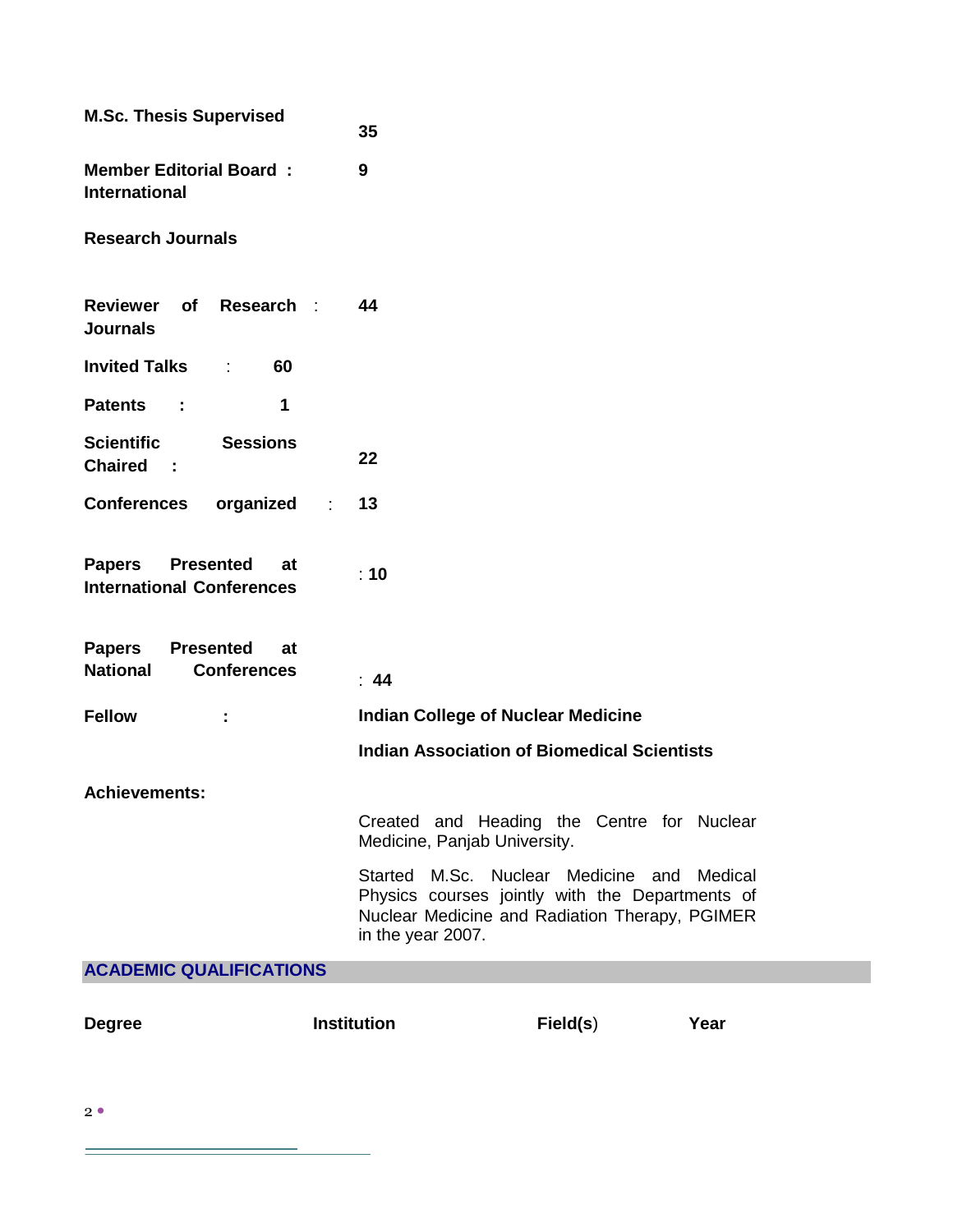| M.Sc. (Hons. School)                | <b>Panjab University</b> | <b>Biophysics</b>           | 1978 |
|-------------------------------------|--------------------------|-----------------------------|------|
| Post Graduate Diploma<br>in Medical | <b>BARC, Mumbai</b>      | <b>Radiation Medicine</b>   | 1979 |
| Radioisotope Techniques<br>(DMRIT)  |                          |                             |      |
| Ph.D.                               | P.G.I.M.E.R              | <b>Radiation Biophysics</b> | 1984 |

# **RESEARCH EXPERIENCE**

|                        | <b>Institution</b><br>conferring                                                                                               | Field (s)                      | Year      |
|------------------------|--------------------------------------------------------------------------------------------------------------------------------|--------------------------------|-----------|
| <b>DMRIT Trainee</b>   | Division of<br>BARC, Mumbai<br>Camera<br>,Radionuclide<br>activity                                                             | Nuclear medicine               | 1978-1979 |
| <b>Research Fellow</b> | Body burden<br>measurement<br>section health<br>physics division<br>of BARC and<br>department of<br>hepatology,<br>PGIMER, CHD | Trace element<br>research      | 1979-80   |
| Ph.D. Scholar          | Department of<br>Biophysics, PGI                                                                                               | Radiation<br><b>Biophysics</b> | 1980-1984 |
| Research Fellow.       | Department of<br>cardiology,<br>PGIMER, CHD                                                                                    | Physiology                     | 1984-85   |
| Senior demonstrator    | Department of<br>Biophysics,<br>PGIMER, CHD                                                                                    | Radiation<br>Medicine          | 1985-86   |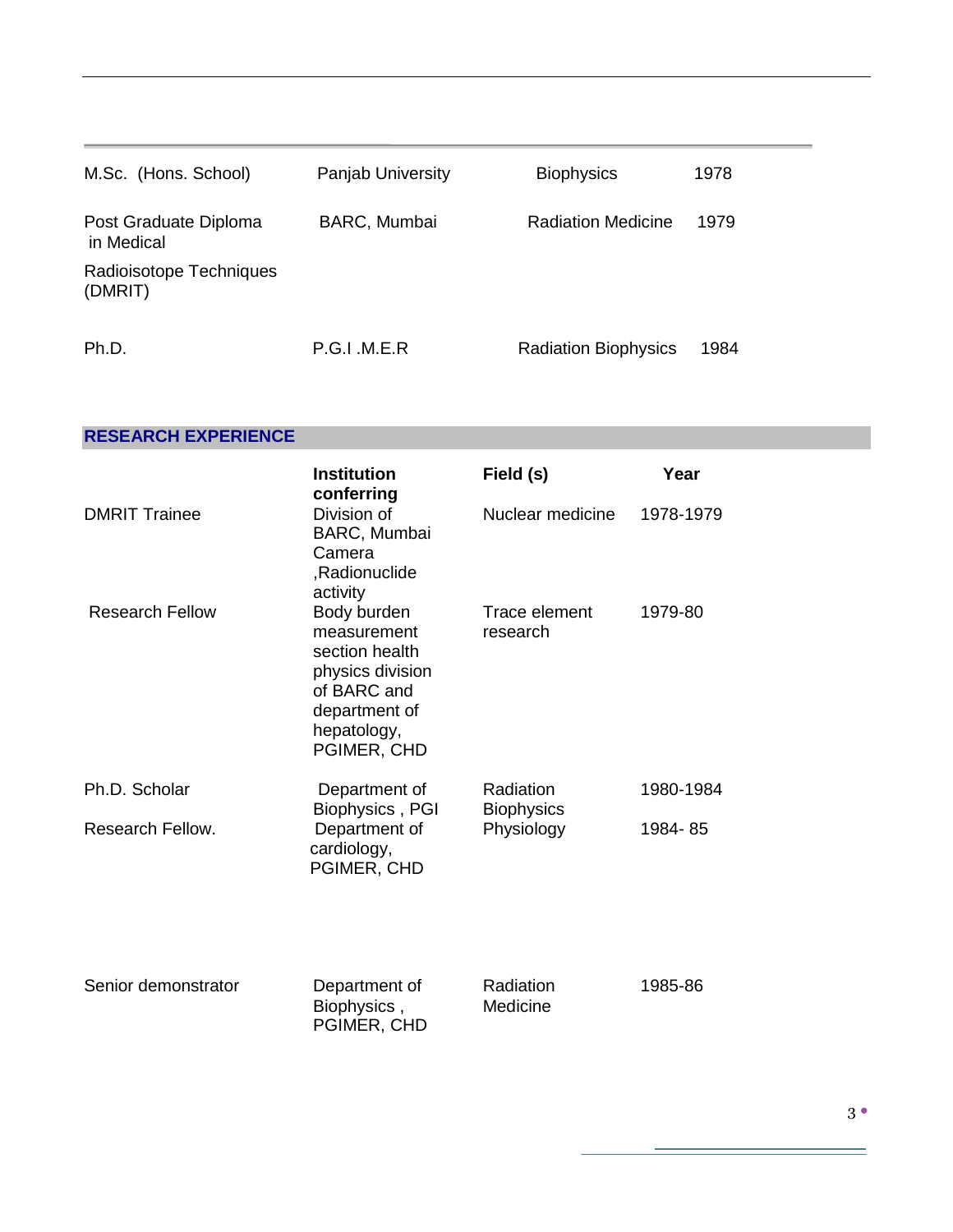| <b>Assistant Professor</b> | Department of<br>Biophysics,<br>Panjab<br>University,<br>Chandigarh | Radiation<br><b>Biophysics</b> | 1986         |
|----------------------------|---------------------------------------------------------------------|--------------------------------|--------------|
| Associate Professor        | do                                                                  | do                             | 1996         |
| Professor                  | do                                                                  | do                             | 2006-to date |

| <b>TEACHING EXPERIENCE</b> |                                                                                            |                                                              |
|----------------------------|--------------------------------------------------------------------------------------------|--------------------------------------------------------------|
| <b>Professor</b>           | <b>Department of Biophysics,</b><br><b>Panjab University</b>                               | <b>Radiation Biophysics and</b><br><b>Radiation Medicine</b> |
| <b>Professor</b>           | <b>Coordinator Center for</b><br><b>Nuclear Medicine, Panjab</b><br>University, Chandigarh |                                                              |
| <b>Professor</b>           | <b>Coordinator, Centre for Medical Physics,</b><br>Panjab University, Chandigarh           |                                                              |
| <b>THESES SUPERVISED</b>   |                                                                                            |                                                              |

| Ph.D. (supervised)        | 26 |
|---------------------------|----|
| Ph.D. (under supervision) | 8  |
| M. Sc. (supervised)       | 35 |
| M.Sc. (under supervision) | 3  |

# **Titles of Ph.D. Theses Supervised**

- 1. Combined effects of lead and lithium in rat tissues. Baljinder Singh, 1993
- 2. Studies to evaluate the role of lithium on liver functions of normal and diabetic rats. Ajaib Singh, 1995

4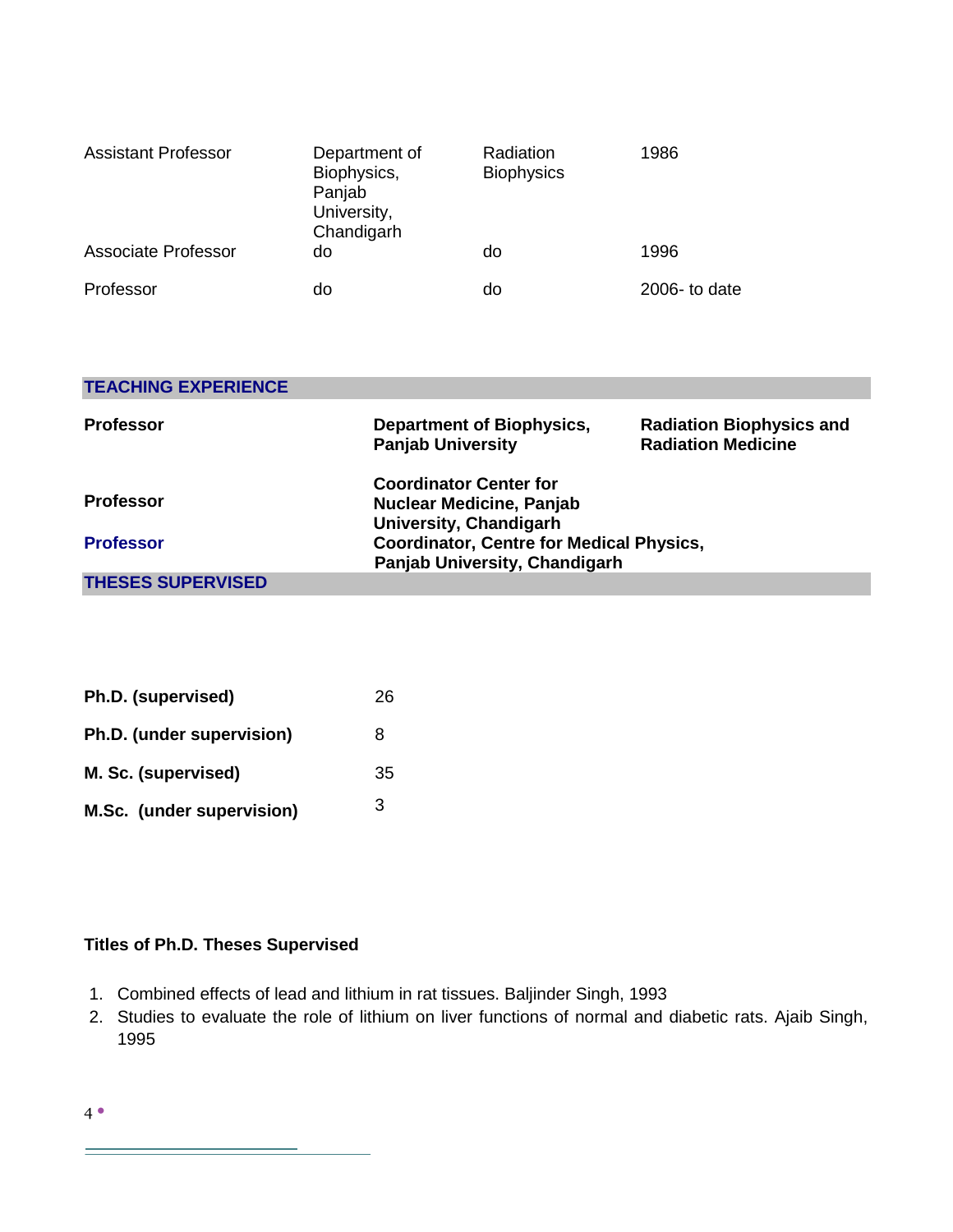- 3. Biophysical and biochemical studies on chlorpyrifos toxicity in liver-evaluation of role of zinc. Ajay Goel, 1996
- 4. Studies on the effects of lithium on rat liver and brain under different dietary protein regimens. Aparna Tondon, 1998
- 5. Biochemical and histopathological studies on methomyl toxicity in rats: Role of Vitamin E. Dharam Paul Garg, 1999
- 6. Role of Zinc in liver functions following protein deficiency and lead toxicity-An epidemiological and experimental study. Harish Kumar Bandhu, 2000
- 7. Role of zinc in the metabolic effects of ethanol in rat liver and intestine. Ashima Vashist, 2002
- 8. To evaluate the role of zinc on thyroid functions following lithium treatment to alcoholic rats. Rajiv Pathak, 2003
- 9. Evaluation of hepatoprotective role of zinc in conditions of nickel toxicity induced in protein deficient rats. Pardeep Sing Sidhu, 2004
- 10. Biophysical and biochemical studies on the role of zinc during the development of experimentally induced colon cancer-Vijayta Dani, 2007
- 11. Studies on the role of zinc and selenium in arsenic toxicity-Ashok Kumar, 2008
- 12. Studies of the role of lithium in modulating aluminium induced neurotoxicity in rats. Punita Bhalla, 2008
- 13. Studies on the effects of neem (Azadirachta indica) in 1,2-Dimethylhydrazine induced colon carcinogenesis in rats-Abdollah Ramzani Ghara, 2009
- 14. Studies to evaluate the role of selenium during the development of experimentally induced colon cancer. Fereshteh Ezzati Ghadi, 2009.
- 15. Evaluation of synergistic role of curcumin and resveratrol in chemoprevention during benzo(a)pyrene induced lung carcinogenesis in mice. Anshoo Malhotra, 2010.
- 16. Evaluation of combined chemopreventive effects of curcumin and quercetin during benzo(a)pyrene induced lung carcinogenesis. Praveen Nair, 2010.
- 17. Effects of on metabolic functions of liver in diabetic rats—A biophysical and biochemical study.Vishawjoyti Sharma,2011.
- 18. Studies to evaluate the combined effects of curcumin and piperine on benzopyrene induced genotoxicity in murine model.Amit Sehgal,2011
- 19. Studies to evaluate the role of Zinc during Aluminium induced neurotoxicity.Neha,2012.
- 20. Development of radio-labeled anti-cancer agents for the early detection of cancer and for the accurate evaluation of treatment response,Pardeep,2013.
- 21. Role of wheat grass extract and zinc in prevention of experimentally induced colon cancer in rats. Jaspret Kaur Kamboj, 2013.
- 22. Comparison of factors involved in Gallbladder Cancer formation in Gallstone patients. Jaspreet Kaur, 2013.
- 23. Evaluation of Effectiveness of Curcumin in enhancing chemotherapeutic response of doxycycline by modulation of miRNA expression and apoptotic machinery during DMH induced colon carcinogenesis, Neha Nanda, 2014.
- 24. Effect of cell –phone frequency electromagnetic radiations on early development of chick and brain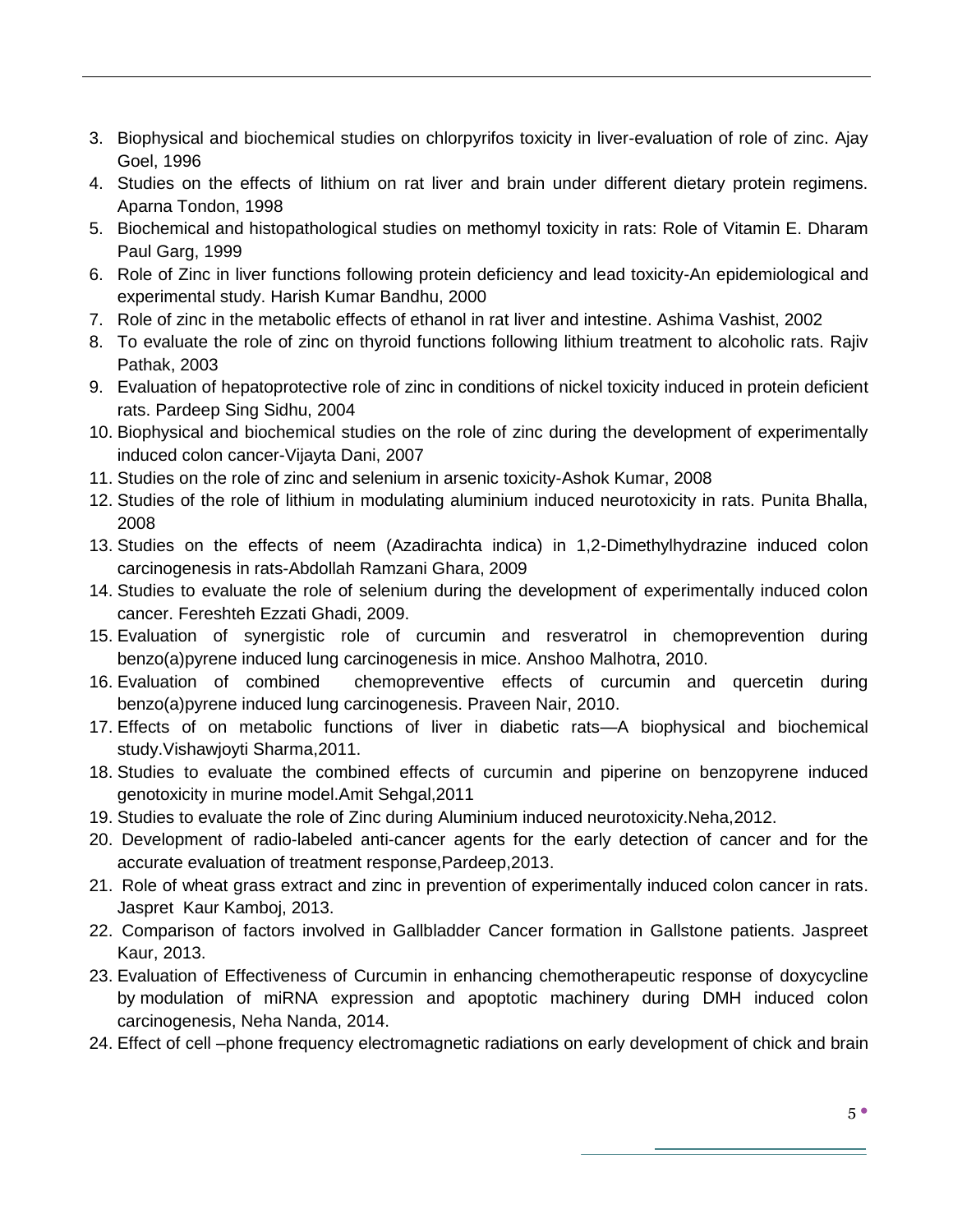of rat, Jyoti, 2014.

- 25. Development and characterization of 99mTc labeled resveratrol and elucidation of its binding targets in rat model of colon carcinogenesis, Rozy Kamal, 2014
- 26. Evaluation of synergistic effects of curcumin and znc in chemoprevention and diagnostic efficacy of 99mTc-curcumin in DMH induced colon carcinogenesis in rats, KInnri Jain, 2015.

# **AWARDS**

- 1. 1<sup>st</sup> prize for the best paper during 2<sup>nd</sup> Medical Olympiad at Thessaloniki, Greece, Oct.18-20, 2013
- 2. International Fellowship by Union International on Cancer Control( UICC) to work at Baylor Medical Centre,Dallas,USA,June-July,2013
- 3. Best Paper Award for the paper entitled (Zinc as a prophylactic intervention during diabetes) D.K.Dhawan, Vishawjyoti and Ashima Pathak, in 1<sup>st</sup> International Medical Olympics 2011,Thessalonoki, Greece.
- 4. Rashtriya Gaurav award , 2010, by India International friendship society
- 5. International Fellowship by Union International on Cancer Control( UICC) to work at Baylor Medical Centre,Dallas,USA,June-July,2010
- 6. Best Citizen Award 2010, by best citizen publishing house, Delhi.
- 7. Best paper presentation award for the paper entitled "Membrane fluidity and surfacechanges" during initiation of 1,2 DMH induced colon carcinogenesis: Protection by Zinc "V.Dani Chadha and D.K.Dhawan in the  $30<sup>th</sup>$  conference of Indian association of biomedical scientists held in the November 2009, Chandigarh.
- 8. Best Paper presentation award for the paper entitled (Modulatory role of Zinc during Aluminium altered calcium signaling in rat brain) Punita Bhalla,Neha and D.K.Dhawan in the 3<sup>rd</sup> Chandigarh Science congress held in March, 2009.
- 9. Best Paper presentation award to the paper entitled 'Uncovering the role of zinc for colon cancer chemoprevention–. future prospect-Vijayta Dani, Anshoo Malhotra & D.K. Dhawan' in the first Chandigarh Science congress (Basic Medical Sciences, Section), held in March 2007.
- 10. Best publication award by Hellenic Society of Nuclear Medicine, Greece, 2005
- 11. Golden Scroll of excellence awarded by International Biographic Centre, Cambridge, U.K

## **FELLOW**

1. Indian association of biomedical scientists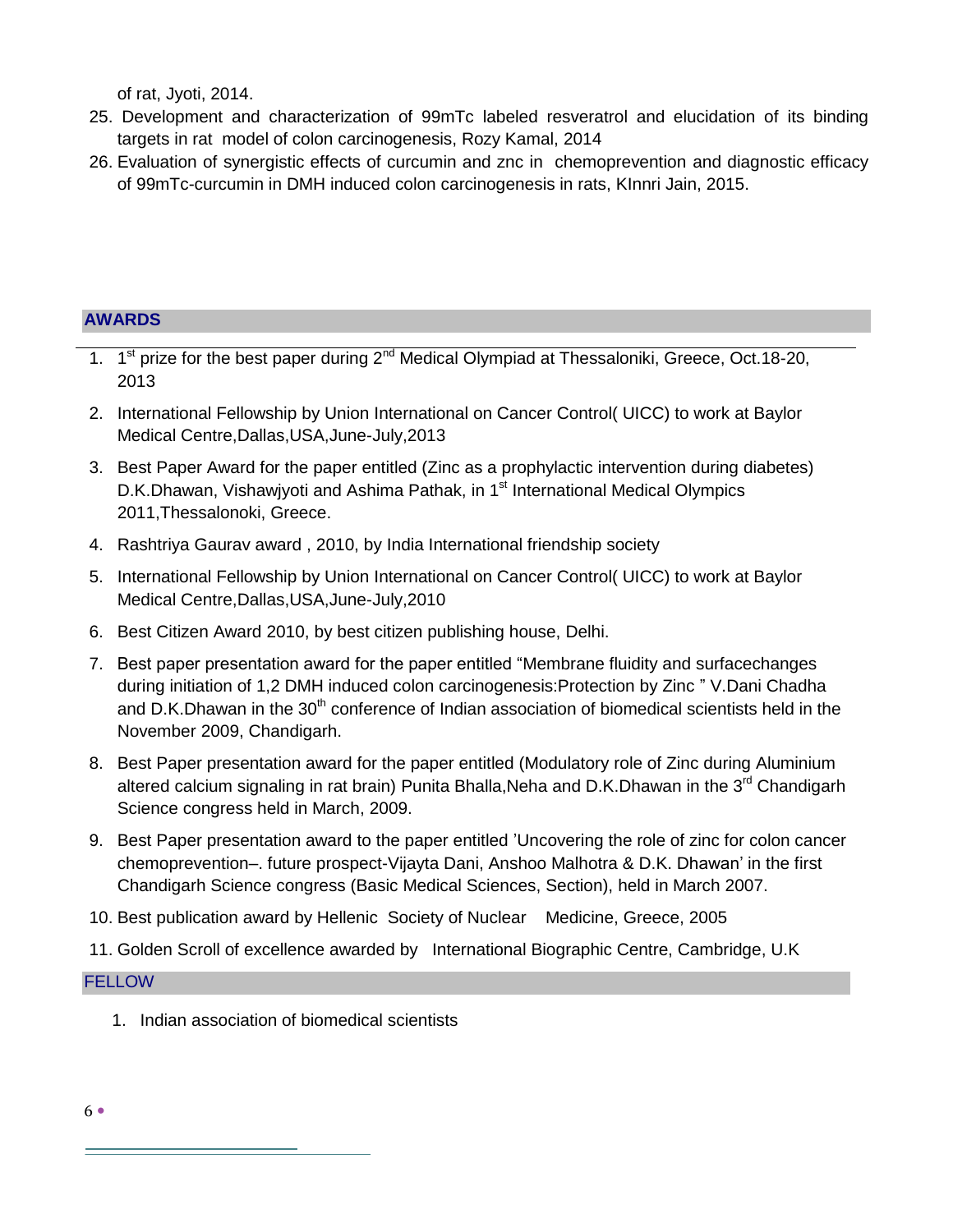# 2. Indian College of Nuclear Medicine

# CHAIRED (SCIENTIFIC SESSIONS)

- 1. Chaired the scientific session during the annual conference of Indian Biophysical society held at Chandigarh in the November 2007.
- 2. Chaired the opening session and delivered a lecture during the  $4<sup>th</sup>$  international meeting of Nuclear medicine organized by Hellenic society of Nuclear Medicine , held at, Thessaloniki, Greece in November 2008
- 3. Chaired the opening session of the workshop on nuclear medicine organized by Defense Research Development Organization in conjunction with  $30<sup>th</sup>$  conference of Indian association of biomedical scientists in November, Chandigarh 2009.
- 4. Chaired the scientific session during 41<sup>st</sup> conference of society of Nuclear medicine held at Jaipur in December, 2009.
- 5. Chaired the scientific session during the symposium on Continuing medical education in Nuclear medicine at Institute of cancer, Himalayan hill University, Dehradun, Feb. 2010.
- 6 Chaired the scientific session during the National symposium on natural products in health and disease organized by the dept. of Biochemistry, PU Chandigarh, March2010.
- 7 Chaired the scientific session during 31<sup>st</sup> Indian association of biomedical scientists' conference, Chandigarh, Nov. 2010.
- 8 Chaired the scientific session during 42<sup>nd</sup> Annual conference of society of Nuclear Medicine India (SNMCON), Nov 2010.
- 9 Chaired the scientific session during UGC SAP sponsored National Symposium on ' Molecular pathogenesis of Neurodegenerative Diseases'. Feb 22, 2011.
- 10 Chaired the scientific session in the life science section during 5<sup>th</sup> CHASCON, Feb 27 2011.
- 11 Chaired the Scientific session during Nuclear Medicine CME by Indian College of Nuclear Medicine (ICNM) from 12th-13th March, 2011 at Faridkot, Panjab.
- 12 Chaired the Scientific session during  $2^{nd}$  International MedicaLOlympiad,Thessaloniki,Greece,2011
- 13 Chaired the scientific session during 32<sup>nd</sup> Annual conference of Indian association of Basic Medical Scientists held at Trichanagode, Tamil Nadu,Nov.,20111
- 14 Chaired the scientific session during  $32<sup>nd</sup>$  Annual conference of Indian association of Basic Medical Scientists held at Panjab University,Chandigarh,Nov.,2012
- 15 Chaired the scientific session during golden jubilee symposium from Feb.10-11, 2012.
- 16 Chaired the scientific session during International conference on frontiers in Nanomedicine,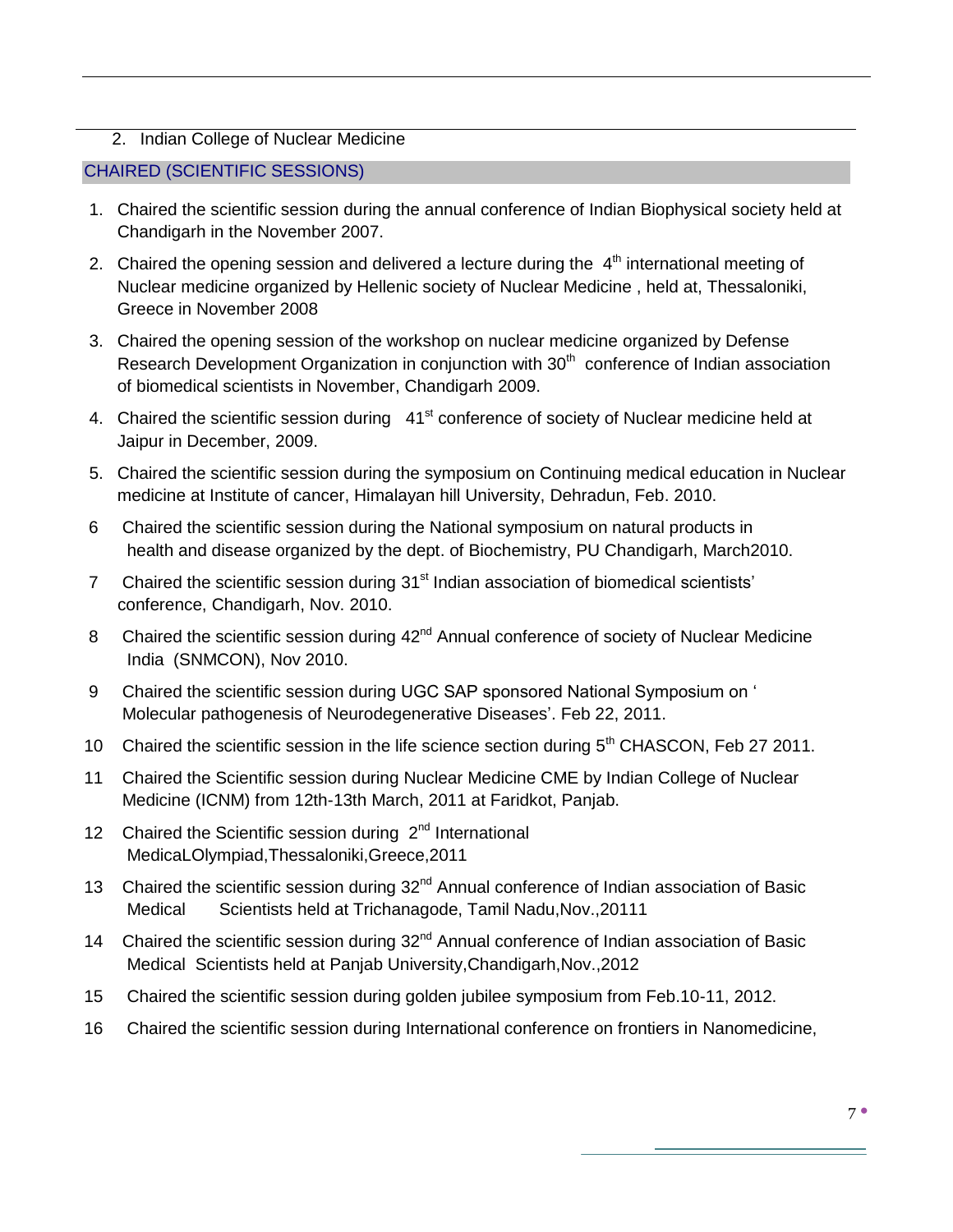Nanotechnology and Applications from Feb.15-18, 2012.

- 17 Chaired the scientific session during 32<sup>nd</sup> Annual conference of Indian association of Basic Medical Scientists held at Panjab University, Chandigarh ,Nov. 11-13,2012.
- 18 Chaired the scientific session during  $34<sup>th</sup>$  Annual conference of Indian association of Biomedical Scientists at Chennai, Nov.,1-3, 2012.
- 19 Chaired the scientific session during  $2^{nd}$  International MedicaLOlympiad, Thessaloniki,Greece,Oct.18-20, 2013.
- 20 Chaired the scientific session during  $34<sup>th</sup>$  Annual conference of Indian association of Biomedical Scientists at Chennai, Dec 26-29,2013.
- 21 Chaired the scientific session during International conference on Nanotechnology in the service of Health, Environment and Society, Feb.,13-15,2014.
- 22 Chaired the scientific session during 35<sup>th</sup> Annual conference of Indian association of Biomedical Scientists at Palampur Agricultural University, Nov.,14-16,2014.

# SCIENTIFIC CONFERNECES ORGANZIED.

- 1. Organizing Secretary, National Symposium on experimental models in radiation medicine, 1997.
- 2. Organizing Secretary, Refresher course for University and College teachers, Jan 2006-07.
- 3. Organizing Secretary, (B.M.S Section), First Chandigarh Science Congress, March 2007.
- 4. Organized Public Awareness program jointly with BARC, March 2007.
- 5. Organizing Secretary, National Symposium on Biophysics under the aegis of Indian Biophysical Society, November, 2007.
- 6. Organized Refresher course for Panjab University teachers, Feb.2008.
- 7. Organizing Secretary, faculty development programme of UGC for university teachers , March 2008.
- 8. Organizing Secretary, (B.M.S Section), second Chandigarh Science Congress, March 2008
- 9. Organizing Secretary, (B.M.S Section), third Chandigarh Science Congress, March 2009
- 10. Organizing Secretary, (Centre for emerging areas in science and technology), fourth Chandigarh Science Congress, March 2010.
- 11. Awareness Program on Radiation Safety and Research Applications jointly organized by Atomic Energy Regulatory Board of India and Panjab University, Chandigarh, August 2011
- 12. Organizing Secretary, 32nd Indian Association of Biomedical Conference (IABMS), Nov 2011.
- 13. Biophysics Symposium and Golden Jubilee Alumni Meet, Nov., 3-5, 2015

## **MEMBER- ADVISORY BOARD**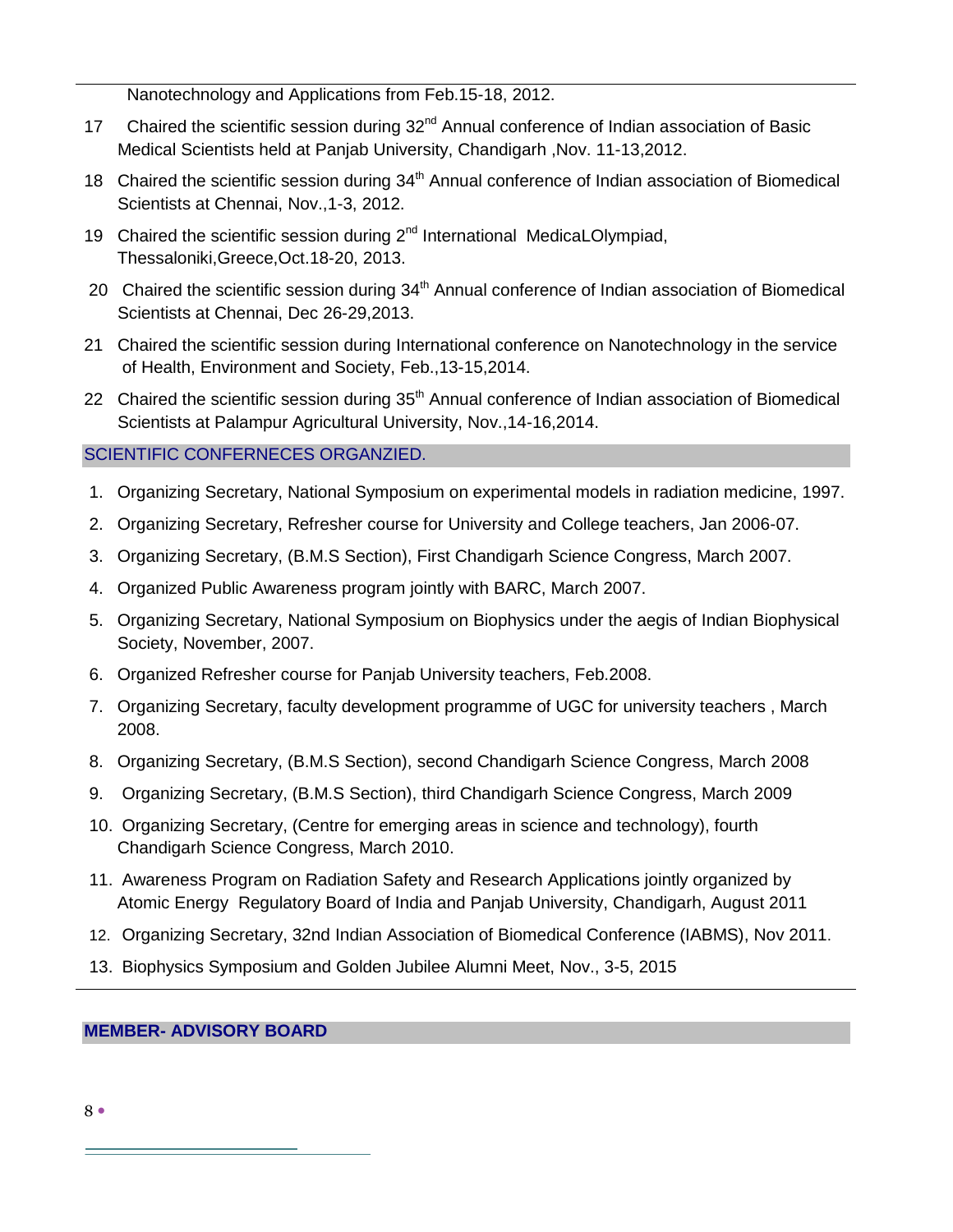- 1. Advisory board, Monad University, Noida UP
- 2. Advisory board, Biomedical Engineering, Shobit University, Meerut

## **MEMBERSHIP**

- 1. Faculty of science , Panjab University since 1993 to date
- 2. Indian Biophysical Society.
- 3. Society of Nuclear Medicine, India.
- 4. India Association of Biomedical Scientists.
- 5. Nutrition society of India
- 6. International Brain Research Organization
- 7. International Society of Neurochemistry in 1990s.

## **HONORARY MEMBERSHIP**

- 1. Awarded by New York academy of sciences USA, 1994, 1996.
- 2. Awarded by American diabetic association, 2000, 2003.
- 3. Who's who in the world (Marquis,  $16<sup>th</sup>$  edition.)
- 4. Who's who in America (Marquis,  $16<sup>th</sup>$  edition.)
- 5. Who's who in science and engineering (Marquis,  $4<sup>th</sup>$  edition.)
- 6. Indian association of biomedical scientists. (IABMS).
- **7.** Indian College of Nuclear Medicine

## **MEMBER- EDITORIAL BOARD**

- 1. World journal of Gastroenterology
- 2. World Journal of Methodology
- 3. Hellenic journal of Nuclear Medicine
- 4. Int. journal of Biology, Pharmacy and Allied Sciences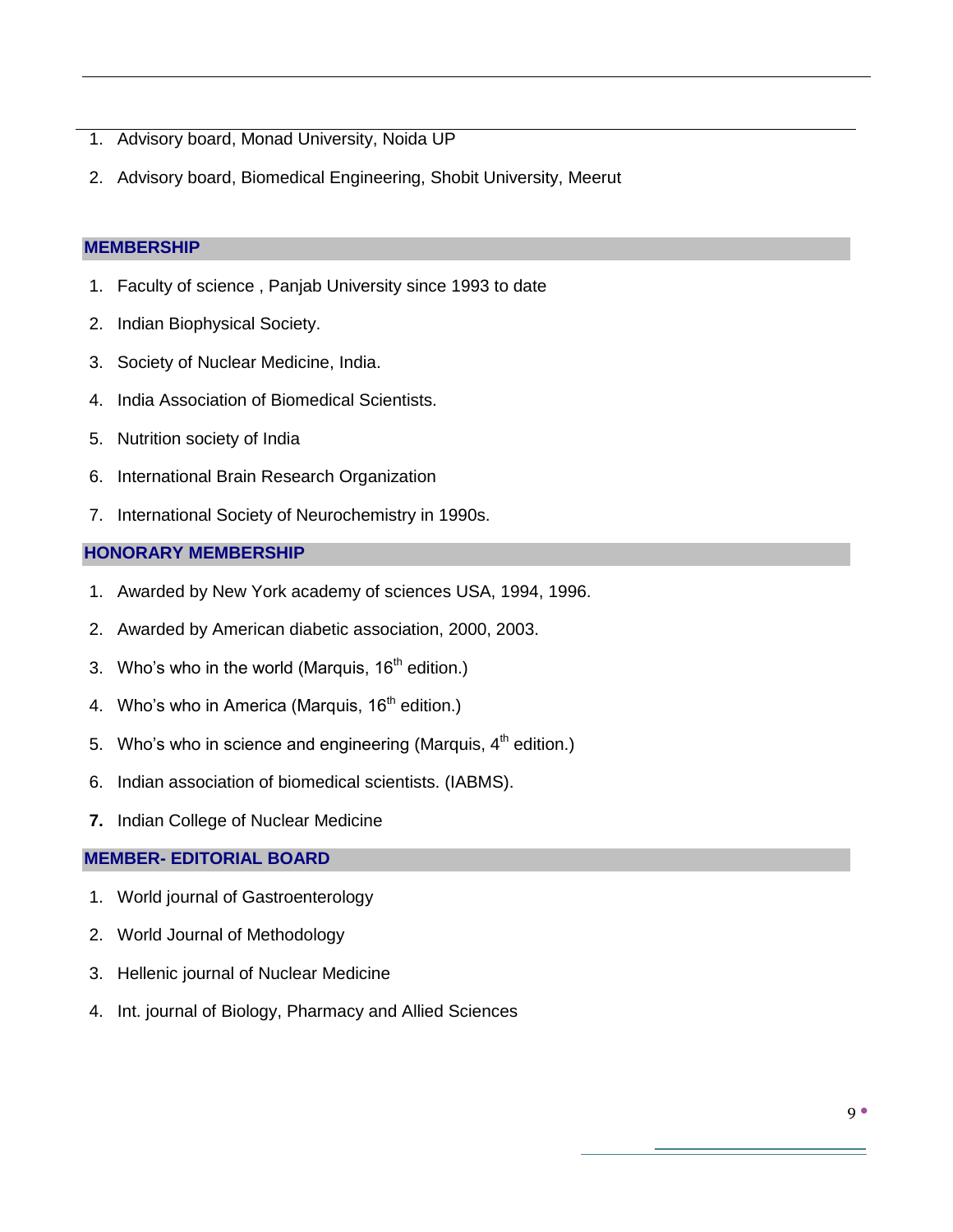- 5. Panjab University research bulletin ( 2006-09)
- 6. Asian Journal of Pharmacological Sciences
- 7. Nuclear Medicine and Radiotherapy
- 8. Journal of Liver and Pancreatic Diseases
- 9. Advances in Modern Oncology Research
- 10.Journal of Natural Products Research Updates
- 11.World Journal of Thyroid Research Updates
- 12.International Journal of Current Toxins Research

#### **REVIEWERSHIP**

- 1. World journal of gastroenterology
- 2. Indian journal of experimental biology,
- 3. Biochemie,
- 4. Toxicology methods and mechanisms,
- 5. Environmental toxicology
- 6. Nutrition and cancer
- 7. Food and chemical toxicology
- 8. Indian journal of medical research
- 9. European journal of Biochemistry
- 10. Applied Radiation Isotope
- 11. Journal of Gastroenterology and Hepatology.
- 12. Toxicology International.
- 13. Metabolism
- 14. Toxicology letters
- 15. Anticancer drugs
- 16. Pharmaocolgy, Behaviour and Biochemistry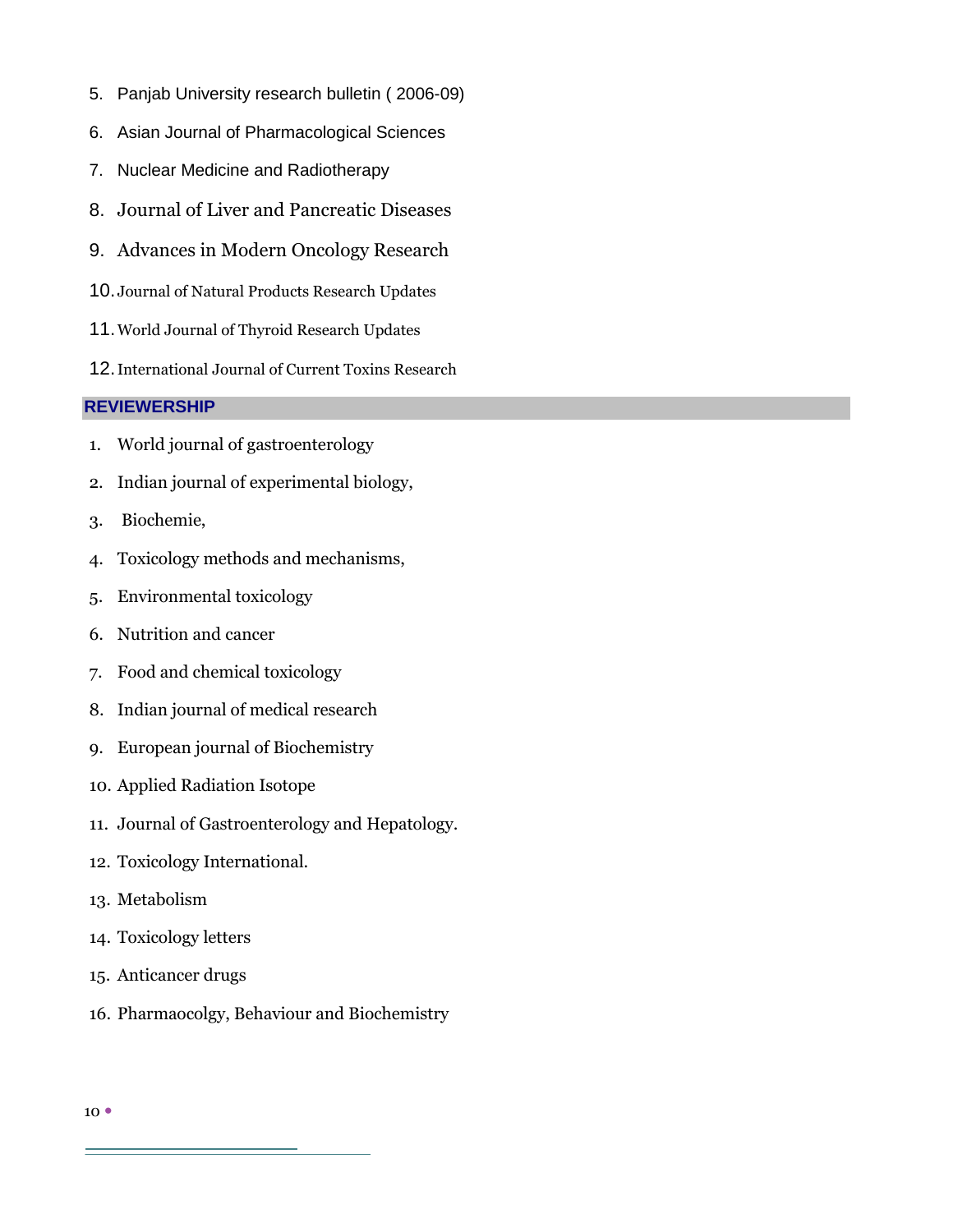- 17. Journal of Tropical Pediatrics
- 18. Nutrition and metabolism
- 19. World journal of gastrointestinal oncology
- 20. Oncology research
- 21. Environmental Engineering and Management Journal
- 22. Webmedcentral
- 23. X ray spectrometry.
- 24. African Journal of Biotechnology.
- 25. Human toxicology and mechanism.
- 26. Bioinogranic Chemistry and applications.
- 27. Medical Oncology.
- 28. Molecular Medicine
- 29. African Journal of Agriculture research
- 30. Open journal of Medical Devices.
- 31. Neurotoxicology.
- 32. Environmental Toxicology and Chemistry.
- 33. Arzneimittelforschung/Drug Research/Pharmacology.
- 34. Biometals
- 35. Plant Medica
- 36. Acta Biochimica et Biophysica Sinica
- 37. Ecotoxicology and environmental safety.
- 38. African Journal of Biochem. Research
- 39. Cell Biochem.and Biochem.
- 40. African journal of Biochem.Res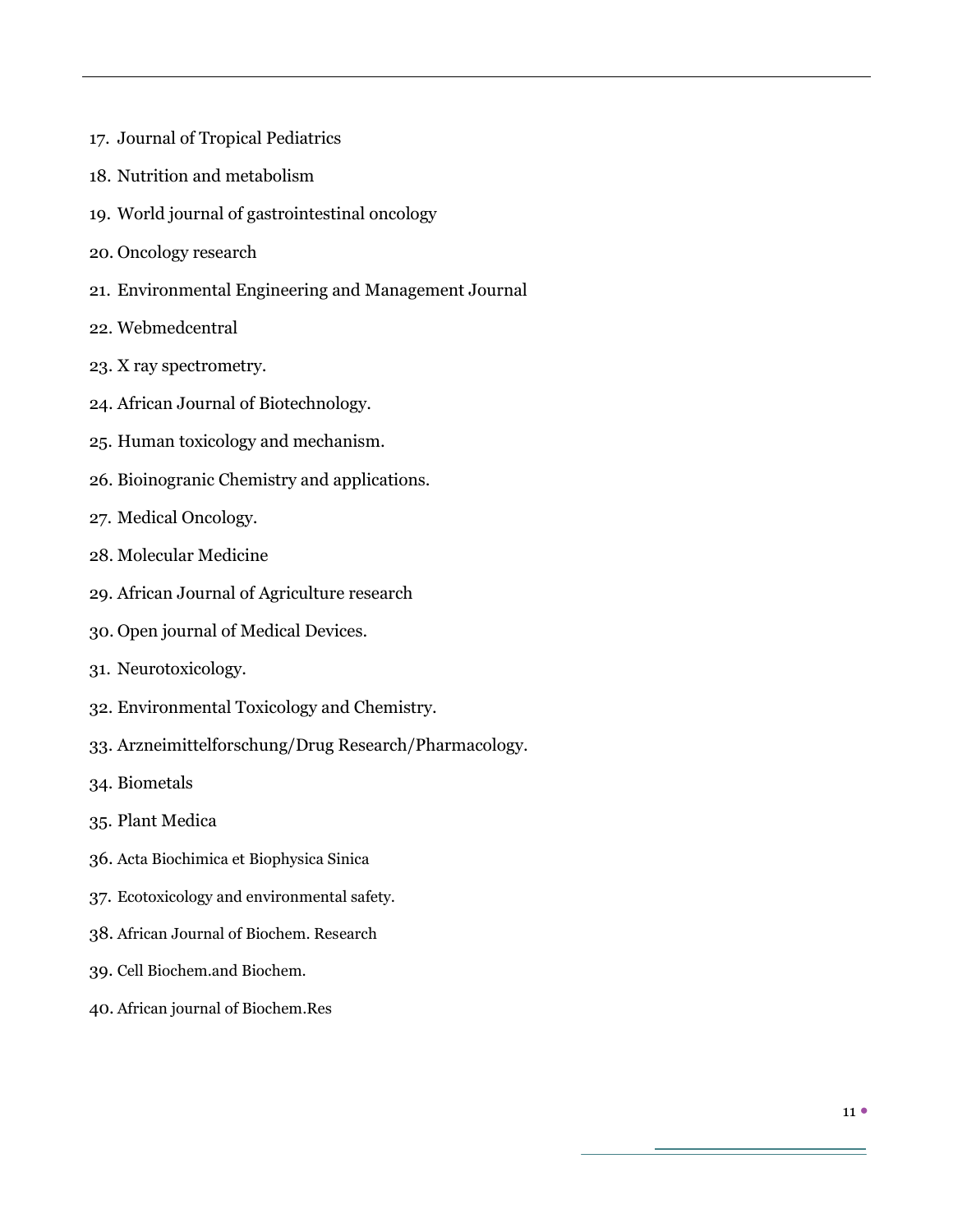- 41. Expert opinion on Drug Metab.and Toxicol.
- 42. Nutrition
- 43. Hellinic Journal of Nuc.Med.
- 44. Current Alzheimer Research

### **INTERNATI0NAL CONFERENCES**

Papers Presented :

- 1. Third IBRO conference at Montreal, Canada,July, 1991.
- 2. Asia Pacific meeting of Society of Neurochemistry held at Nagoya, Japan, Oct. 1992.
- 3. 7<sup>th</sup> Conference of international society of toxicology at Seattle, USA, June, 1995.
- 4. 3<sup>rd</sup> international meeting of Hellenic society of Nuclear Medicine, Thessaloniki Greece, Nov. 2005
- 5.  $4^{th}$ international meeting of Hellenic society of Nuclear Medicine, Thessaloniki Greece,Nov.2008
- 6. 57<sup>th</sup> Annual meeting of the society of nuclear medicine, salt lake city, USA June, 2010.
- 7. 1<sup>st</sup> International Medical Olympics Conference, Thessaloniki, Greece, Sept. 2011
- 8. 17<sup>th</sup> National and 5<sup>th</sup> International Iranian Biology conference held at Shahid Bahonar University, Kerman, Iran, Sept.2012
- 9. 2<sup>nd</sup> International Medical Olympiad, Thessaloniki, Greece, Oct. 2013.
- 10. BITs 5<sup>th</sup> Neuro-Talk at Nanjing, China May 17, 2014.

#### **NATI0NAL CONFERENCES**

- 1. D.K. Dhawan, M.M Rehani, R.R Sharma, S. Ateja and R J Dash. Comparative effects of I-125 and I-131 on rat thyroid:  $12<sup>th</sup>$  society of nuclear medicine conference (SNM), BURLA, 1980.
- 2. D.K. Dhawan, M.M Rehani, Sudershan, R.K Garg, R.R Sharma, K.C Aggarwal and B.N.S Walia. Radiorespirometric detection of bacteria of blood culture. 12<sup>th</sup> SNM conference, BURLA, 1980.
- 3. D. K. Dhawan and S.R. Bawa. Immunological and biochemical studies on fractionated bull spermatozoa: Golden Jubilee Conference, society of biological chemists conference, BANGALORE, 1980.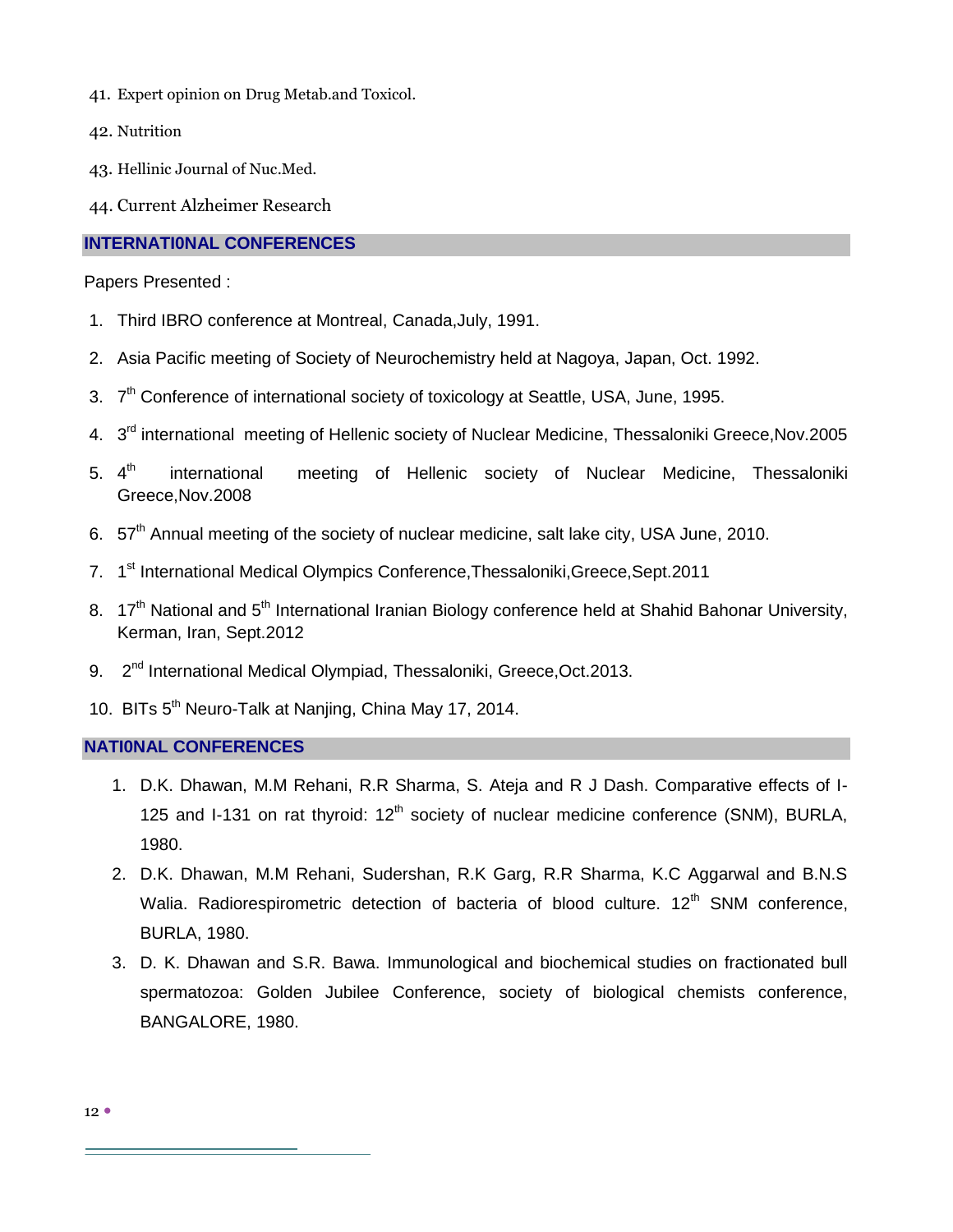- 4. M.M Rehani, D.K. Dhawan and I.P. Kaur. A color strip method for determination of stannous: 13<sup>th</sup> SNM conference, SRINAGAR, 1981.
- 5. D. K. Dhawan and D.V Datta. Levels of arsenic and copper in liver disorders: Golden Jubilee Conference, society of biological chemists conference, BANGALORE, 1980.
- 6. D.K. Dhawan, I.P Kaur, M.M Rehani and R.R Sharma. Stable solution of stannous chloride: 13<sup>th</sup> SNM conference, SRINAGAR, 1981.
- 7. D.K. Dhawan, R. Sharma, R.R Sharma, R.J Dash and C.R. Nair. Effect of I-131 on thyroid of normal and lithium treated rats: 14<sup>th</sup> SNM conference, CHANDIGARH, 1982.
- 8. R. Sharma, D.K. Dhawan, R.R Sharma and R.J Dash. Thyroid function in diabetic rats: 14<sup>th</sup> SNM conference, CHANDIGARH, 1982.
- 9. R. Sharma. D.K. Dhawan, R.R Sharma and R J Dash. Effect of alloxan induced diabetes on I-131 trapping efficiency in rat thyroid: 15<sup>th</sup> SNM conference, JAIPUR, 1983.
- 10. D.K. Dhawan, R. Sharma, R. R. Sharma and R.J. Dash. Effect of lithium on retention of I-131 in rat thyroid: 15<sup>th</sup> SNM conference, JAIPUR, 1983.
- 11. D.K. Dhawan, R. Sharma and R.J. Dash. Effects of short and long term lithium treatment on uptake and retention of I-131 in rat thyroid:  $17<sup>th</sup>$  SNM conference, BANGALORE, JANUARY, 1986.
- 12. D.K. Dhawan, R. Sharma and R.J. Dash. Correlation in variation of Na+K+ATPase activity and I-131 trapping efficiency in rat thyroid following lithium treatment.  $18<sup>th</sup>$  SNM conference. MADRAS, 1986.
- 13. D.K. Dhawan and Arveen Kumari. Studies to evaluate carbimazole as an adjunct to radioiodine-131 in rat thyroid. 20<sup>th</sup> SNM conference, DIBRUGARH, 1988.
- 14. , R. Sharma, D.K. Dhawan and R.R Sharma. Effects on the iodine metabolism in rat thyroid of alloxan induced diabetes mellitus. 20<sup>th</sup> SNM conference, DIBRUGARH, 1988.
- 15. D.K.Dhawan, A.Goel, K. Singh and C.S Gautam. Studies on the variation of biological halflife of I-131 rose Bengal in liver of rats treated with CCI4 and Tefroli.  $21<sup>st</sup>$  SNM conference, LUCKNOW, 1989.
- 16. A. Goel, D.K.Dhawan and K.Singh. Effects of carbontetrachloride and LIV-52 on the clearance rate of I-131 –Rose Bengal in rat liver.  $X<sup>th</sup>$  AMPI medical physics conference, GWALIOR, 1990.
- 17. B. Singh, D.K.Dhawan, N.K.Relan, P.C.Mangal and Ajay Goel. Effects of lead on I-131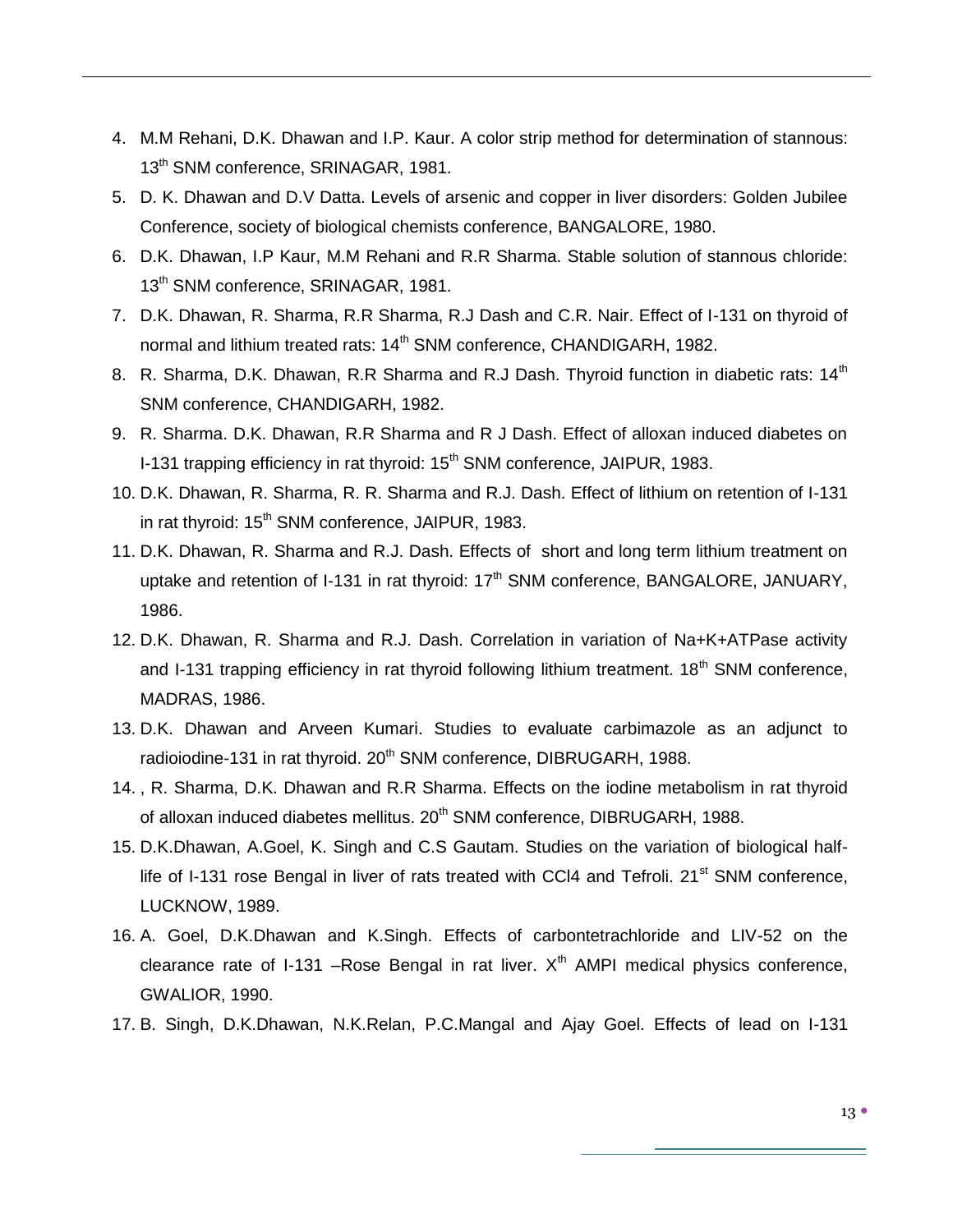uptake in rat thyroid. International conference on low level radiation and living state, BOMBAY, 1992.

- 18. D.K. Dhawan. 3<sup>rd</sup> Chandigarh symposium on new biology held at IMTECH, CHANDIGARH, 2003.
- 19. D Dhawan B Singh, H.K Bandhu and PN Trehan. Lithium induced alterations in essential and non essential elements in rat brain during  $7<sup>th</sup>$  conference of interantaional conference society of toxicology at seattle USA, 1995
- 20. R. Thakur, B.Singh and D.K.Dhawan. Biokinetics of I-131 in thyroid of lithium treated diabetic rats. 29<sup>th</sup> SNM conference, CHANDIGARH, 1997.
- 21. H.K.Bandhu, B.Singh, S.D. Deodhar, M.L. Garg, N. Singh, P.C. Mangal and D.K. Dhawan. Hepatobilary clearance of Tc-99m-Mebrefuin in zinc supplemented protein deficient rats intoxicated with lead acetate: 29<sup>th</sup> SNM conference, CHANDIGARH, 1997.
- 22. A. Verma and D.K.Dhawan. Thermal effects on the stability of FBX chemical dosimeter system: 29<sup>th</sup> SNM conference, CHANDIGARH, 1997.
- 23. A. Verma and D.K Dhawan. Evaluation of radioprotective role of zinc in mouse liver:  $29<sup>th</sup>$ SNM conference, CHANDIGARH, 1997.
- 24. S. Bhattacharya and D.K.Dhawan. Zn-65 in the assessment of lead toxicity in rat liver:  $29<sup>th</sup>$ SNM conference, CHANDIGARH, 1997.
- 25. D.K Dhawan, M.L. Garg and Pardeep Sidhu. Indian biophysical society, ROORKE, 2003.
- 26. D. K Dhawan, Punita Bhalla, Vijayta Dani Chadha and Praveen Nair. Influence of zinc on the biokinetics of I-131 in lithium treated rat thyroid: Indian biophysical society, CHANDIGARH, 2007.
- 27. Avdesh, A Malhotra, V. Dani and D.K Dhawan. Evidences of anti-hepatotoxic ability of zinc: Radioisotopic investigations: Indian biophysical society, CHANDIGARH, 2007
- 28. V.Dani, K Vaiphei, D.K Dhawan. Uncovering the role of zinc in experimentally induced colon carcinogenesis: Indian biophysical society, CHANDIGARH, 2007
- 29. A. Malhotra, V. Dani and D.K. Dhawan. I-131 induced hematological alterations in rat blood: protection by zinc: Indian biophysical society, CHANDIGARH, 2007
- 30. V dani, A malhotra & D.K. Dhawan. Uncovering the role of zinc for colon cancer chemoprevention–. Future prospect-' In the first chandigarh science congress (basic medical sciences, section), held in March 2007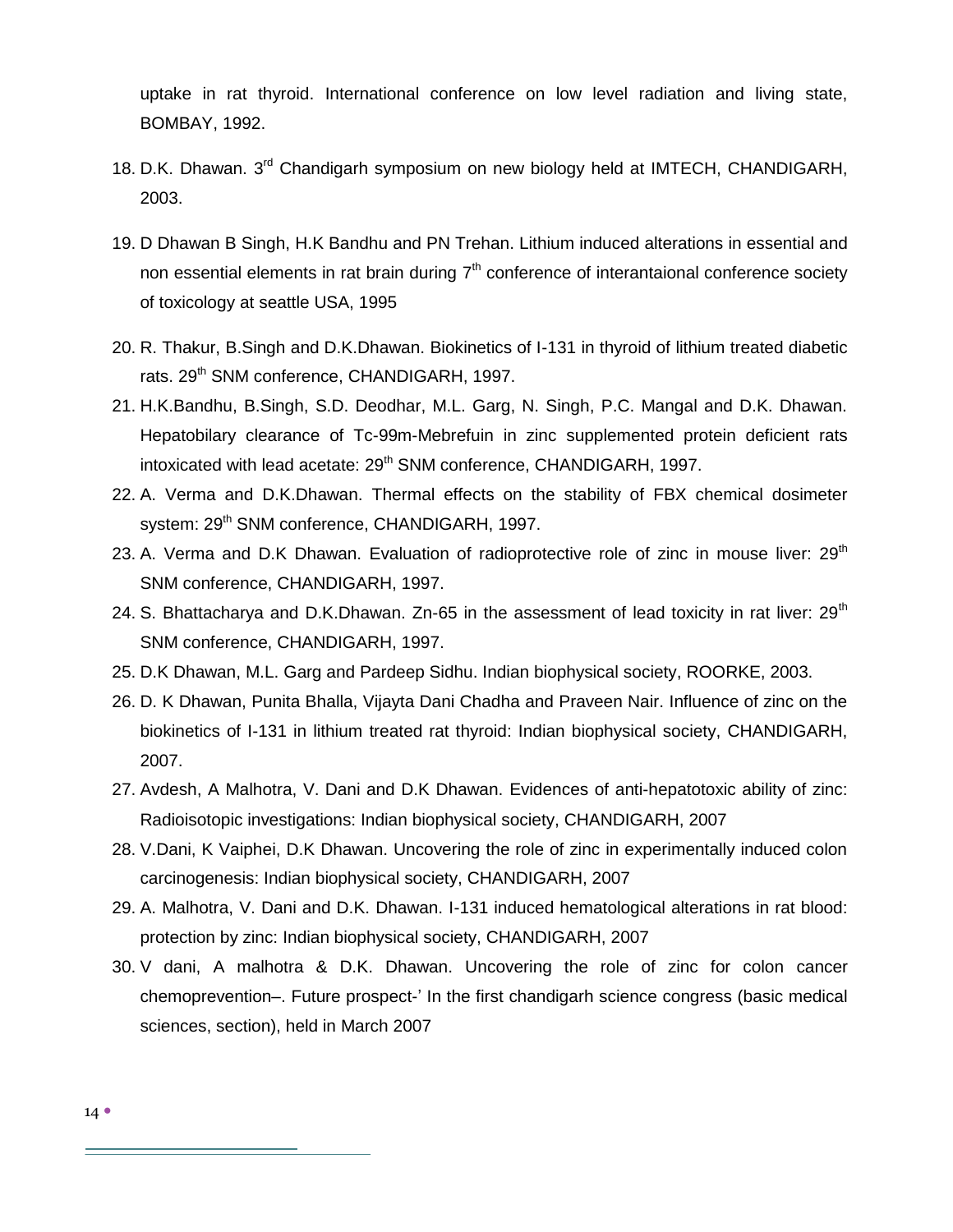- 31. P. Bhalla, M.L. Garg and D.K.Dhawan. Insight into a new role of lithium in neuroregulation. second science Chandigarh Science congress held in March , 2008
- 32. A Malhotra, P Nair, P Bhalla and D.K.Dhawan. zinc attenuates aluminium induced alteration in blood. second science Chandigarh Science congress held in March , 2008
- 33. P Nair, P Bhalla and D K Dhawan. Potential of zinc in lithium induced adverse effects in rat thyroid. second science Chandigarh Science congress held in March , 2008
- 34. Punita Bhalla, M.L.garg and D.K.Dhawan. Regulation of calcium homeostasis by lithium during aluminum neurotoxic condition .Third science Chandigarh Science congress held in March , 2009
- 35. Anshoo Malhotra, Praveen Nair and D.K Dhawan. A dietary role of zinc in modulating lipid peroxidation antioxidant defense enzymes, intestinal marker enzymes and cancer marker enzymes in DMH induced rat colon carcinogenesis. Third science Chandigarh Science congress held in March , 2009.
- 36. Praveen Nair, Sonia Chauhan, D. K Dhawan. Potential of selenium in regulating thyroid functions of  $131$  treated rats. Third science Chandigarh Science congress held in March, 2009.
- 37. Vishawjyoti Sharma, Ashima Pathak, D. K Dhawan. Effect of zinc supplementation on antioxidative enzyme status in liver of diabetic rats. Third science Chandigarh Science congress held in March , 2009.
- 38. Vijayata Dani and D.K Dhawan. Membrane fluidity and surface changes during initiation of 1,2 DMH induced colon carcinogenesis-protection by zinc  $\degree$  in the 30<sup>th</sup> conference of Indian association of biomedical scientists held in the November 2009, Chandigarh.
- 39. D.K.Dhawan.Regulations of thyroid functions by Zinc during 31<sup>st</sup> conference of Indian Association of Biomedical Scientists,Trichanagode,Tamil Nadu,Nov.2010.
- 40. D,K.Dhawan.Radiotracers in Biomedical Applications.Joint Awareness Program by Atomic Energy Regulatory Board of India and Panjab University,Chandigarh.August,2011.
- 41. D.k.Dhawan.Imaging by Radionuclides -An Overview.32<sup>ND</sup> Annual conference of Indian Biomedical Scientists. Panjab University ,Chandigarh Nov.2011.
- 42. Kinri Jain.Vijayta.D.Chadha and D.K.Dhawan-Evaluation of radiolabeled Curcunin-99mTcomplex as an imaging agent in colon carcinogenesis. Annual conference of Indian Biomedical Scientists.Manglore, Nov.2012.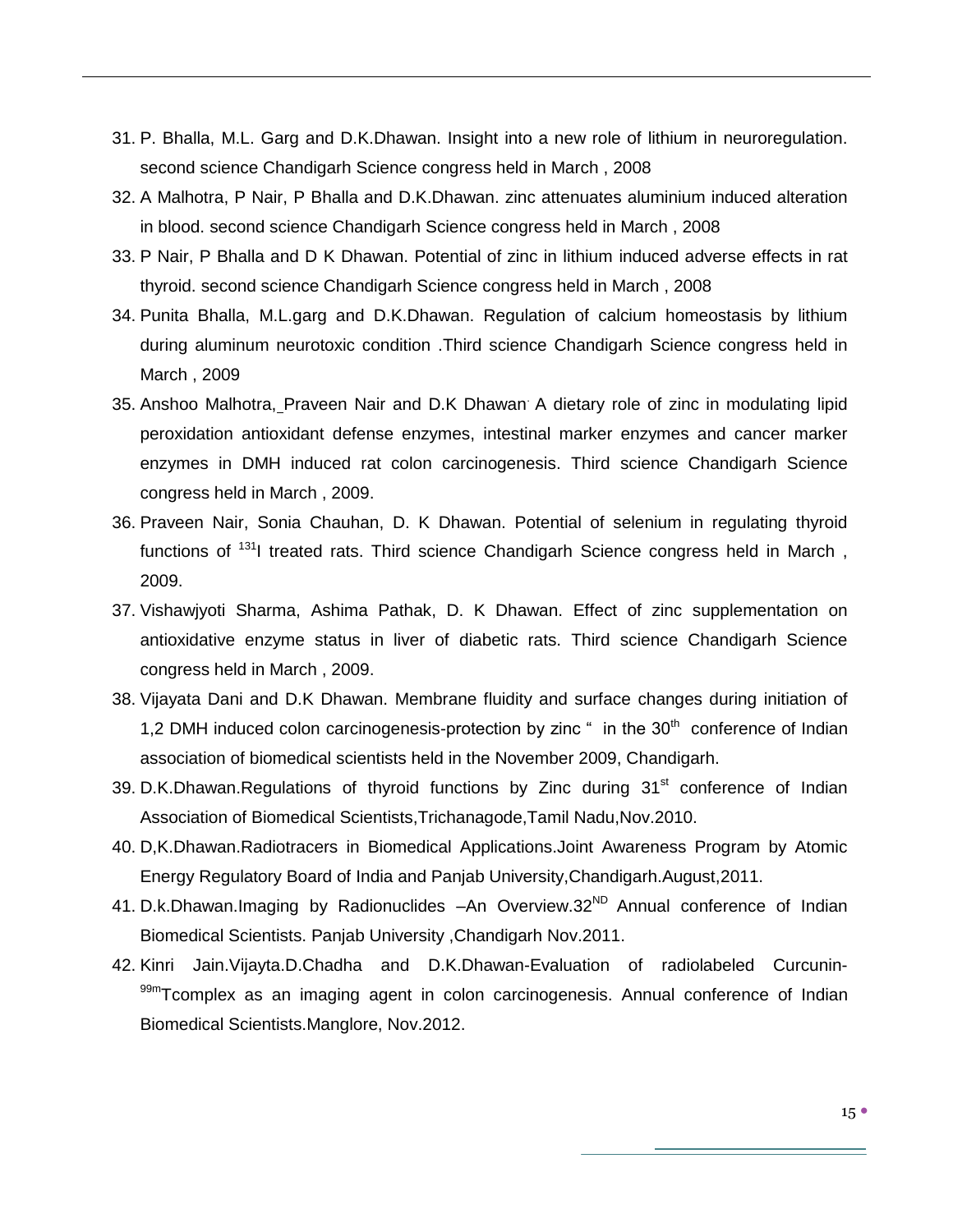- 43. Rozy Kamal ,V.D.Chadha and D.K.Dhawan, Development and characterization of 99mTc labeled resevertrol loaded nanoparticles for early detection of colon cancer in rats, Chennai,Dec.,2013.
- 44 Rozy Kamal and D.K.Dhawan, In Vitro applications of Radioisotopes in Biomedical Research. 35<sup>th</sup> Annual Conference of Association of Biomedical Scientists. Palmpur Agricultural University, Nov., 14-16,2014

# **INVITED TALKS**

# **INTERNATIONAL**

- 1. 3<sup>rd</sup> international Conference of Hellenic Society of Nuclear Medicine held at ThessalonikiGreece, 2005.
- 2. 4<sup>th</sup> international Conference of Hellenic Society of Nuclear Medicine held at Greece, 2008.
- 3. Ist. Medical Olymics organized by International Medical Olymicus association held at Thessaloniki,Greece,2010.
- 4 17<sup>th</sup> National and 5<sup>th</sup> International Iranian Biology conference held at Shahid Bahonar University, Kerman, Iran.
- 5 2<sup>nd</sup> International Medical Olympiad, Thessaloniki, Greece, Oct. 2013.
- 6 BITs 5<sup>th</sup> Neuro-Talk at Nanjing, China May 17,2014

## **NATIONAL**

1 **'**Uptake of radionuclides with different affinities for different organs‖ during Refresher course organized academic staff college, Panjab university under the UGC programme for college and University teachers. August 2007

- 5 Uses of radionuclides in agriculture and medicine' during Public Awareness program organized jointly with Panjab University and BARC, March 2007 organized by department of biophysics under UGC-SAP programme, March 2008.
- 6 ‗Radioisotopes in medicine and biology' during Refresher course organized academic staff college, Panjab University under the UGC programme for college and University teachers, May 2008.
- 7 ‗Applications of radiopharmaceuticals in imaging' during Faculty Development programme for University and College teachers, Panjab University, March 2008.
- 8 Radioisotopes in Imaging and Therapy, 3<sup>rd</sup> Chandigarh science congress, March, 2009
- 9 ‗Biological effects of ionizing radiations' during Workshop jointly organized Indian College of Nuclear medicine and Department of Nuclear Medicine, PGIMER, October 2009.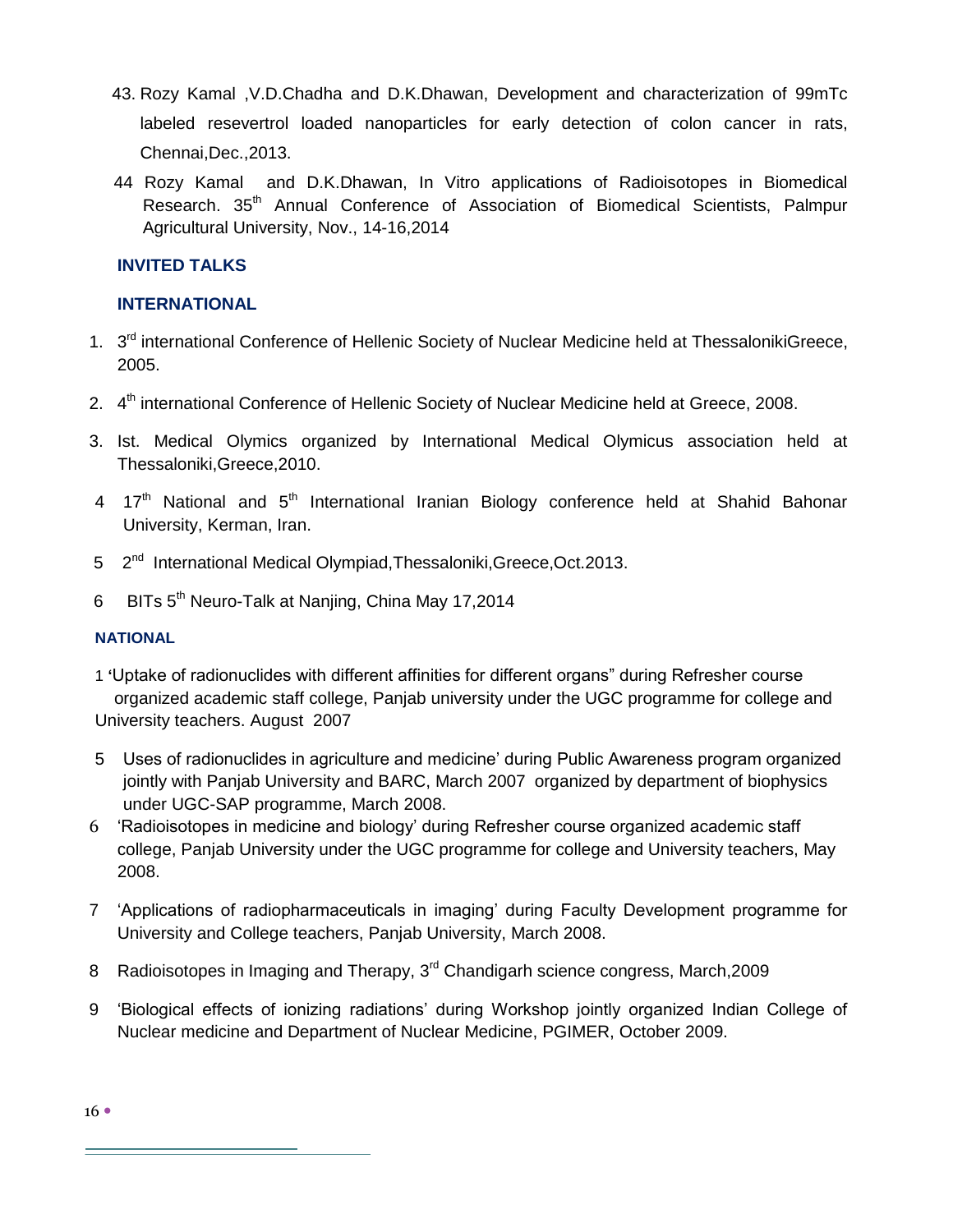- 10 'In vivo imaging of organs using radionuclides' during symposium cum workshop organized by Shobit University, Meerut, February 2010.
- 11 ‗Radioisotopes in research' during Refresher course organized academic staff college, Panjab university under the UGC programme for college and University teachers, March 2010
- 12 'In vivo imaging and biokinetic studies with Radioisotopes' during 4<sup>th</sup> Chandigarh Science Congress, March, 2010.
- 13 ‗Biological effects of radiation', during ICNM workshop on radiation safety,INMAS,Delhi Aug.2010.
- 14 Radioisotopes in research during the refresher course organized by academic staff college, Panjab University, August 20,2010
- 15 'Applications of radioisotopes in medicine' at Hemopathic medical college, Sep. 2010.
- 16 ‗Radioisotopes in life during the orientation course organized by academic staff college, Panjab University, Sep, 2010.
- 17 "Regulation of thyroid activity by zinc during thyroid" 31<sup>st</sup> conference of IABMS, Nov 2010.
- 18 ‗Radioisotopes general applications' during the orientation course organized by academic staff college, Panjab University, Dec 2010.
- 19 "Medical and general applications of radionuclides" during the orientation course organized by academic staff college, Panjab University, Sep, 2010.
- 20 "Radioisotopes in medicine, agriculture and industry" during the orientation course organized by academic staff college, Panjab University, March1, 2011.
- 21 "Radioisotopes in molecular imaging and research" during the refresher course organized by academic staff college, Panjab University, May26, 2011.
- 22 "Radioisotopes in life Sciences" during INSPIRE internship camp of Dept.of Science and Technology (Govt.of India) organized by Department of Microbiology, College of Basic Sciences, Palampur University, June 29<sup>th</sup> 2011.
- 23 "Experimental models in radiation research" during Awareness program organized jointly by Panjab University and Atomic Energy Regulatory Board,Mumbai (Govt. of India),August 10- 11,2011.
- 24 "Scientific temperament and importance of radiations in life" during the orientation course organized by academic staff college, Panjab University, September 15, 2011.
- 25 "Radioisotopes in life sciences" during INSPIRE awareness program of Dept. of Science and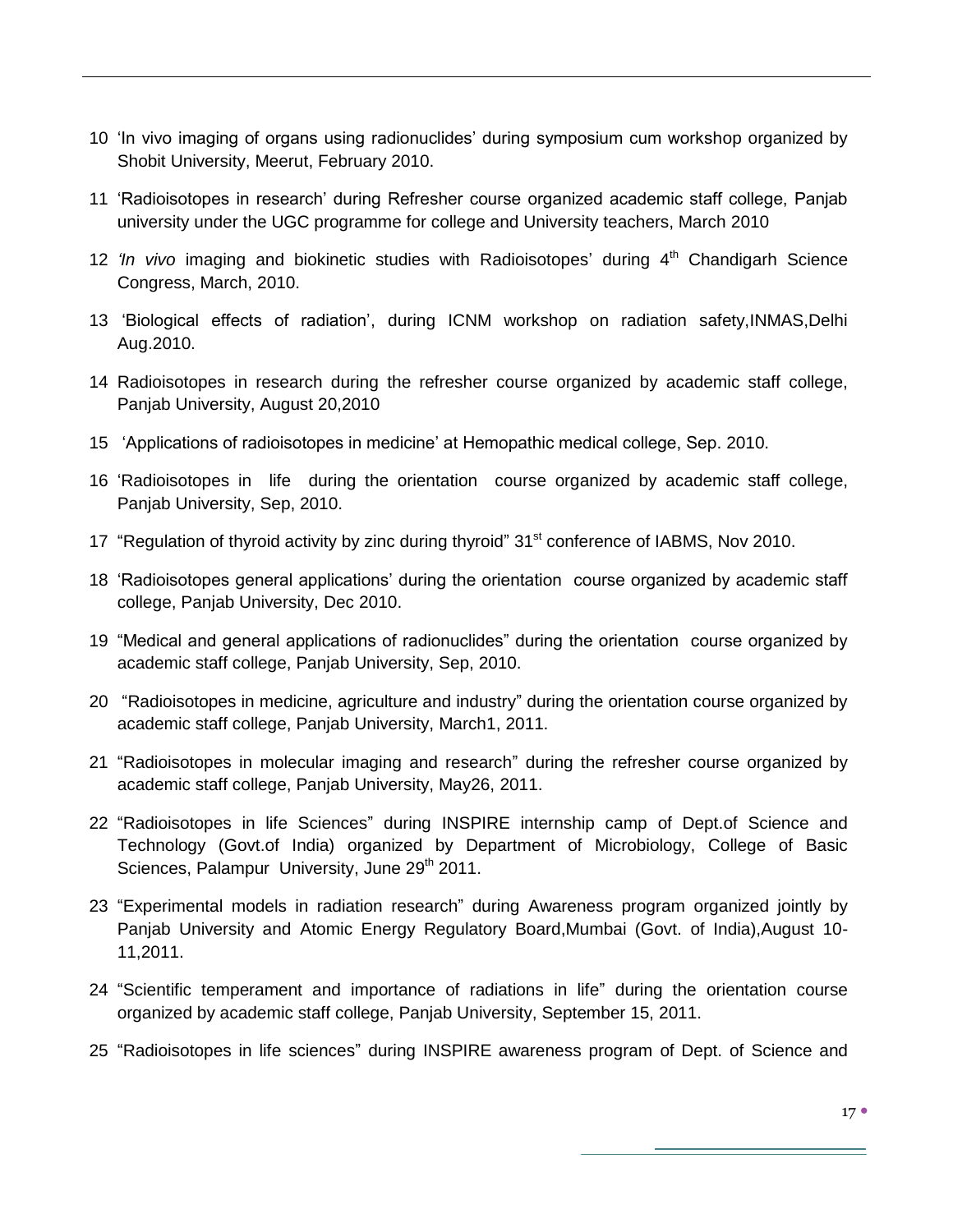Technology (Govt. of India) organized by Dept.of Micribiology, Palampur University, October 19 2011.

- 26 "Radioisotopes in life sciences" to Biotechnology students (UIET) October 22, 2011.
- 27 "General concepts in Imaging  $-An$  Overview" during  $32<sup>nd</sup>$  annual conference of Indian Association of Biomedical Scientists, November 11, 2011.
- 28 "Importance of radioisotopes in life" during the orientation course organized by academic staff college, Panjab University, December 12, 2011.
- 29 Radioisotopes in Imaging, research and Therapy during the Refresher course organized by academic staff college, Panjab University, March 2, 2012.
- 30 "Applications of radioisotopes in life" during the orientation course organized by academic staff college, Panjab University, March 7, 2012.
- 31 "Radioisotopes in life Sciences" during INSPIRE internship camp of Dept.of Science and Technology (Govt.of India) organized by Department of Microbiology, College of Basic Sciences, Palampur University, May25, 2012.
- 32 "Radioisotopes in life Sciences" during INSPIRE internship camp of Dept.of Science and Technology (Govt.of India) organized by Department of Microbiology, College of Basic Sciences, Palampur University, Palampur University, July 26 2012.
- 33 "Radioisotopes in life Sciences" during INSPIRE internship camp of Dept.of Science and Technology (Govt.of India) organized by Department of Microbiology, College of Basic Sciences, Palampur University,at Kulu August 24, 2012.
- 34 "Radioisotopes in Life" during the orientation course organized by academic staff college, Panjab University, September 22, 2012.
- 35 "Radioisotopes in life Sciences" during INSPIRE internship camp of Dept.of Science and Technology (Govt.of India) organized by Department of Microbiology, College of Basic Sciences, Palampur University, at Una October,2012.
- 36 Development, characterization and bioevaluation of Tc-99m labeled curcumin as a potential imaging agent for GI Tract and Colon Carcinogenesis during 33<sup>rd</sup> Annual conference of IABMS at Manglore Nov 3,2012
- 37 Radioisotopes in research and safety aspects during the Refresher course on Environmental science at Botany Dept. organized by academic staff college, Panjab University, Chandigarh Nov 24,2012.
- 38 Radionuclides in imaging and therapy, during the orientation course organized by academic staff college, Panjab University PU, Dec 6, 2012

18 •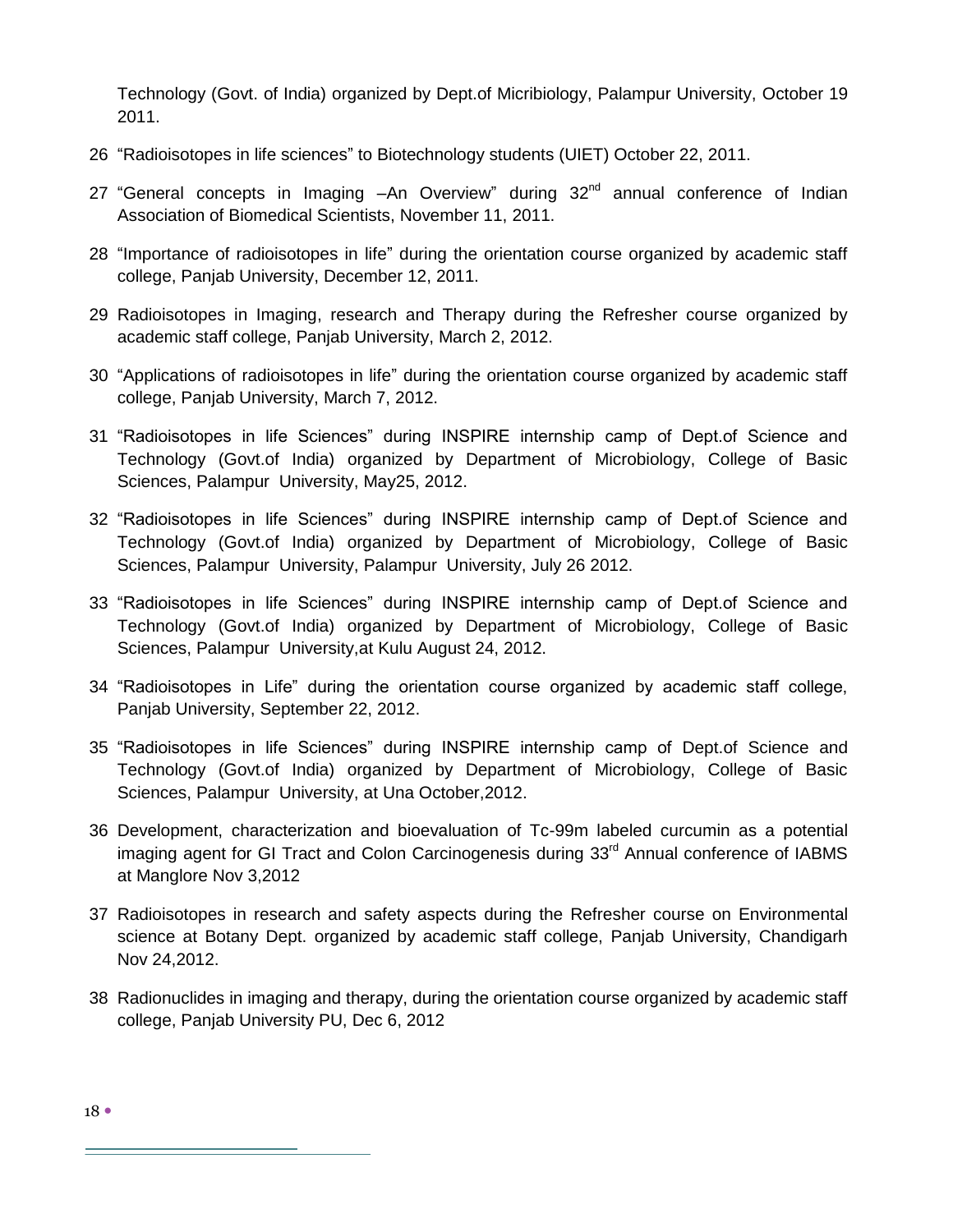- 39 Radiation Basics and Radioisotopes applications in Mata Gujri College-Fateh Garh Sahib August 26,2013
- 40 "Radioisotopes and Life" during the Refresher course on Environmental science at Biochem. Dept. PU, organized by academic staff college, Panjab University, Chandigarh, Feb 14,2013
- 41 "Radioisotopes in Life" during the orientation course organized by academic staff college, Panjab University, March7, 2013
- 42 "Radioisotopes in Life" during the orientation course organized by academic staff college, Panjab University, May 28, 2013
- 43 "Radioisotopes and Life" during the Refresher course organized by academic staff college, Panjab University, Chandigarh, June 5,2013
- 44 "Radioisotopes in Life" during the orientation course organized by academic staff college, Panjab University, September 22, 2013
- 45 The favourable effects of low dose of X-rays during diazepam induced depression in rat brain during 2<sup>nd</sup> Medical Olymics at Thessaloniki, Greece, Dec 20, 2013
- 46 "Radiation Basics" during INSPIRE internship camp of Dept.of Science and Technology (Govt.of India) organized by Department of Microbiology, College of Basic Sciences, Palampur University, Palampur University, Nov 13,2013
- 47 Development and characterization of <sup>99m</sup>Tc-radiolabeled nanoparticles to enhance uptake and retention of resveratrol in colon cancer for application in radionuclide imaging during  $34<sup>th</sup>$ conference of IABMS,Chennai, Dec 28,2013
- 48 In vitro applications of Radioisotopes at Christian Medical College, Ludhiana Feb 15,2014
- 49 "Radioisotopes and Life" during the Refresher course organized by academic staff college, Panjab University, Chandigarh. March31, 2014.
- 50 "Radiations and life" during INSPIRE internship camp of Dept.of Science and Technology (Govt.of India) organized by Department of Microbiology, College of Basic Sciences, Palampur University, Palampur University, April 5,2014
- 51 Role of Zinc during Aluminium induced Neurodegeneration during BITs  $5<sup>th</sup>$  Neuro-Talk at Nanjing, China May 17,2014
- 52 Radiation Protection and Precautions Microbial Biotechnology Students, Panjab Univrsity, Chandigarh,June 3,2014.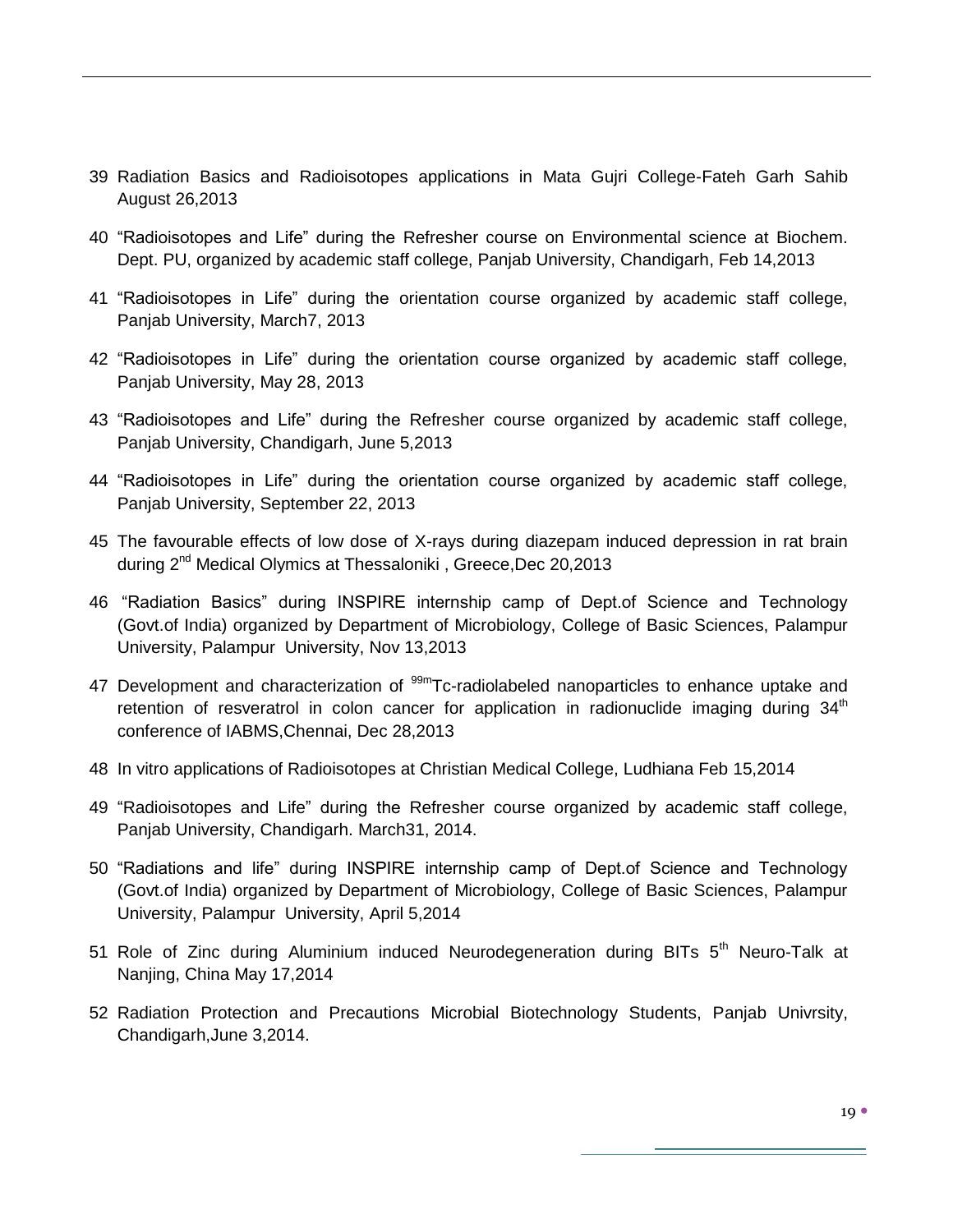- 53 In Vitro applications of Radioisotopes in Biomedical Research. 35<sup>th</sup> Annual Conference of Association of Biomedical Scientists, Palmpur Agricultural University, Nov., 14-16,2014
- 54 Radiations in Life during INSPIRE internship camp of Dept.of Science and Technology (Govt.of India) organized by Department of Microbiology, College of Basic Sciences, Palampur University, Palampur University, March 28, 2015

# **ADMINSTRATIVE EXPERIENCE Chairman Chairman**  Department of Biophysics (2005-2008) Department of Biophysics, Panjab University, Chandigarh. July 28, 2014-Till Date **Coordinator Coordinator** Centre for Nuclear Medicine, Panjab University, Chandigarh. June 2007-Till Date Centre for Medical Physics, Panjab University, Chandigarh. September 2013 –Till Date **Coordinator** Common entrance test conducted by PU 2010-11

#### **RESEARCH PROJECTS AS A PRINCIPAL INVESTIGATOR**

| Name of sponsoring agency | Title of the project                                                                                                                                       |
|---------------------------|------------------------------------------------------------------------------------------------------------------------------------------------------------|
| <b>ICMR</b>               | Evaluation of protective role of zinc in the<br>initiation and regression of experimentally<br>induced colon cancer (completed).                           |
| UGC-DAE                   | Evaluation of protective role of zinc and<br>selenium on liver function in arsenic treated<br>rats. (completed)                                            |
| UGC-DAE                   | Role of Zinc in Liver Functions following<br><b>Protein Deficiency</b><br>Heavy Metal Toxicity - An Epidemiological<br>and Experimental Study. (completed) |
| <b>ICMR</b>               | Evaluation of hepatoprotective role of zinc in<br>conditions of nickel Toxicity (completed)                                                                |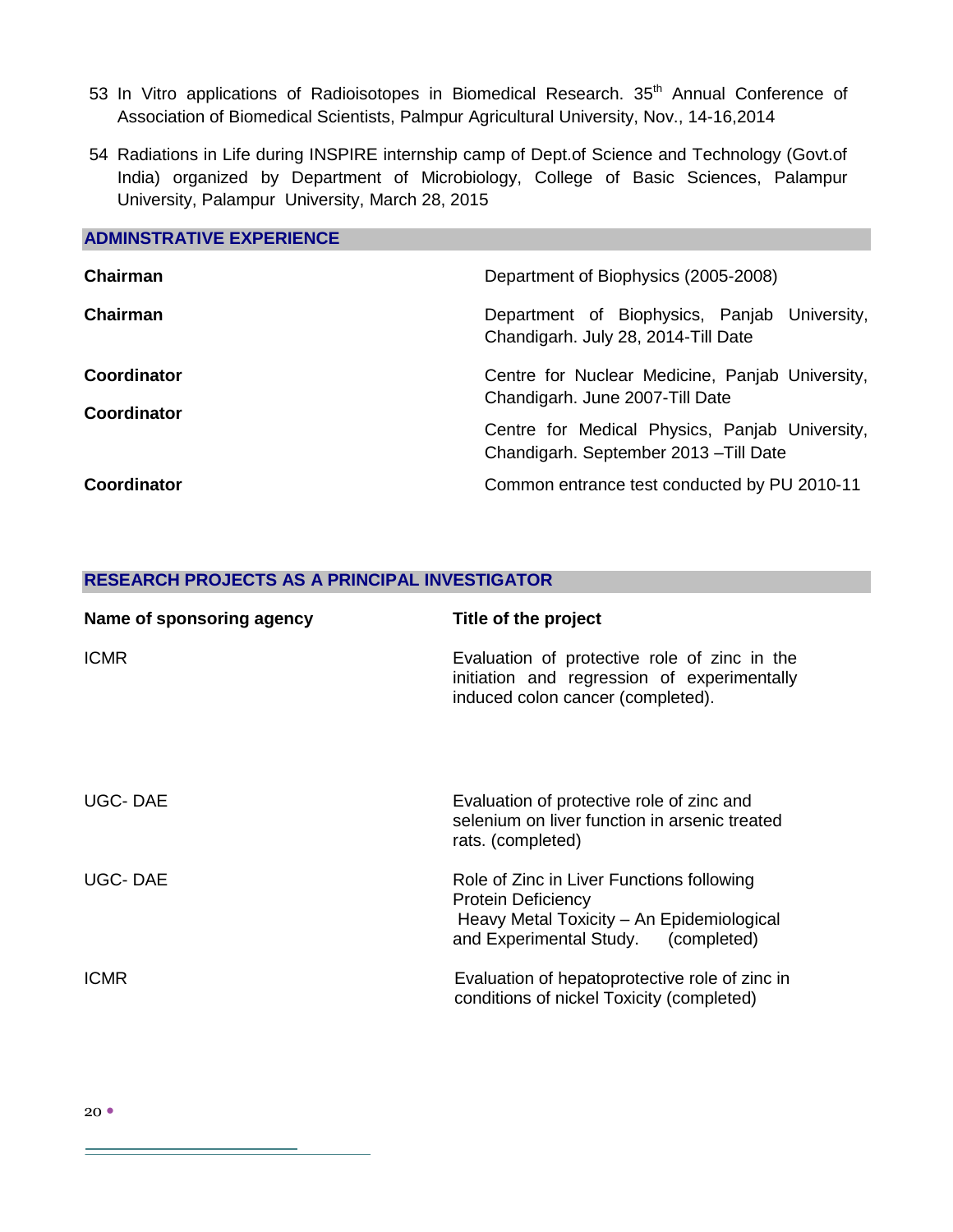| <b>ICMR</b>                 | Role of zinc & selenium in Arsenic Toxicity:<br>An Experimental & Environmental Study.<br>(completed)                             |
|-----------------------------|-----------------------------------------------------------------------------------------------------------------------------------|
| <b>ICMR</b>                 | Evaluation of effectiveness of zinc<br>- in<br>altered<br>thyroid<br>liver<br>restoring the<br>and<br>functions (completed)       |
| <b>UGC</b>                  | Lithium as an adjunct to radioiodine-131<br>therapy in rat thyroid                                                                |
| Himalya Drug Company, India | Studies to evaluate the role of mentat (a<br>herbal formulation) on brain functions on X<br>ray irradiated rats.                  |
| Himalya Drug Company, India | Investigation of the role of D-400 on liver<br>function on liver functions in diabetic rats.                                      |
| <b>ICMR</b>                 | Evaluation of effectiveness of selenium in the<br>regulation of thyroid functions following<br>treatment of rats. (completed)     |
| <b>UGC</b>                  | Studies to explore the neuroprotective role of<br>zinc in aluminum induced neurotoxicity<br>(completed)                           |
| <b>UGC</b>                  | Molecular action of zinc on glucose<br>transporters in liver of diabetic rats                                                     |
| <b>ICMR</b>                 | (completed)<br>Evaluation of effectiveness of zinc in<br>ameliorating chlorpyrifos induced alteration in<br>rat brain (completed) |
| <b>ICMR</b>                 | Evaluation of potential of selenium in<br>regulating thyroid functions following lithium<br>therapy (completed)                   |
| UGC-DAE                     | Studies to investigate the role of zinc during<br>arsenic induced genotoxicity in rat liver                                       |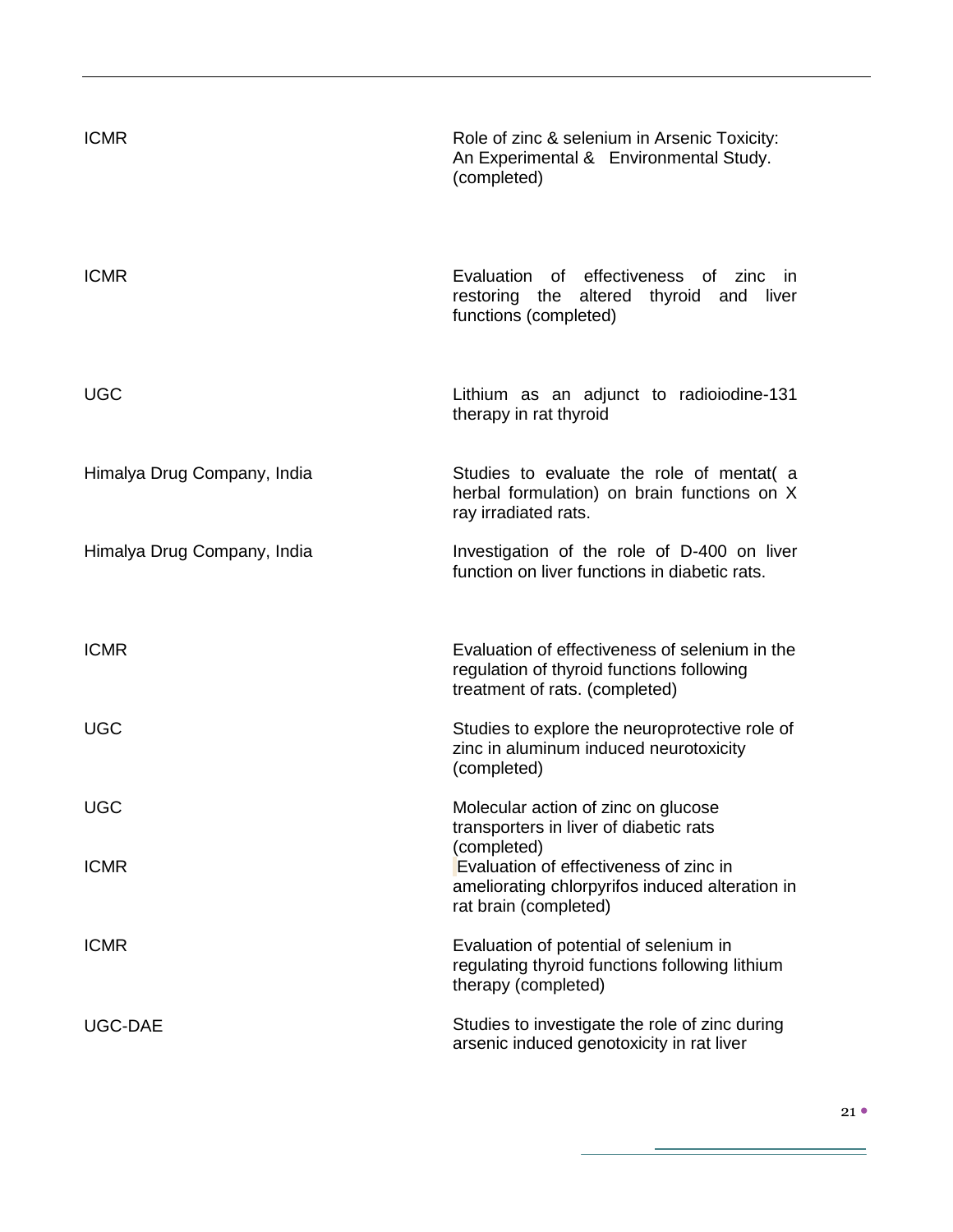| <b>ICMR</b>  | (completed)<br>Evaluation of effectiveness of selenium in the<br>regulation of thyroid functions following 1311<br>treatment to rats (completed).                                                   |
|--------------|-----------------------------------------------------------------------------------------------------------------------------------------------------------------------------------------------------|
| <b>PURSE</b> | Development of radiopharmaceuticals for the<br>early detection of cancer (in progress).                                                                                                             |
| <b>CSIR</b>  | Development and evaluation of 99mTc labeled<br>finesteride and its related analogues for early<br>detection of cancer in experimental model of<br>prostate cancer (In progress as co -investigator) |

## **SPECIAL ACHIEVEMENT**

Started new Masters courses in the field of Nuclear Medicine and Medical Physics which is one of its kind in India and being successfully conducted in collaboration with Department of Nuclear Medicine and Radiotherapy, PGIMER, Chandigarh.

## **BOOKS/BOOK CHAPTER**

1. Experimental models of colon carcinogenesis: Chemopreventive studies with zinc in book "Rat in cancer Research-a crucial tool for all aspects of translational studies" : by D.K.Dhawan, P. Nair and V. Dani Edited by Daniel Pouliquen.

2. Selenium as a Modulator of Fourier Transform Infrared Spectra in Cancer in Selenium: Chemistry, Analysis, Function and Effects :by Anshoo Malhotra and D.K. Dhawan, Edited by Professor Victor Preedyedi published by Royal Society of Chemistry.

3. Radiochemistry and Biochemistry in Text book of Clinical Laboratory Nuclear Medicine Edited by Phillips Grammaticos.

# **PLACEMENT OF STUDENTS AWARDED Ph.D. DEGREES**

- 1. Prof Baljinder Singh- Professor, Department of Nuclear medicine, PGIMER, Chandigarh, INDIA
- 2. Prof. Ajay Goel-, Director, Epigenetics and Cancer Prevention, Baylor University Medical Centre, TX, USA.

 $22$   $\bullet$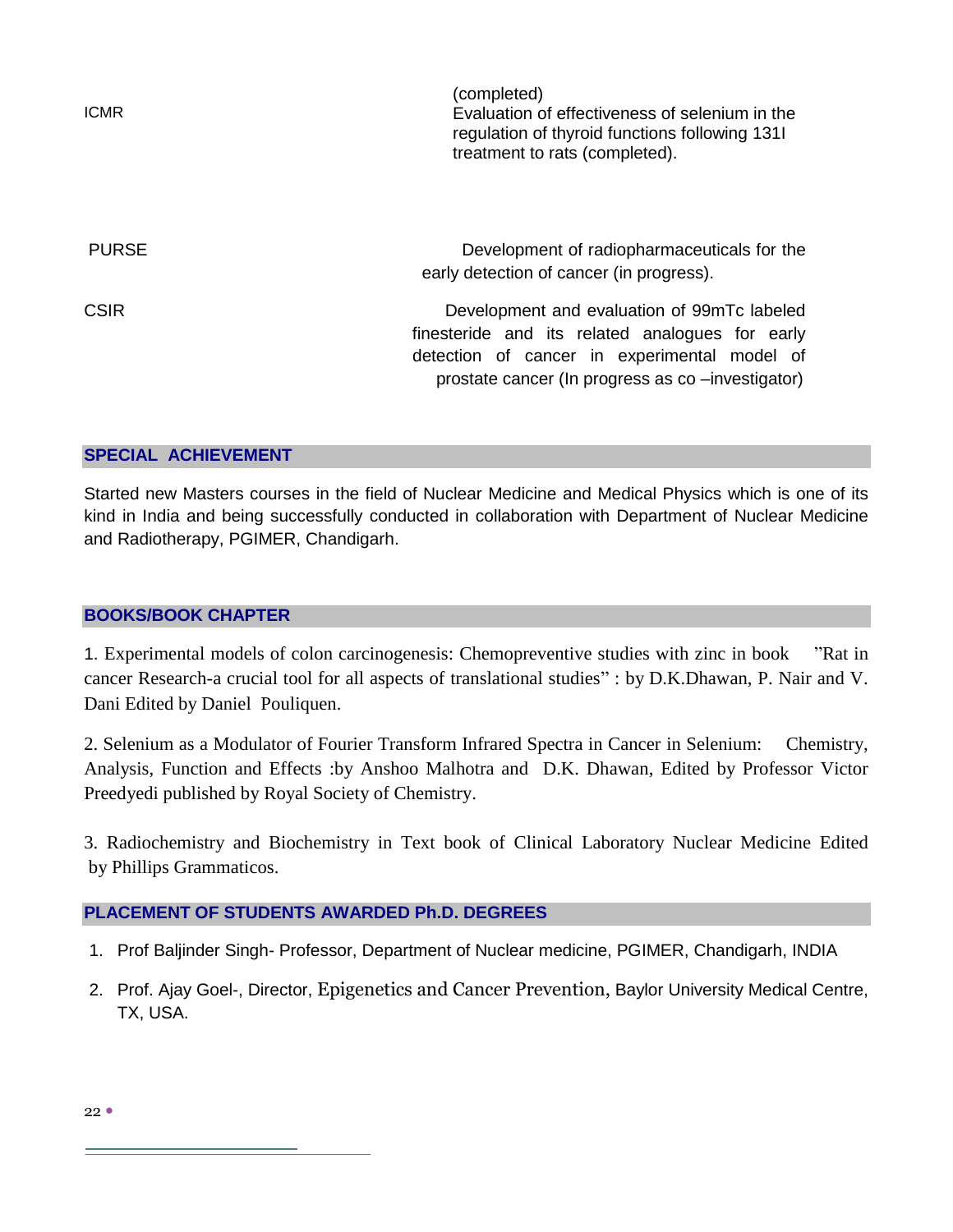- 3. Dr. Ajaib Singh- Former Director, Department of Adult education, Panjab University, Chandigarh, and Presently, Member Minority Commission Govt.of INDIA.
- 4. Dr. Aparna Tondon- Head, Department of Biophysics, Dental College, Derabassi, INDIA.
- 5. Dr. Harish Bandhu- Head, Division of radiation and medical physics, Govt.Medical College,Haldwani, Dist. Nanital, Uttarakhand, INDIA.
- 6. Dr. Ashima Pathak- Assistant Professor, Department of Biotechnology, S.D College, sector 32, Chandigarh, INDIA.
- 7. Dr. Dharam Paul Garg- Associate professor, Department of Physiology, Medical College, Patiala, INDIA.
- 8. Dr. Pardeep Sidhu coordinator, placement cell, school of pharmacy, University of Waterloo, Canada
- 9. Dr. Rajiv Pathak- Professor of Physiology,Medical University of Americas, St. Kitts ASND Nevis, West Indies.
- 10. Dr. Vijayta Dani Chadha- Assistant Professor, Centre for Nuclear Medicine, Panjab University, Chandigarh, INDIA.
- 11. Dr. Punita Bhalla, Patent consultant, Biotech, San Fransisco,Calfornia,USA.
- 12. Dr. Ashok Kumar, Assistant Professor, Department of Biotechnology, SUSCET
- 13. Dr. Abdollah- Assistant Professor, Department of Basic Sciences, Kemran University, Iran.
- 14. Dr. Fereshteh-Head, Department of Basic Sciences, Payame Noor University,Iran
- 15. Dr.Anshoo Malhotra, Senior Demonstrator, Dept. of Biophysics, PGIMER.Chandigarh.
- 16. Dr.Praveen Nair, Scientist, Dept.of Biomechanics, National Unstitute of Sports, Bangloru,.
- 17. Dr.Vishwjyoti,Assistant Professor,DAV Cllege,Gurdaspur,Punjab.
- 18. Dr.Amit Sehgal,Assistant Professor,Dept.of Biotech.Lovely University,Jallandhr,Punjab.
- 19. Dr.Neha SinglaAssitant Professor,Dept.Biophysics,P.U,Chandigarh.
- 20. Dr.Pardeep,Post Doctral Fellow in the Lab. Prof.Mathew Thakur,Former President American Society of Nuclear Medicine,Florida,USA.
- 21. Jaspreet Kaur, Post Doctral Fellow, Denver, USA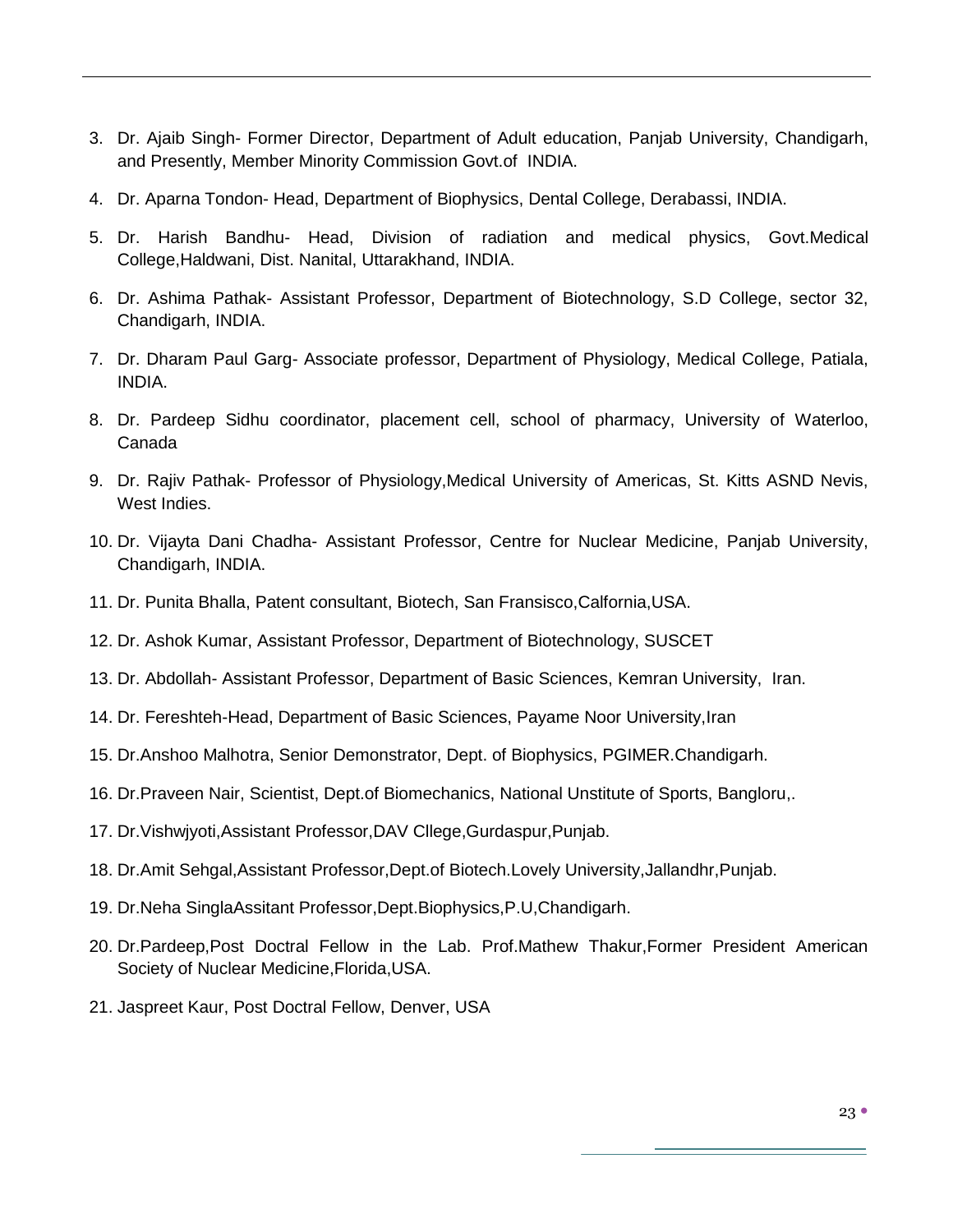22. Jaspreet Kaur, Senior Demonstrator, Department of Biophysics, PGIMER, Gastroenterology Dept., PGIMER, Chandigarh

#### **AREAS OF EXPERTISE**

- Nuclear Medicine.
- Radiation Biophysics.
- Cancer Research

#### **ASSOCIATION -MEMBERSHIP**

- 1. Elected executive member, Panjab University Teachers Association (PUTA), 1989.
- 2. Elected Treasure, Panjab University Teachers Association (PUTA), 1991.
- 3. Elected Vice President, PUTA, Panjab University, Chandigarh, 2008.
- 4. Elected Vice President, Indian Association of Basic Medical Scientists,2012

#### **PATENTS**

Filed a patent application for the development of <sup>99m</sup>Tc labeled albumin/ Cisplatin radiopharmaceutical for the early detection of cancer (**2007**).The Patent application has been filed by the Dept. of Science and Technology, Govt. of India

## **MISCELLANEOUS**

- 1. Acted as an evaluator from time to time for the orientation and refresher courses organized by Academic staff college, P U.
- 2. Acted as an observer during the examinations conducted by PU.
- 3. Acted as a superintendent for UGC NET examination.
- 4. Acted as an observer for the examinations conducted by DRDO for the recruitment of scientists/Technical staff.
- 5. Acted as an expert for the recruitment of technical persons organized by DRDO.
- 6. Acted as an evaluator for M.Sc. / Ph.D. theses in Panjab University, as well as other Universities.

#### **PUBLICATIONS**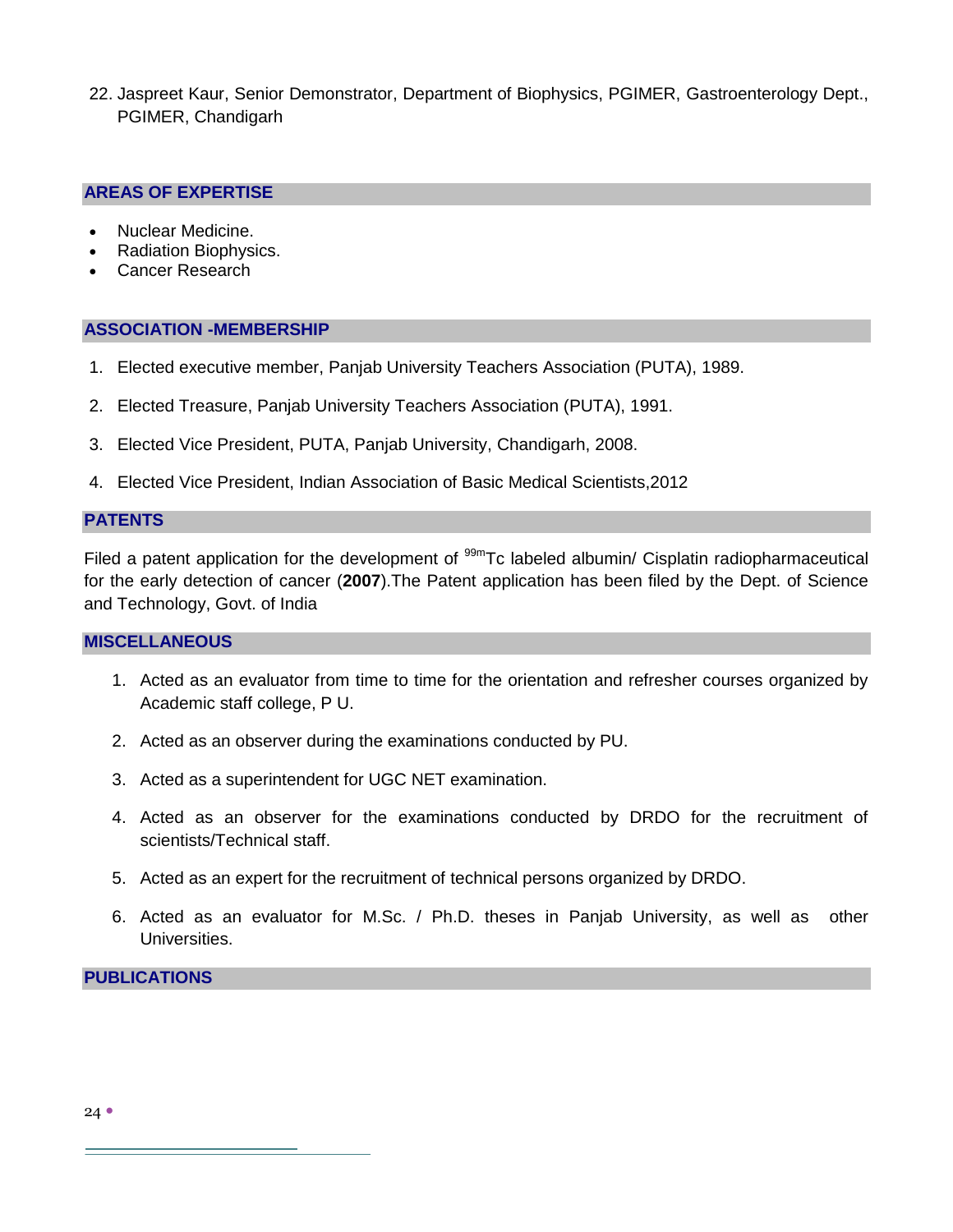- 1. Pathak R., Dhawan. D.K and Pathak A. (2015) Role of Zinc on uptake studies in ethanol administered rats.World. J. of Pharmaceutical Research.4, 1173-82.
- 2. Singla N and Dhawan D.K. (2015) Modulation of  ${}^{14}C$  glucose metabolism by Zinc during Aluminium intoxication induces neurodegeneration. J. of Neuroscience Research.
- 3. Ghai A., Singh B., Hazari P., Schultz M.K., Parmar A., Kumar P., Sharma S., Dhawan D.K and Mishra A. K. (2015) Radiolabeling Optimization and Characterization of <sup>68</sup>Ga labeled DOTA-Polyamido-Amine Dendrimer Conjugate Animal Biodistribution and PET Imaging results. Applied Radiation and Isotopes. 105, 40-46.
- 4. Vasta R. Bhusari P., Kumar S., Chakarborti S., Dash A., Singh G., Dhawan D.K., Shukla J and Mittal B.R. (2015). Integrin alpha VB3 as a promising target to image neoangiogenesis using in house generator produced positron emitter <sup>68</sup>Ga labeled DOTA Arginine Glycine Aspartic acid Ligand Cancer Biotherapy and Radiopharmaceuticals. 30, 217-224.
- 5. Khurana H., Meena V.K., Prakash S., Chuttani K., Chadha N., Jaswal A., Dhawan D.K.,Mishra A.K and Hazari P.P.(2015) Preclinical evaluation of potential GSH Ester base PET/SPECT Imaging probe DT( GSHMe2) to detect gamma glutamyl transferase over expressing tumors. PloS ONE. 10
- 6. Bhusari P., Vasta R., Singh G., Dhawan D.K.,Shukla Jand Mittal B.R. (2015) Develpoment and characterization of DTPA-Trastuzumab conjugates for radiolabeling with Tc-99m: A radiopharmaceutical for HER2/neu breast cancer. J. Drug Delivery Science and Technology.29, 8-15.
- 7. Walia S., Kamal R., Kanwar S.S and Dhawan D.K. (2015) Cyclooxygenase as a target in chemoprevention by probiotics during Dimethylhydrazine induced colon carcinogenesis in rats. Nutrition and Cancer. 67, 603-611
- 8. Kumar, P., Singh, B., Ghai, A., Dhawan D.K., Mittal, B.R., Mishra, A.K. (2015) Document [Preclinical evaluation of 99mTc labeled gefitinib as a potential scintigraphic probe for the](http://www.scopus.com/record/display.url?eid=2-s2.0-84922999498&origin=resultslist&sort=plf-f&src=s&st1=Dhawan&st2=D.+K+.&nlo=1&nlr=20&nls=count-f&sid=B4FB346D6236ECE38807E9A1A6212707.kqQeWtawXauCyC8ghhRGJg%3a1363&sot=anl&sdt=aut&sl=42&s=AU-ID%28%22Dhawan%2c+Devinder+Kumar%22+7004159807%29&relpos=0&relpos=0&citeCnt=0&searchTerm=AU-ID%28%5C%26quot%3BDhawan%2C+Devinder+Kumar%5C%26quot%3B+7004159807%29)  [detection of tumors expressing epidermal growth factor receptors.](http://www.scopus.com/record/display.url?eid=2-s2.0-84922999498&origin=resultslist&sort=plf-f&src=s&st1=Dhawan&st2=D.+K+.&nlo=1&nlr=20&nls=count-f&sid=B4FB346D6236ECE38807E9A1A6212707.kqQeWtawXauCyC8ghhRGJg%3a1363&sot=anl&sdt=aut&sl=42&s=AU-ID%28%22Dhawan%2c+Devinder+Kumar%22+7004159807%29&relpos=0&relpos=0&citeCnt=0&searchTerm=AU-ID%28%5C%26quot%3BDhawan%2C+Devinder+Kumar%5C%26quot%3B+7004159807%29) Applied Radiation and Isotopes. 99, 41-45.
- 9. Singla N and Dhawan D.K. (2015) [Zinc down regulates Apaf-1-dependent Bax/Bcl-2 mediated](http://www.ncbi.nlm.nih.gov/pubmed/25381639)  [caspases activation during aluminium induced neurotoxicity.](http://www.ncbi.nlm.nih.gov/pubmed/25381639) Biometals. 28(1):61-73.
- 10. Nair P, Malhotra A, Dhawan D.K. (2015) [Curcumin and quercetin trigger apoptosis during](http://www.ncbi.nlm.nih.gov/pubmed/25359171)  [benzo\(a\)pyrene-induced lung carcinogenesis.](http://www.ncbi.nlm.nih.gov/pubmed/25359171) Mol. Cell. Biochem. 400(1-2):51-60.
- 11. Jain K, Dhawan D.K. (2014) Regulation of biokinetics of (65)Zn by curcumin and zinc in experimentally induced colon carcinogenesis in rats. Cancer Biother Radiopharm. 29(8):310-6.
- 12. Singla N and Dhawan D.K. (2014) Zinc modulates aluminium induced oxidative stress and cellular injury in rat brain. Mettalomics. 6(10):1941-50.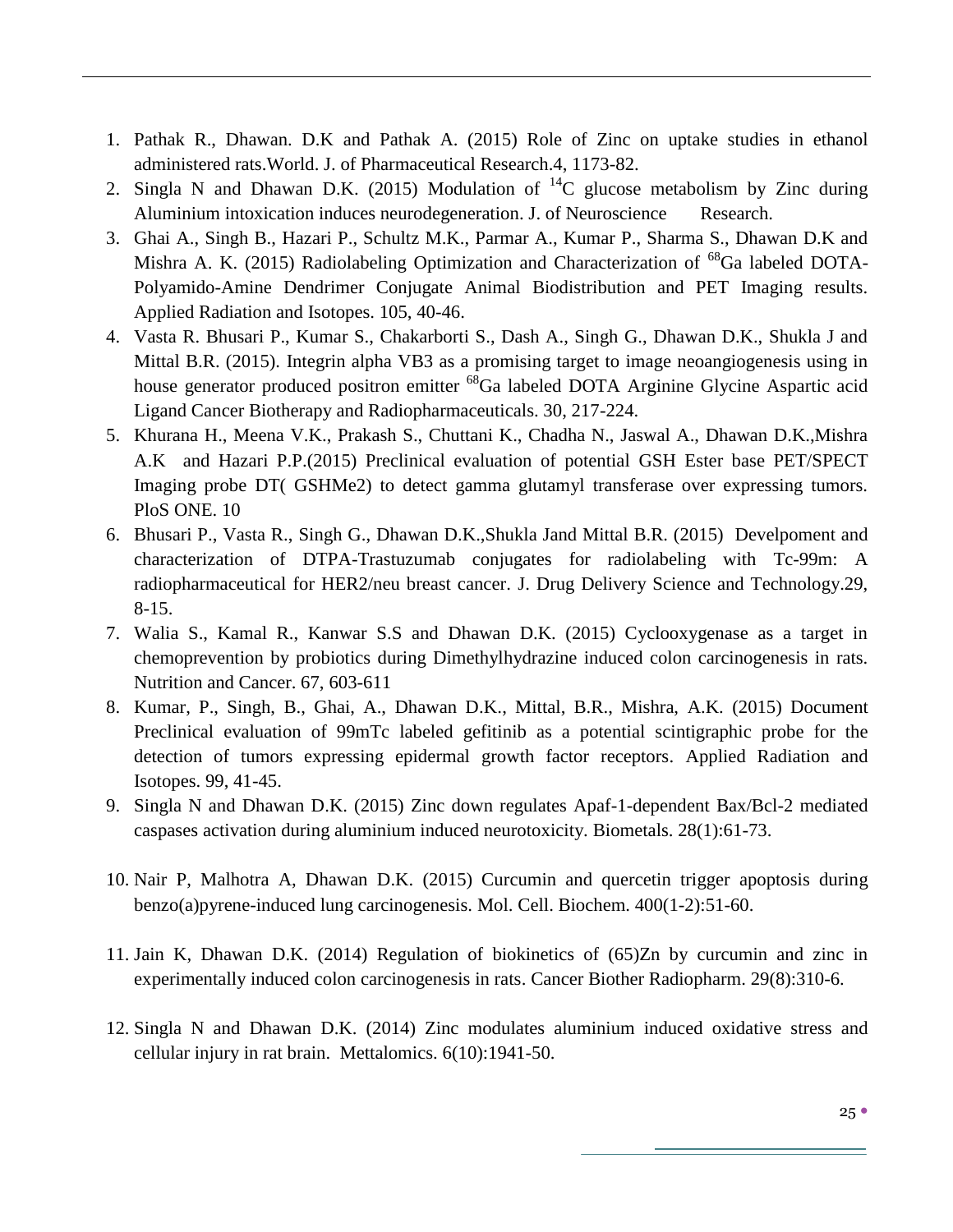- 13. Kamal R.,Bansal C., Khandelwa N., Rai.D.V.,. S. C. Bansal & N. Khandelwal & D. V. Rai and Dhawan D.K (2014).Moderate Zinc Supplementation During Prolonged Steroid Therapy Exacerbates Bone Loss in Rats. Biol. Trace Elem. Res. 160(3):383-91.
- 14. Kaur J.,Rana,S.V.,Gupta.R.,Gupta.V.,Sharma.S.K. and Dhawan.D.K.(2014) Prolonged orocecal transit time enhances serum bile acids through bacterial overgrowth, contributing factor to gallstone disease. J. of Clinical Gastroentrology.48, 365-369.
- 15. Malhotra, A and Dhawan D.K (2014) Study to evaluate molecular mechanics behind synergistic chemopreventive effects curcumin and resveratrol during lung carcinogenesis. PLoS ONE. 9, 1-9
- 16. Malhotra, A and Dhawan D.K.(2014) Current view of zinc as a hepatoprotective agent in conditions of chlorpyrifos induced toxicity. Pesticide Biochemistry and Physiology 112:1-6.
- 17. Singla N and Dhawan D.K.(2014) Influence of Zinc on the biokinetics of 65Zn in brain and whole body and its distribution in Aluminium intoxicated rats. Cellular and Molecular Neurobiology. 34,269-276.
- 18. Bhasin P, Singla N and Dhawan D.K. (2014).Protective role of zinc during aluminum induced hepatotoxicity. Environ. Toxicol. 29,320-327.
- 19. Singla N and Dhawan D.K.Dhawan(2014)Infuence of Zinc on calcium dependent signal transduction pathways.Molecular Neurobiology 50:613-625
- 20. Chadha V.D.,Abhilasha and Dhawan.D.K.(2014)Enhanced uptake and retention of thyroidal-131 and regulation of thyroid function by selenium following iodine-131 administration to rats.Helenic Journal of Nuclear Medicine.17, 27-30.
- 21. Sehgal A, Kumar M, Jain M and Dhawan D.K.(2013) Modulatory effects of Curcumin in conjuction with Piperine on Benzo(a)pyrene-mediated DNA adducts and biotransformation enzymes. Nutrition and Cancer 65, 885-890.
- 22. Singla N and Dhawan D.K. (2013) Zinc protection against aluminum induced altered lipid profile and membrane integrity. Food Chem. Toxicol. 55:18-28.
- 23. Singla N and Dhawan D.K.(2013) Zinc, A neuroprotective agent against Aluminium induced oxidative DNA injury. Molecular Neurobiology, 1-12.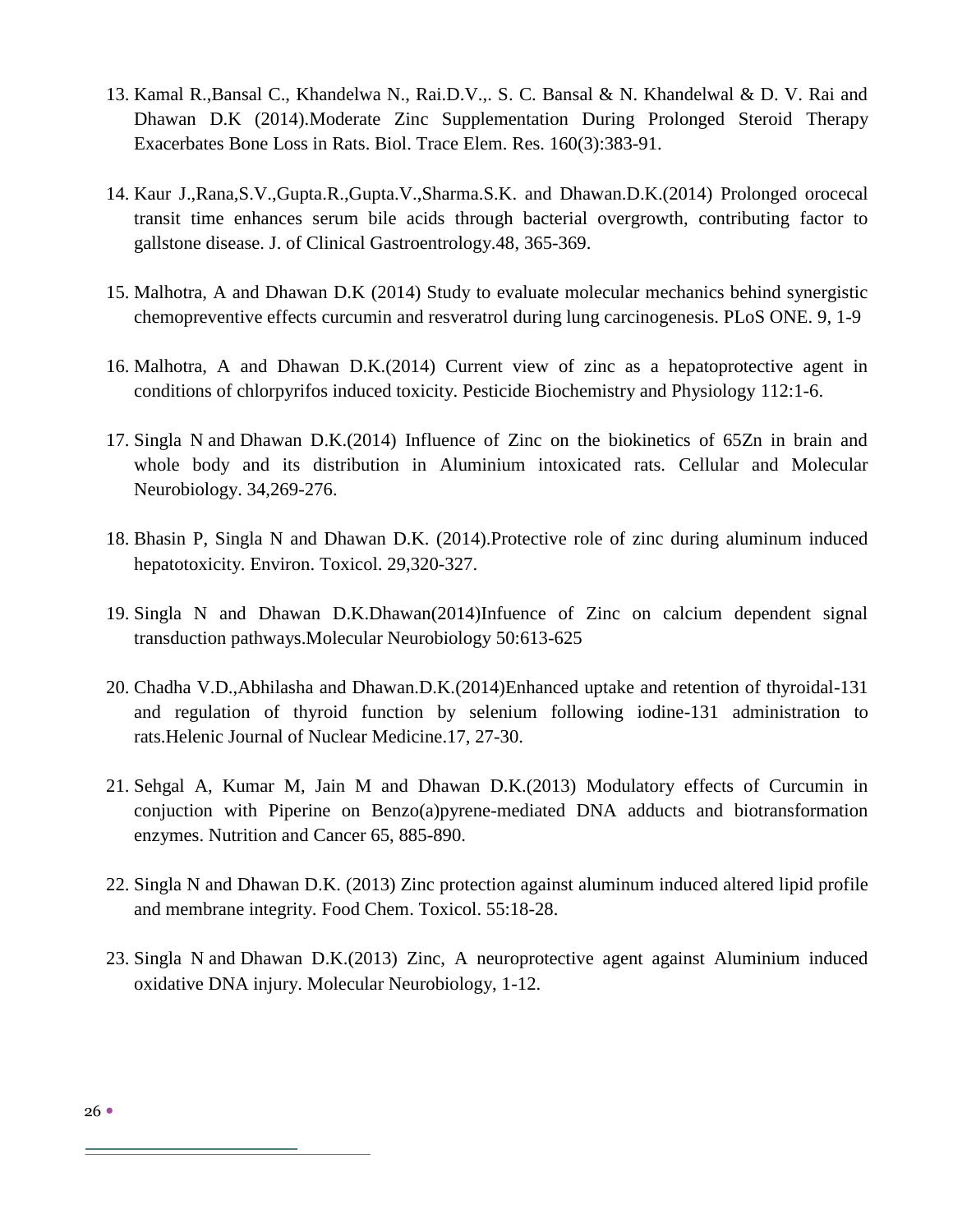- 24. Ghadi F, Malhotra A, Ghara A and Dhawan D.K. (2013) Chemopreventive effects of selenium on cancer marker indices and ultrastructural changes during 1,2 dimethylhydrazine induced colon carcinogenesis in rats. Journal of Gastrointestinal Cancer 44(1): 54-9.
- 25. Ghadi F ,Malhotra A, Ghara A and Dhawan D.K. Modulation of Fourier transform infrared (FTIR) spectra and total sialic acid (TSA) levels by selenium during 1,2 dimethylhydrazine induced colon carcinogenesis in rats. Nutrition and cancer 2013, 65(1) 92-98.
- 26. Ghara,A.R.,Malhotra,A.Ghadi,F.E.Rai,D.V.,Dhawan,D.K.,(2012),Azadirachta Indica modulates mitotic Catastrophe during Dimethylhydrazine(DMH) induced coloroctal carcinogenesis in rats. I nt.J.of Contemporary Res.in Engg&Tech. 2,73-80.
- 27. Ghadi F, Malhotra A, Ghara A and Dhawan D.K. (2012). Selenium as a modulator of Membrane stability parameters and surface changes during the initiation phase of 1,2 dimethylhydrazine induced colorectal carcinogenesis. Molecular and Cellular Biochemistry 369(1):119-126.
- 28. Nair P, Malhotra A and Dhawan D.K. (2012). COX-2 as a potential target in chemoprevention of benzo(a)pyrene induced lung carcinogenesis in mice- combined role of curcumin and quercetin. American Journal of Biomedical Sciences 4(3):194-203.
- 29. Kumar P, Singh B, Sharma S, Ghai A, Chuttani K, Mishra AK , Dhawan DK and Mittal BR. (2012). Preclinical Evaluation of 99mTc-labeled Doxorubicin as a potential Scintigraphic probe for tumor imaging. Cancer Biotherapy and Radiopharmaceuticals 27(3):221-25
- 30. Sehgal A, Kumar M, Jain M and Dhawan D.K. (2012). Synergistic effects of piperine and curcumin in .modulating benzopyrene induced redox imbalance im mice lungs. Toxicology Mechanisms and Methods 22 ,74-80.
- 31. Malhotra A, Nair P and Dhawan D.K. (2012) "Curcumin and resveratrol in combination modulates benzo(a)pyrene induced genotoxicty during lung carcinogenesis. Human and Experimental Toxicology 31(12)1191-1206.
- 32. Malhotra, Nair P and Dhawan D.K. (2012). Pre- mature-mitochondrial senescence and related ultra-structural changes during lung carcinogenesis- modulation by Curcumin and resveratrol. Ultrastructural Pathology 36(3): 179-184.
- 33. Singla N, Dhawan D.K. (2012). N-Methyl N-Nitrosourea Induced Functional and Structural Alterations in Mice Brain-Role of Curcumin. Neurotox. Res. 22(2): 11-15.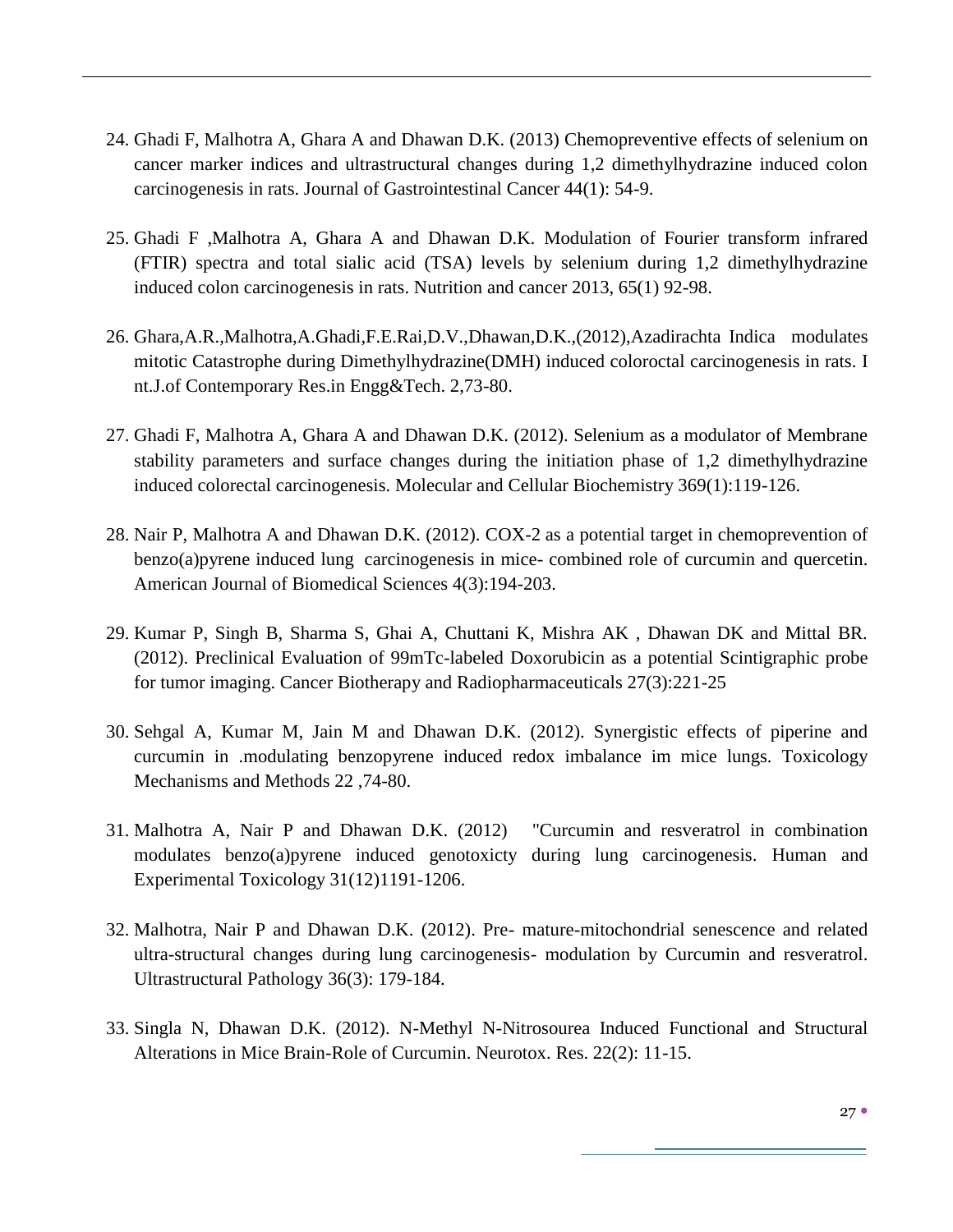- 34. Singla N, Dhawan D.K. (2012). Regulatory role of zinc during aluminium-induced altered carbohydrate metabolism in rat brain. J Neurosci.Res. 90(3):698-705.
- 35. Sehgal A, Kumar M, Jain M and Dhawan D.K. (2012). Piperine as an adjuvant increases the efficacy of Curcumin in mitigating benzopyrene toxicity. Human and Experimental toxicology 31(5): 473-82.
- 36. [Sehgal A,](http://www.ncbi.nlm.nih.gov/pubmed?term=%22Sehgal%20A%22%5BAuthor%5D) [Kumar M,](http://www.ncbi.nlm.nih.gov/pubmed?term=%22Kumar%20M%22%5BAuthor%5D) [Jain M,](http://www.ncbi.nlm.nih.gov/pubmed?term=%22Jain%20M%22%5BAuthor%5D) [Dhawan D.K.](http://www.ncbi.nlm.nih.gov/pubmed?term=%22Dhawan%20DK%22%5BAuthor%5D)(2011). Combined effects of curcumin and piperine in ameliorating benzo(a)pyrene induced DNA damage. [Food Chem. Toxicol.](http://www.ncbi.nlm.nih.gov/pubmed/21827816?dopt=Abstractplus) 49(11): 3002-06.
- 37. Malhotra A, Nair P and Dhawan D. K. (2011). Efficacy of zinc as a nutritional supplement in ameliorating chlorpyrifos induced neurotoxicity in rats. Journal of Environmental Toxicology, Oncology and Pathology 30(3):225-233.
- 38. Pathak A , Sharma V , Kumar S and Dhawan D.K.(2011). Supplementation of zinc mitigates the altered uptake and turnover of (65)Zn in liver and whole body of diabetic rats. Biometals 24(6)1027-1034.
- 39. Malhotra A, Nair P, and Dhawan D.K.(2011). Curcumin and resveratrol synergistically stimulate p21 and regulate Cox 2 by maintaining adequate zinc levels during lung carcinogenesis. European Journal of cancer prevention [20\(5\):411-416.](http://pubget.com/search?q=issn%3A0959-8278+vol%3A20+issue%3A5&from=21633290)
- 40. Kumar A, Nair P, Malhotra A, Majumdar S, Garg M.L and Dhawan D.K. (2011) Altered uptake and retention of 65Zn following arsenic exposure-modulation by zinc treatment. BTER 144(1- 3):1059-68.
- 41. Sood A, Chadha V.D and Dhawan D.K (2011). Radio portecive role of selenium following single dose radioiodine 131I exposure to red blood cells of rats. Journal of Environmental Toxicology, Oncology and Pathology 30(2):153-62.
- 42. Chadha V.D, and Dhawan D. K. (2011). In Vitro <sup>14</sup>C-Labeled Amino Acid Uptake Changes and Surface Abnormalities in the Colon after 1,2-Dimethylhydrazine—Induced Experimental Carcinogenesis: Protection by Zinc. JEPTO 30 (21): 103-111.
- 43. Chadha V, and Dhawan D. K. (2011). Regulatory role of zinc on the biokinetics and biodistribution of 65Zn during the initiation of experimentally induced colon cancer. Nutrition and Cancer; 63 ,212-217.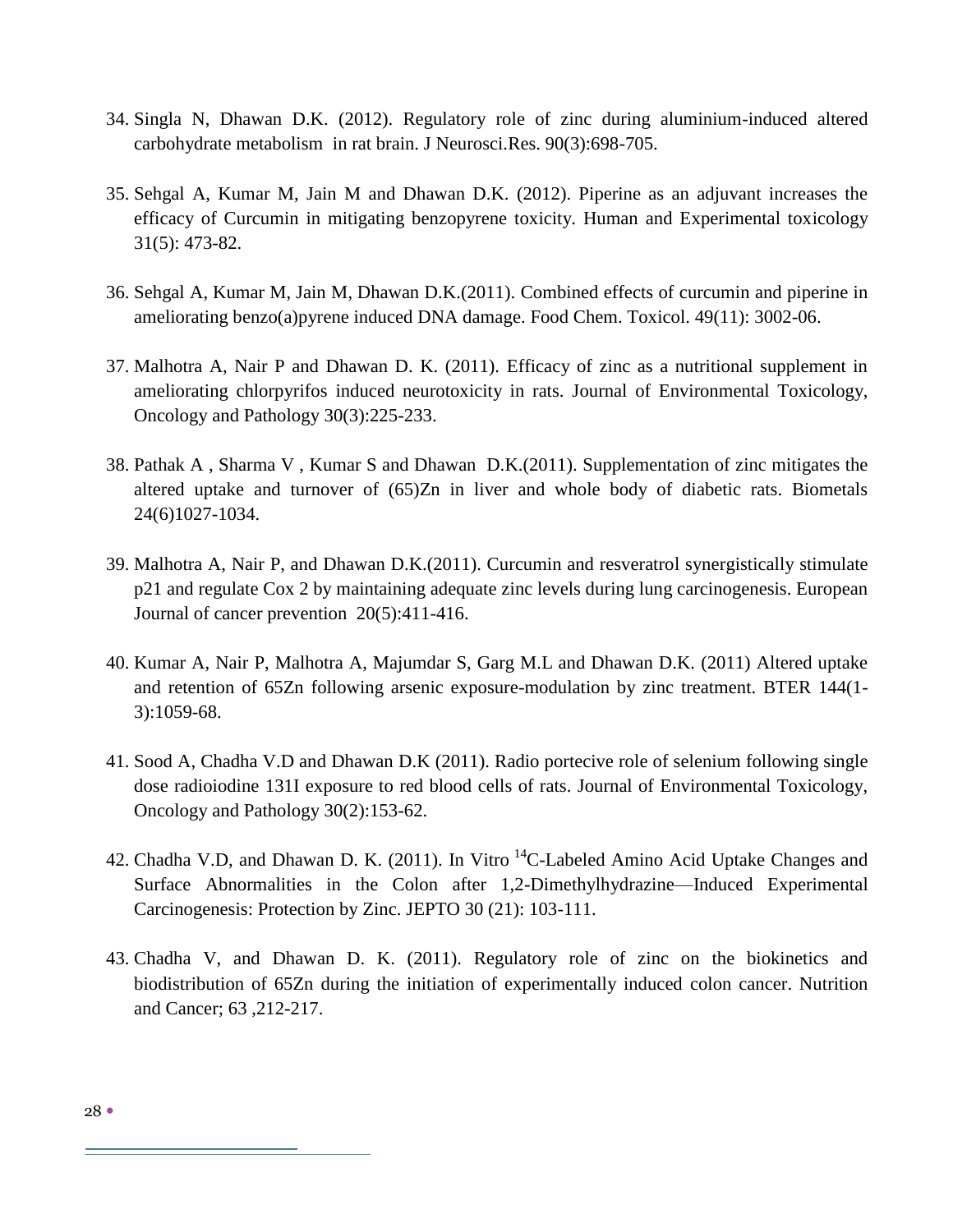- 44. [Chadha V.D,](http://www.ncbi.nlm.nih.gov/pubmed?term=%22Chadha%20VD%22%5BAuthor%5D) [Garg M.L,](http://www.ncbi.nlm.nih.gov/pubmed?term=%22Garg%20ML%22%5BAuthor%5D) [Dhawan D.](http://www.ncbi.nlm.nih.gov/pubmed?term=%22Dhawan%20D%22%5BAuthor%5D)K. (2010). Influence of extraneous supplementation of zinc on trace elemental profile leading to prevention of dimethylhydrazine-induced colon carcinogenesis. [Toxicol. Mech. Methods.](http://www.ncbi.nlm.nih.gov/pubmed/20843267) 2010 Oct;20(8):493-7.
- 45. Dani V, Dhawan D. K. (2010). <sup>65</sup>Zn kinetics as a biomarker of DMH induced colon carcinogenesis. Hellenic journal of Nuclear Medicine 13 (3) 257-260.
- 46. Malhotra A, Kumar P, Sharma S, Dhawan D.K. (2010). Macro-aggregates (MAA) of albumin for lung imaging. Studies on better tissue to background ratio, on MAA stability and reuse after its first preparation. Hellenic journal of Nuclear Medicine 13 (3) 229-232.
- 47. Dhawan D, Chadha V.D. (2010). Zinc: A promising agent in dietary chemoprevention" for consideration in Indian Journal of Medical Research 132(6) 676-82.
- 48. Dhawan Devinder, Malhotra A, Kumar P and Sharma S. Development of cost effective and reusable macro-aggregates of albumin for lung imaging. Journal of Nuclear medicine, 2010; 51(S2):1477.
- 49. Pathak, R., [Dhawan, D.](http://www.scopus.com/search/submit/author.url?author=Dhawan%2c+D.&authorId=34568986200&origin=recordpage) [Pathak, A,](http://www.scopus.com/search/submit/author.url?author=Pathak%2c+A.&authorId=7103002144&origin=recordpage) (2010). Effect of Zinc Supplementation on the Status of Thyroid Hormones and Na, K, and Ca Levels in Blood Following Ethanol Feeding. [Biological](http://www.scopus.com/source/sourceInfo.url?sourceId=16901&origin=recordpage)  [Trace Element Research](http://www.scopus.com/source/sourceInfo.url?sourceId=16901&origin=recordpage) pages [Volume 140, Number 2,](http://www.springerlink.com/content/0163-4984/140/2/) 208-214.
- 50. Kumar A, Malhotra A, Nair P, Garg M.L. Dhawan D.K. (2010). Protective role of zinc in ameliorating arsenic induced oxidative stress and histological changes in rat liver. Journal of Environmental Toxicology, Oncology and Pathology 29(2) 91-100.
- 51. Dani V, Dhawan D. K.(2010). Ultrastructural changes in rat colon following 1,2 dimethylhydrazine induced colon carcinogenesis-Protection by zinc. Oncology research 19(1):1- 11.
- 52. Singla N and Dhawan D.K. (2010). Modulation of Carbohydrate Metabolism During N-Methyl N-Nitrosourea Induced Neurotoxicity in Mice: Role of Curcumin. [Neurochem. Res.](javascript:AL_get(this,%20) 35(4):660-5.
- 53. Bhalla P., Garg M L, Dhawan D.K. (2010). Protective role of lithium during aluminium-induced neurotoxicity. Neurochemistry International 56(2):256-62.
- 54. Chadha V.D and Dhawan D.K. (2010). Uptake and retention of <sup>65</sup>Zn in lithium-treated rat liver: Role of zinc. Digestive and liver disease 42(6):446-50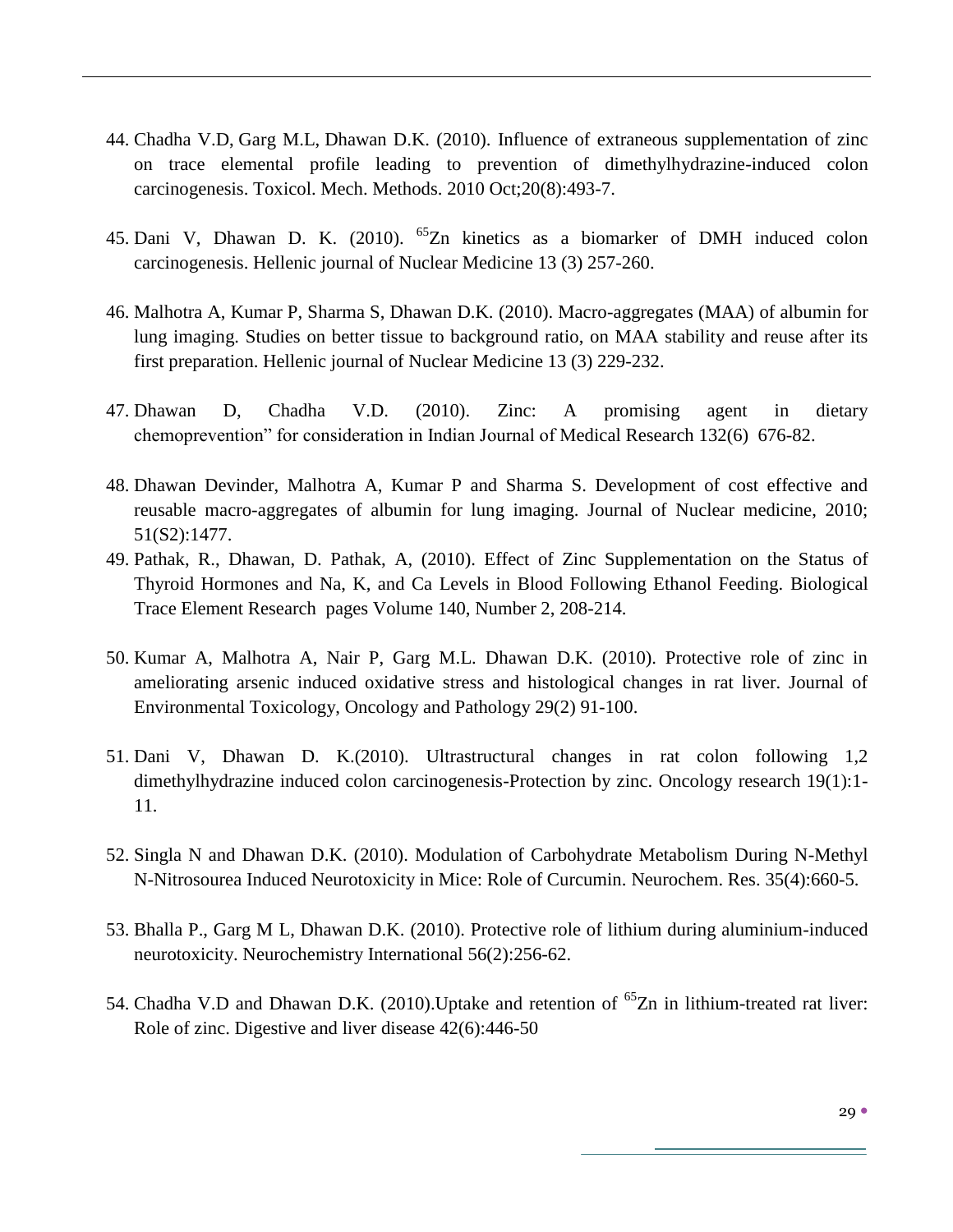- 55. Nair P, Malhotra A and Dhawan D. K. (2010). An insight into the chemopreventive role of curcumin and quercetin during promotional phase of benzo(a)pyrene-induced lung carcinogenesis in mice. Toxicological & Environmental Chemistry 92 (6), 1187 – 1197.
- 56. Malhotra A, Chadha V, Nair P and Dhawan D. K. (2009). Role of zinc in modulating histoarchitectural and biochemical alterations during DMH induced rat colon. Journal of Environmental Toxicology, Oncology and Pathology 28 (4 ) 351-359.
- 57. Bhalla P, Singla N and Dhawan D.K. (2010). Potential of lithium to reduce aluminium-induced cytotoxic effects in rat brain. Biometals 23(2):197-206.
- 58. Malhotra A, Nair P, Dhawan D. K. (2010). Modulatory effects of curcumin and resveratrol on lung carcinogenesis in mice. Phytotherapy Research 24(9); 1271-77.
- 59. Chadha V D, Dhawan D. K. (2009). Membrane Fluidity and Surface Changes during Initiation of1, 2-dimethylhydrazine induced colon carcinogenesis: Protection by Zinc. Oncology Research, 18 (1), 17-23.
- 60. Bhalla P., Dhawan D.K. (2009). Protective role of lithium in ameliorating the aluminium-induced oxidative stress and histological changes in rat brain. Cell Mol. Neurobiol. 29:513–521.
- 61. Bhalla P, Nair P, Garg M.L Dhawan D.K. (2009). Effects of lithium on membrane fluidity and lipid profile in brain membrane of aluminium treated rats. Toxicological and Environmental Chemistry [91,](http://www.informaworld.com/smpp/title~db=all~content=t713653210~tab=issueslist~branches=91#v91) 723 – 733.
- 62. Ghara A, Ghadi F, Rai D.V and Dhawan D.K. (2008). Effect of Neem (Azadirchta indica) on serum glycoprotein contents of rats administrated 1, 2 Dimethylhydrazine. Toxicology Mechanisms and Methods. 19, No. 4, 298-301.
- 63. Ghadi F, Shalmoli, Ghara A and Dhawan D.K. (2009). Selenium as a chemopreventive agent in experimentally induced colon carcinogenesis. World journal of Gastrointestinal Oncology 1(1): 74-81.
- 64. Garg D. P, Kiran R,. Bansal A. K, Malhotra A, Dhawan D. K. (2009). Vitamin E- mediated protection on methomyl- induced alterations in rat liver. Toxicological and environmental chemistry in [91,](http://www.informaworld.com/smpp/title~db=all~content=t713653210~tab=issueslist~branches=91#v91) 685 – 698.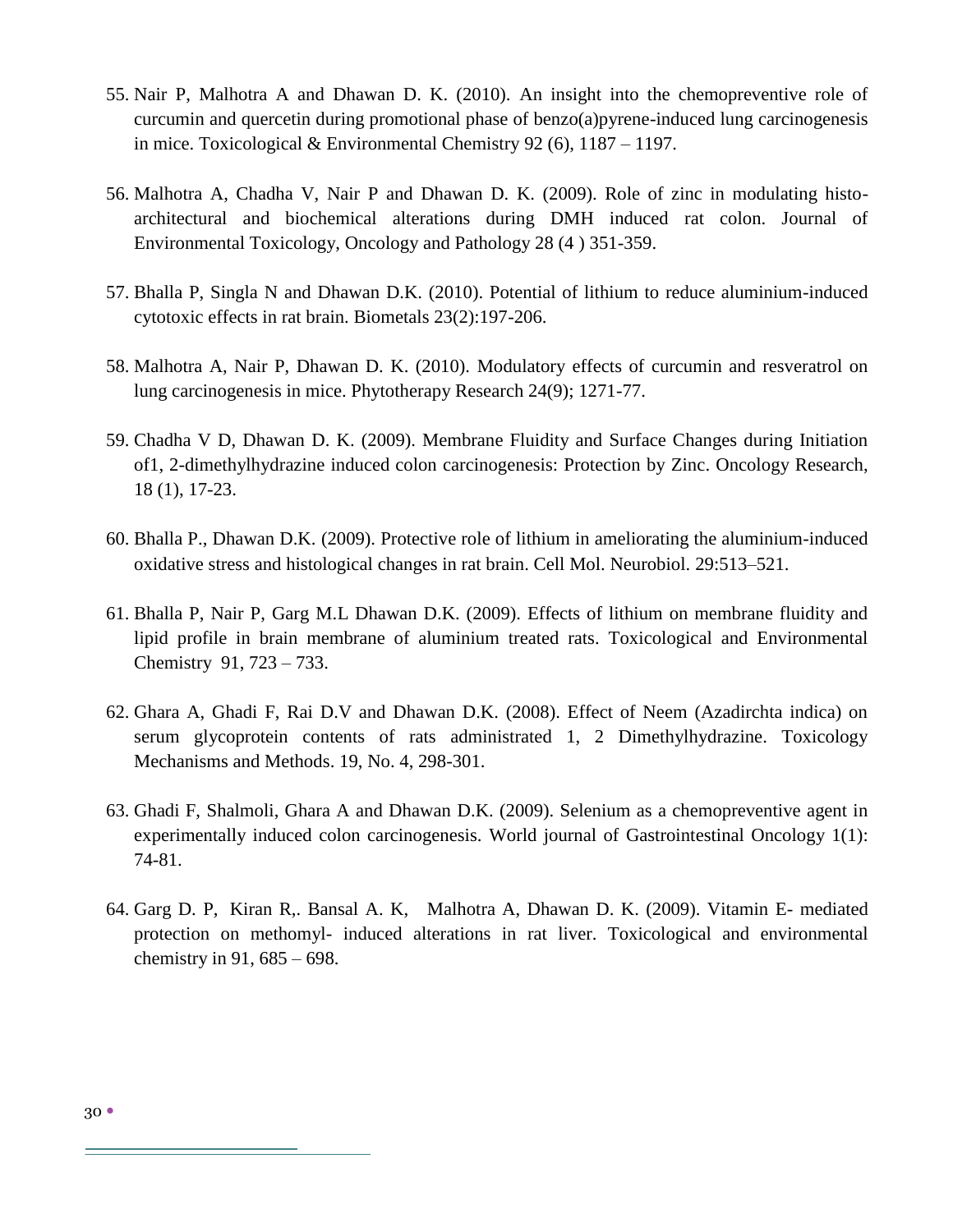- 65. Garg D. P, Kiran Ravi,. Bansal A. K, Malhotra A, Dhawan D. K. (2009). Methomyl induced hematological and biochemical alterations-Protection by vitamin E. Pesticides Biochemistry & Physiology. [93\(3\)](http://www.sciencedirect.com/science?_ob=PublicationURL&_tockey=%23TOC%236984%232009%23999069996%23993069%23FLA%23&_cdi=6984&_pubType=J&view=c&_auth=y&_acct=C000056442&_version=1&_urlVersion=0&_userid=2154404&md5=455853cf852ce21a79beeb6a88f1eff4); 127-132.
- 66. Garg D. P, Kiran R, Bansal A. K, Malhotra A, Dhawan D. K. (2008). Role of Vitamin E in mitigating methomyl induced acute toxicity in blood of male wistar rats. Drug and chemical toxicology31 (4): 487-499.
- 67. Pathak A, A. Mahmood,. Pathak R, andDhawan D.K. (2008). Effect of zinc on hepatic drug metabolism under ethanol toxicity. Drug & chemical toxicology 31: 163-173.
- 68. Malhotra A and Dhawan D. K. (2008). Zinc improves antioxidative enzymes in red blood cells and hematology in lithium-treated rats. Nutrition Research: 28; 43-50.
- 69. Dani Vijayta and Dhawan D.K. (2007).Zinc sulphate following the administration of iodine-131 on the regulation of thyroid function, in rats. Hell. J Nucl. Med: 10(3); 167-171.
- 70. Dani V, Bhalla P, and Dhawan D.K. (2008). Zinc modulates lithium-induced hepatotoxicity in rats. Liver International: 28(4):558-65.
- 71. Dhawan. D.K.and Dani. V.D. Reply- Effectiveness of zinc as an antiperoxidative agent following  $131$ I induced changes on the antioxidant system and morphology of red blood cells of rat. Hellenic Journal of Nuclear Medicine. 10,35-36
- 72. Bhalla P, Chadha V. D and. Dhawan D.K (2007). Effectiveness of zinc in modulating lithium induced biochemical and behavioral changes in rat brain. Cellular and Molecular Neurobiology 27, 595-607.
- 73. Dani Vijayta, Malhotra Anshoo and Dhawan D (2007). Potential of zinc in mitigating the adverse effects of <sup>131</sup>I on hematological alterations in rat blood. Biol Trace Elem. Res. 120: 219-226.
- 74. Garg M.L, Kumar A and Dhawan D.K. (2007). Lead induced alterations in protein deficient rats liver; Role of Zinc J of Environ. Chem and Toxico. 89(3)523-533.
- 75. Kumar A Sidhu P, Jyoti N, Rautray T.R, Sudarshan M, Kumar R, Singh N, Garg M.L and Dhawan D.K. (2007). Elemental analysis of Aerosol samples collected from an Induatrial and a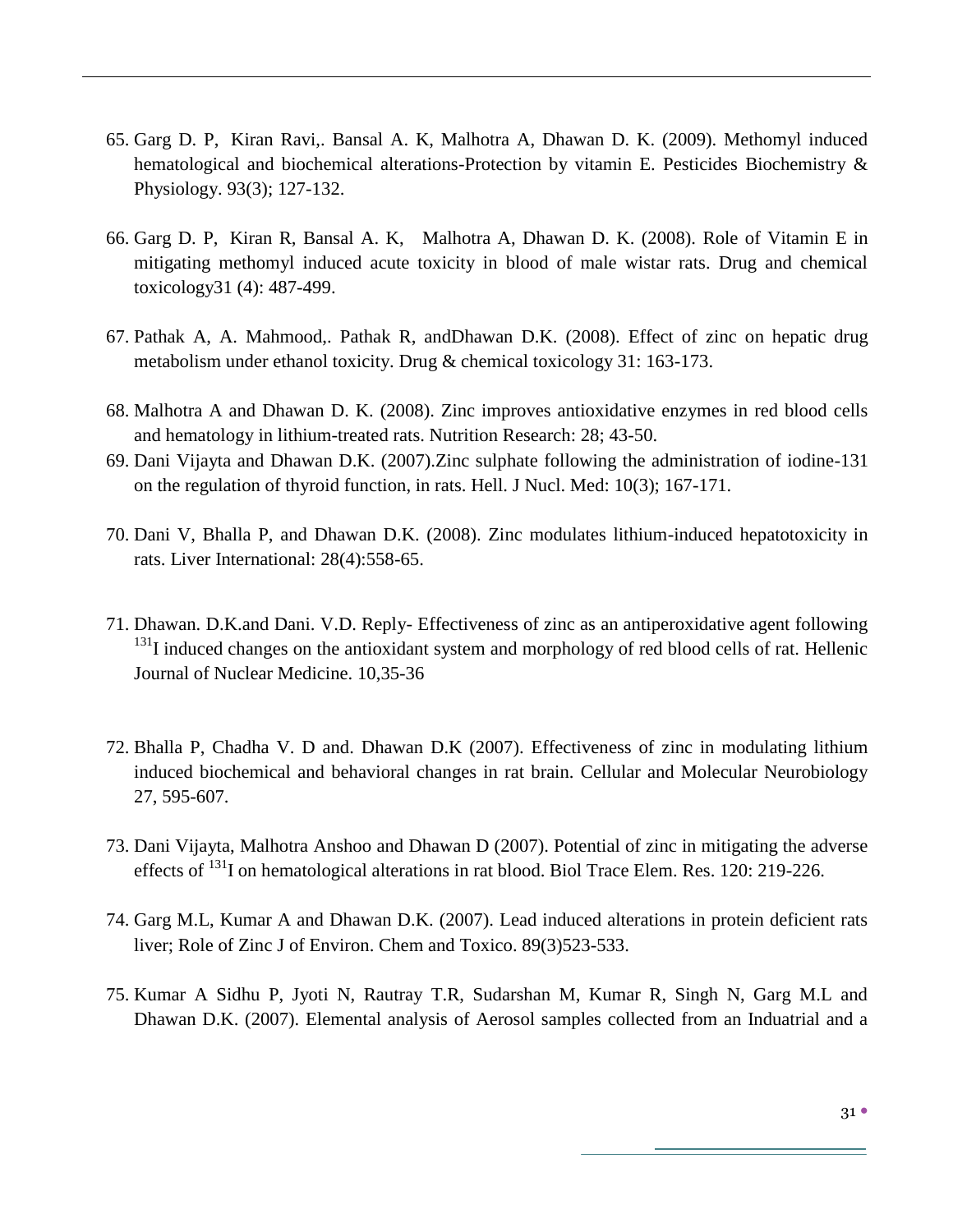non-industrial town of Punjab (India) using PIXE Technique. J. of Environ. Science and Eng. 49 (1): 41-47.

- 76. Dani V, K Vaiphei K and. Dhawan D.K. (2007). Zinc mediated normalization of histoarchitecture and antioxidant status offers protection against initiation of experimental carcinogenesis. Molecular and Cellular Biochemistry: 304(1-2):101-108.
- 77. Dani V, Goel A, Vaiphei K and Dhawan D.K. (2007). Chemopreventive potential of zinc in experimentally induced colon carcinogenesis. Toxicology Letters; 171(1-2):10-18.
- 78. Bhalla P, Dani V, Dhar R and.Dhawan D.K. (2007). Neuroprotective effects of Zinc on antioxidant defense system in the lithium treated rat brain. Indian Journal of Experimental Biology; 45(11):954-8.
- 79. Goel A,Dani,V and Dhawan D.K.( 2007).Zinc mediates normalization of hepatic drug metabolizing enzymes in chlorpyrifos induced toxicity. Toxicology Letters 169(1)26-33.
- 80. Tandon A, Bhalla P, Nagpaul J, P and Dhawan D. K. (2006). Effect of lithium on rat cerebrum under different dietary protein regimens. Drug and Chemical Toxicology, 29 (4), 333-344.
- 81. Sidhu,P. Garg M. L and Dhawan D.K. (2006). Zinc protects rat liver histoarchitecture from detrimental effects of nickel. Biometals 19: 301-313.
- 82. Dhawan D.K, Sen T, Dani. V (2006). Effectiveness of Zinc in modulating the  $\text{Cl}_4$  induced oxidative stress in rat liver. Toxicology Mechanisms and Methods. 16, 37-40.
- 83. Bandhu H.K, Dani V, Garg M.L, Dhawan D.K. (2006). Hepatoprotective role of zinc in lead treated protein deficient rats. Drug and Chemical Toxicology. 1, 11-24.
- 84. Dani V, Dhawan D.K.(2006) Effectiveness of zinc as an antiperoxidative agent following  $^{131}$ I induced changes on the antioxidant system and morphology of red blood cells of rat. Hellenic Journal of Nuclear Medicine. 9, 22-26.
- 85. Goel Ajay, Dani Vijayta and Dhawan DK (2006). Role of zinc in mitigating the toxic effects of chlorpyrifos on hematological alterations and electron microsocopic observations in rat blood. Biometals, 19,483-492.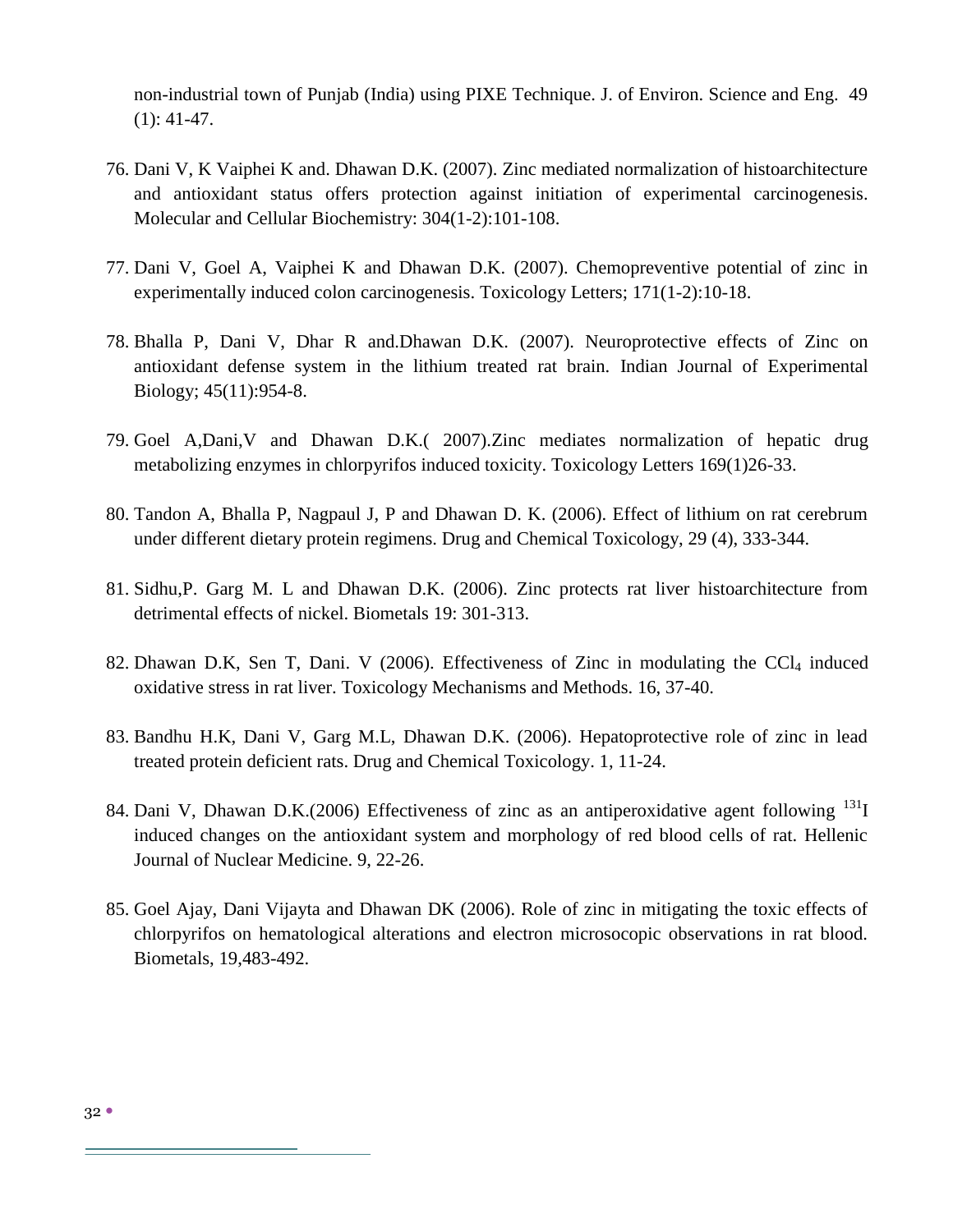- 86. Goel A, Dani V and Dhawan D.K. (2006). Chlorpyrifos-induced alterations in the activities of carbohydrate metabolizing enzymes in rat liver: The role of zinc. Toxicology Letters. 163(3), 235-41.
- 87. Kumar A, Dhawan D. K, Garg M. L. (2005). Airborne Particulate Matter and Human Health: Perspective and Case study, Indian Journal of Air Pollution Control, 5 54-65.
- 88. Sidhu P, Garg M. L and Dhawan D .K. (2005). Oxidative stress due to Nickel Toxicity in the liver of Protein deficient rats, Toxicology Mechanisms and Methods, 6, 411-417.
- 89. Tandon A, Dani V, NagpaUl J.P, Dhawan DK (2005). Influence of zinc on the biokinetics and biodistribution of <sup>65</sup>Zn under different dietary protein regimens. Hellenic Journal of Nuclear Medicine. Vol. 8, 119-124.
- 90. Goel A, Dani V and Dhawan D.K. (2005). Protective potential of Zinc on lipid peroxidation, antioxidant enzymes and hepatic histoarchitecture in chlorpyrifos induced toxicity. Chemico-Biological Interactions. 156, 131-140.
- 91. Dani V, Dhawan D.K. (2005). Radioprotective role of zinc following single dose radioiodine-131 exposure to red blood cells of rats. Indian Journal of Medical Research. 122, 338-342.
- 92. Dhawan D.K, Pathak A, Dani V, Pathak R and Mahmood A.(2005). Influence of zinc on the status of hepatic trace elements and biokinetics of <sup>65</sup>Zn in ethanol treated rats. Indian Journal of Experimental Biology. 43, 259-263.
- 93. Sidhu P, Garg M.L and Dhawan D. K. (2005). Protective effects of zinc on oxidative stress enzymes in liver of protein deficient rats. Drug and Chemical Toxicology; 28: 211-230.
- 94. Sidhu P, M.L Garg and Dhawan D.K.(2005). Time dependent study to evaluate the efficacy of zinc on hepatic marker enzymes and elemental profile in serum and liver of protein deficient rats. Biometals ; 18: 97-106.
- 95. Sidhu P,.Garg M.L and.Dhawan D.K. (2004). Protective role of zinc in nickel induced hepatotoxicity in rats: Chemico-Biological Interactions 150, 199-209.
- 96. Sidhu P, Garg M.L. and Dhawan D.K (2004). Effect of zinc on biological half-lives of <sup>65</sup>Zn in whole body and liver and on distribution of  ${}^{65}Zn$  in different organs of rats following nickel toxicity: Biological Trace Elemen. Research 102(1-3), 173-188.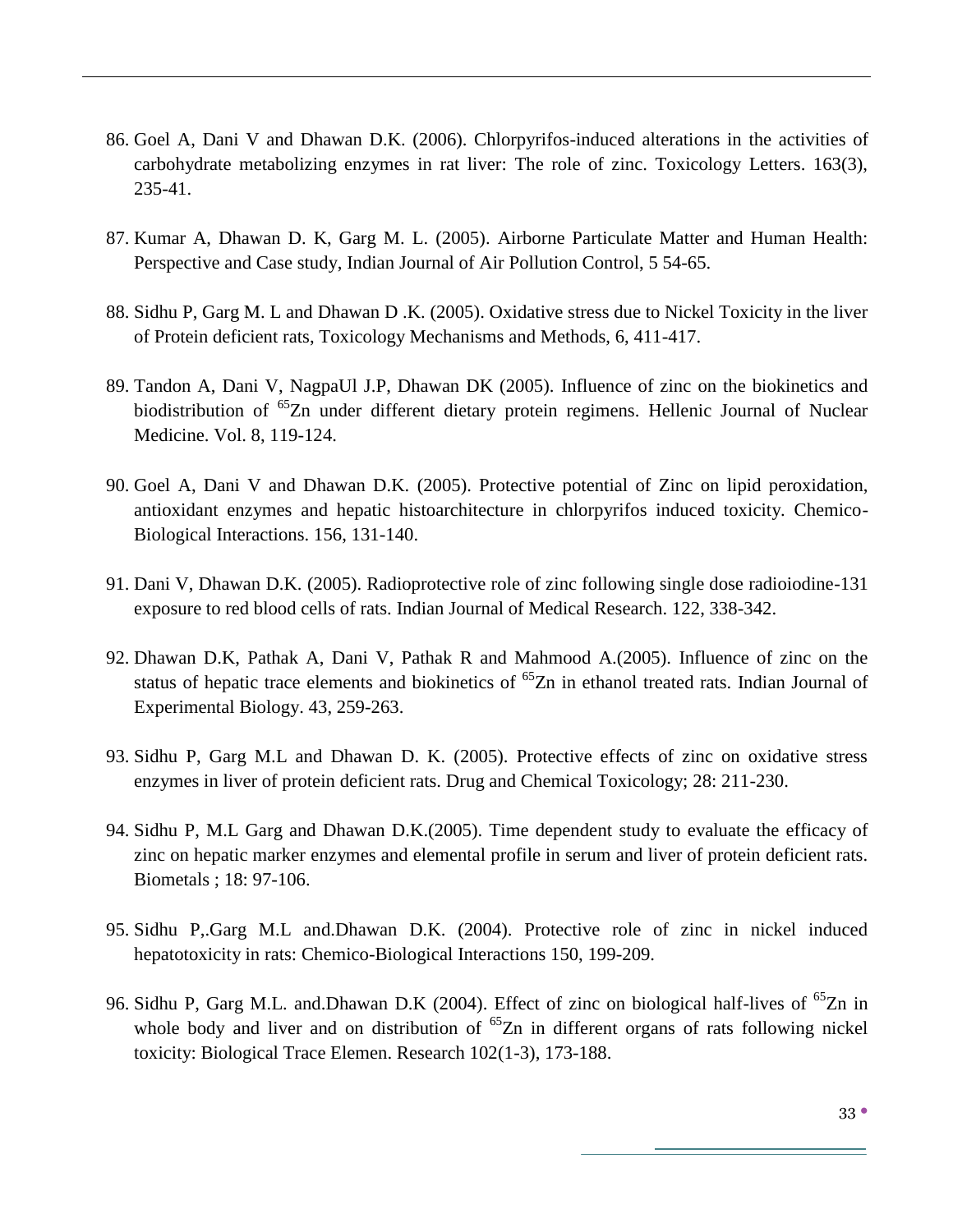- 97. Sidhu P, Garg, M.L, Morgenstern,V J, Butz T and Dhawan D.K. (2004). Protective effects of zinc sulfate towards the hepatotoxicity of nickel sulfate in rats: Biological Trace Element Research 102(1-3), 161-172.
- 98. Sidhu P, Garg M.L and. Dhawan D.K. (2004). The influence of zinc on the whole body and liver biological half-lives and on the distribution in different organs of  ${}^{65}Zn$  in protein deficient rats: Hell J Nucl Med: 2(7), 131-138.
- 99. Sidhu P,. Garg M.L and. Dhawan D.K. (2004). Biokinetics of <sup>65</sup>Zn in liver and whole body and its Biodistribution in nickel treated protein deficient rats, Indian Journal of Experimental Biology. 42, 969-975.
- 100.Baweja M.S, Poonam and Dhawan D.K. (2003) Effect of zinc suppplemenaton on thyroidal 131I uptake retention and dose delivered to thyroid from 131-I in 1-131treated female wistar rats. Pb. Univ. Res. J 53:67-74.
- 101.Sidhu P, N. Singh, J.S. Shahi,. Garg M.L and Dhawan D.K. (2003). Hepatoprotective Effects of Differential Doses of Nickel-A Biochemical and Elemental Profile Study, Vinbull, 8 589-593.
- 102.Singh Mandeep, Poonam and Dhawan D. K. (2003). Effects of Zn on the regulation of thyroid hormones in I- 131 treated rats Ind. J of Nuclear Medicine.
- 103.Pathak, A, Mahmood A, Pathak R and Dhawan D. K. (2002). Effect of Zinc on Hepatic Lipid Peroxidation and Antioxidative Enzymes in Ethanol-fed Rats. J of Applied Toxicology. 22, 207- 210.
- 104.Bandhu H.K., Singh B., Garg, M.L, Mittal B.R., Singh N., Rosenberg A., Mommsen H., Dhawan D.K. (2002). Hepatoprotective Role of Zinc Indicated by Hepatobiliary Clearance of  $\rm{^{99m}Tc}$ -Mebrofenin in Protein Deficient and Lead Toxicant Rats, Hell. J Nucl. Med. 2, 118-122.
- 105.Goel A and Dhawan D. K. (2001) Zinc supplementation prevents liver injury in chlorpyrifostreated rats Biol. Trace. Elem. Res. 82, 186-200.
- 106.Baweja M.S, Poonam and Dhawan D.K. (2000). Effectiveness of zinc in regulating serum T3, T4 and TSH levels in 131I treated female wistar rats. Indian Journal of Nuclear Medicne.15
- 107.Bandhu H.K, Puri S, Garg M.L., Singh B., Shahi J.S., Mehta D., Swietlicki E., Dhawan D.K., . Mangal P.C and Singh N.(2000). Elemental composition and sources of air pollution in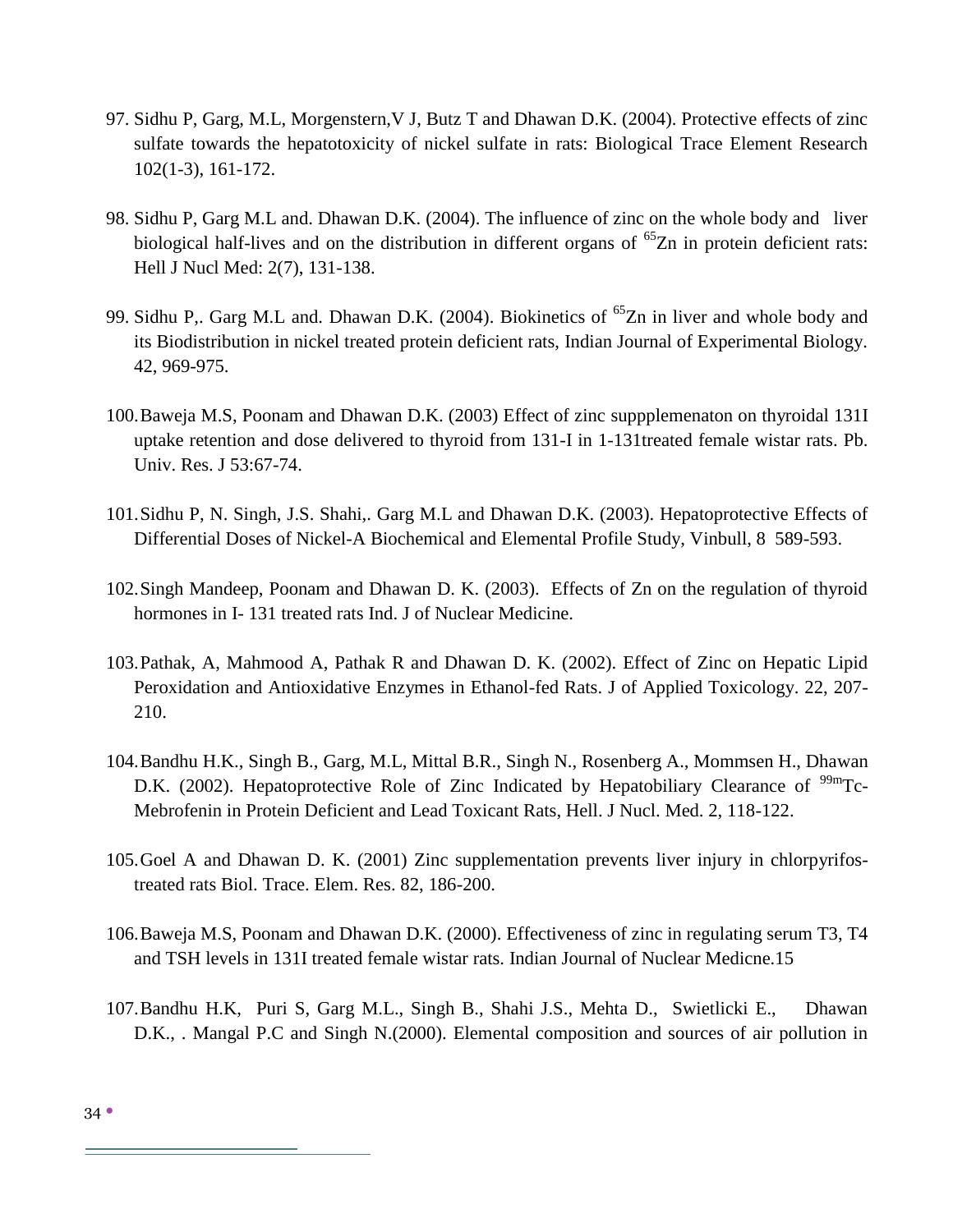the city of Chandigarh, India, using EDXRF and PIXE techniques, Nucl Instr. and Meth.B 160, 126-138.

- 108.Singh B and Dhawan D (2000) Role of Liv 52 -A herbal formulation on C-14 ethanol metabolism and C-14 Acetylaldehyde accumuation in rat liver India Journal of Nuclear Medicine 15, 27-29.
- 109.Dhawan D., R. Kumar and Singh B (2000) Biokinetics of I-131 in thyroid of lithium treatment diabetic rats. I. J.Nuc.Med.! 5, 19-22
- 110.Goel A, Chauhan D.P. and Dhawan D.K. (2000). Protective effects of zinc in chlorpyrifos induced hepatotoxicity -A biochemical and trace elemental study Biol. Trace.Elem.Res. 74, 171- 183.
- 111.Dhawan D, Pathak A. (1999). Effects of lithium on the levels of blood urea and creatinine in diabetic rats. Medical Science research, 26, 855-856.
- 112.Dhawan D.K, Pathak A. (1999) Role of lithium on glucose metabolism in kidney of diabetic rats.I.J.Endcr.Metabol. 3, 41-48.
- 113.Dhawan D.K, Singh A, Singh B, Bandhu H and Singh N. (1999) Effect of lithium augmentation on the trace elemental profile in diabetic rats. Biometals 12, 375-381.
- 114.Singh B. and Dhawan D.K. (1999) Effect of lithium on thyroidal I-131 uptake, its clearance and circulating levels Rad. Environ. Biophys. 38, 261-266.
- 115.Tandon, A, NagpaUl, J.P., Bandhu H.K., Singh N.B., and Dhawan D.K. (1999). Effect of lithium on hepatic and serum elemental status under different dietary protein regimens. Biol. Trace Ele. Res. 68, 51-62.
- 116.Vashlstha, A and Dhawan D. (1998). Effect of lithium on the levels of blood urea and creatinine in diabetic rats. Med. Sci. Res. 26, 855-56.
- 117.Tandon A, Dhawan D.K and Nagpaul J. (1998) Effect of lithium on hepatic lipid peroxidation and antioxidative enzymes under different dietary protein regimens. J. app. Toxicology. 18, 187- 190.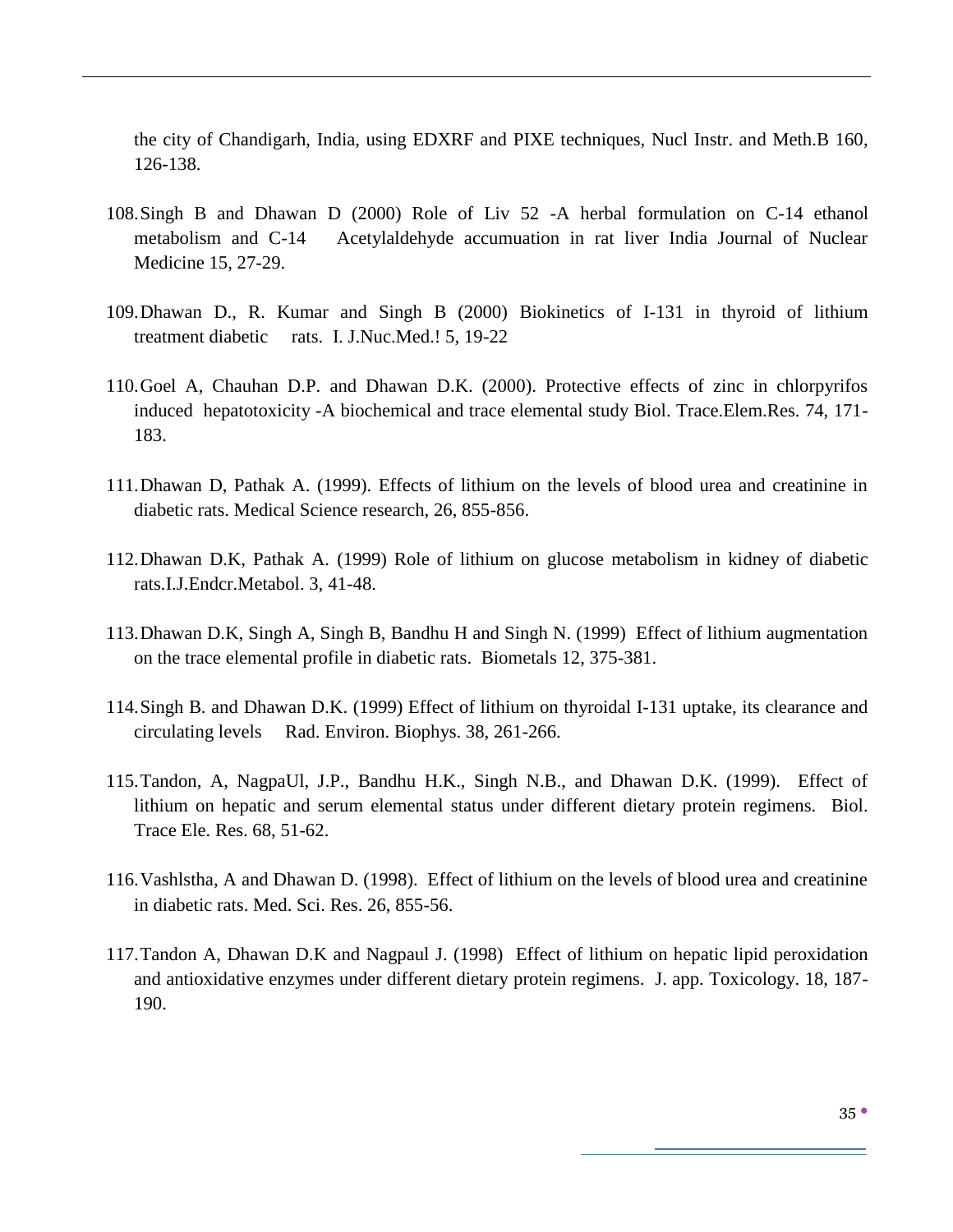- 118.Bandhu H.K., Puri S., Garg M.G., Mehta D, Dhawan D.K, Singh M., Mangal P.C. and Trehan P.N. (1998) Monitoring of urban Air Pollution using EDXRF technique. Rad. Phy. Chems. 51. 625-628.
- 119.Bhatacharya S and Dhawan D.K. (1997) Zn in the assessment of lead toxicity in rat liver I. J. Nucl. Med. 12, 155.
- 120.Bandhu H.K., Singh B, Garg M.L. and Dhawan D(1997). Hepathobiliary clearance of 99m mebofenin in zinc biliry supplemorated protein deficient rats intoticated with lead acetate. I. J. Nucl. Med. 12, 149.
- 121.Tandon A, Nagpaul J.P and Dhawan D.K. (1997). Effect of lithium on the hepatic drug metabolising enzymes of protein deficient rats. Biol. Trace. Elem. Res. 59, 1-7.
- 122.Bandhu H.K., Dhawan D. and Goel A. (1996). Scanning electron microscopic observations of red blood cells in zinc treated rats exposed to X-rays from linear accelerator. Scanning 8, 232.
- 123.Dhawan D. and Goel A. (1996). Further evidence of zinc as a hepatoprotective agent in rat liver toxicity Exp. Mol. Pathol. 63, 110-117.
- 124.Dhawan D.K, Bandhu H.K., Singh B., Singh A. and Nagpal J.P. (1996). Effect of D-400 (A herbal formulation) on the regulation of glucose metabolism in diabetic rats. Ind. J. pharmacol. 28, 224-226.
- 125.Singh B, Dhawan D.K, Chand B. Singh N., Mangal P.C. and Trehan P.N. (1995). Combined effect of lead and lithium in the levels of various essential and non essential elements in rat blood using K and L X-ray excitations. Biol.. Trace. Elem. Res. 46, 15.
- 126.Dhawan D, Singh B, Chand B, Singh N. Mangal P.C. and Trehan P.N. (1995) X-ray fluorescence in the assessment of interelement interactions in rat liver following lead treatment. Biometals 8, 105-110.
- 127.Singh B., Dhawan D.K, Chand B., Singh N., Mangal P.C. and Trehan P.N. (1995). Trace elements distribution in rat brain following lead and lithium supplementation-A Study using EDXRF technique. Appl. Radia. And Isot. 46, 59.
- 128.Goel A, Dhawan D.K and Sharma M.L. (1994). Hepatoprotective role of Liv-52 in toxic conditions of liver- An ultrastructural study. Les. Edition de Physique. 4, 85.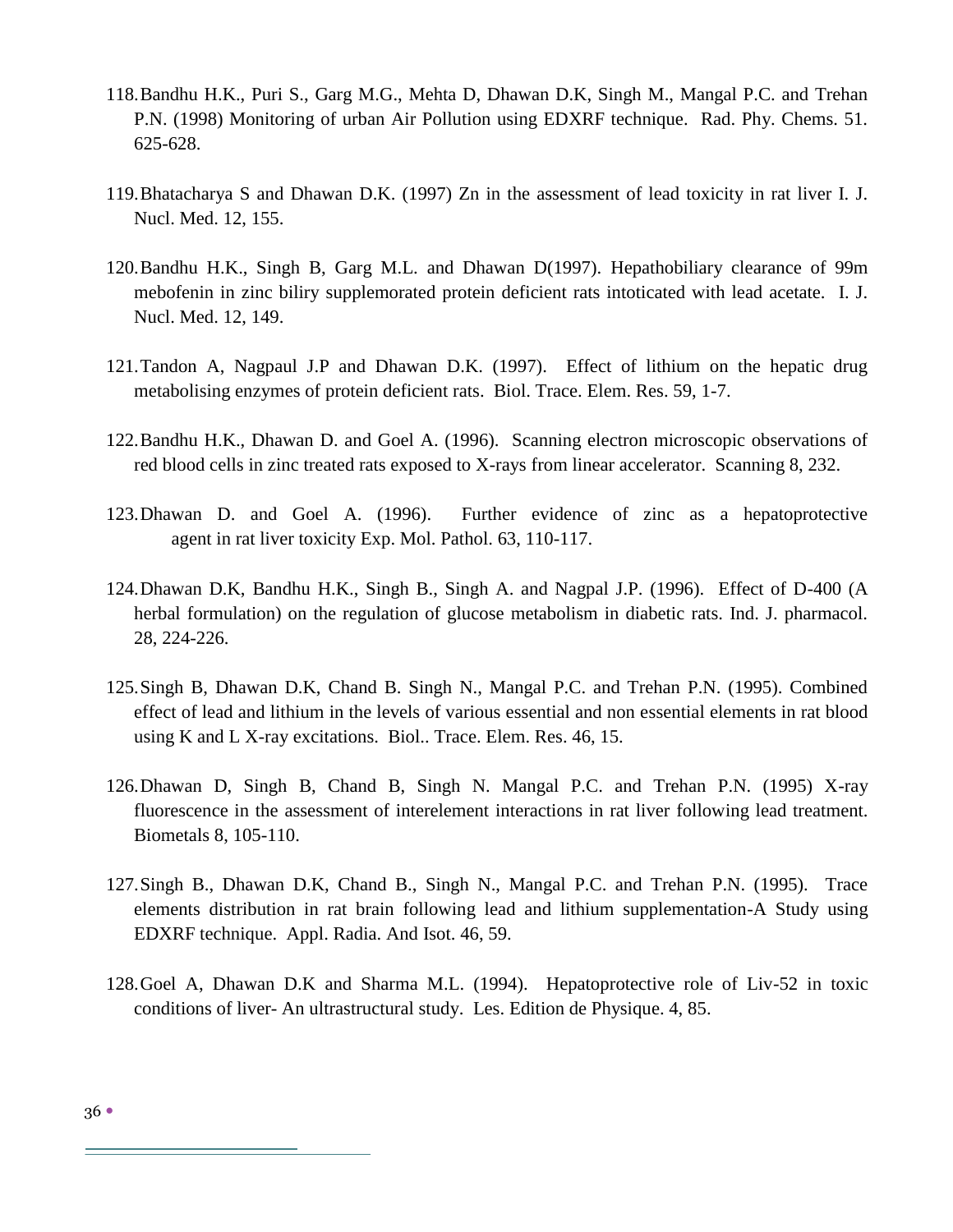- 129.Goel A, Dhawan D.K and Sharma M.L. (1994). Ultrastructural studies of liver following zinc supplementation in carbonterachloride intoxicated rats. Les. Edition de physique. 4, 57.
- 130. Dhawan D,K, Singh, B. and Thakur, R. (1994). Effect of Liv-52 on the ethanol  $(C^{-14})$ metabolism and acetaldehyde  $(1,2 \text{ C}^{-14})$  metabolism and acetaldehyde  $(1,2-\text{ C}^{-14})$  Binding in rat liver. Ind. J. of Nucl. Med. 9 (1), 56.
- 131.Dhawan D.K and Goel A. (1994). Protective role of zinc on rat liver functions in long term toxicity induced by carbonterchloride. J. Trace. Elem. Exp. Med. 7, 1-9.
- 132. Bandhu H. and Dhawan D. (1994). Modulation of thyroidal I-<sup>131</sup> biokinetics following Vitamin C supplementation in rats exposed to X-rays from Linear Accelerator. Ind. J. of Nucl. Med. 9, 127-129.
- 133. Goel, A. Dhawan, D.K and Kheruka, S. (1993). Evaluation of zinc in the regulation of serum  $T_3$ and T<sup>4</sup> levels and hepatic functions in carbontetrachloride intoxicated rats. Biol. Trac. Elem. Res., 41, 59-68.
- 134.Singh, B. Dhawan, D.K, Chand, B and Mangal P.C. (1993). Biokinetics of Iodine-131 in rat thyroid following lead and lithium supplementation. Biol. Trac. Elem. Res., 40 (3), 272-278.
- 135.Dhawan, D.K and Goel, A. (1994). Hepatoprotective effects of Liv-52 and its indirect influence on the regulation of thyroid hormones in carbontetrachloride induced rat liver toxicity. Res. Exp. Med. 194, 203-215.
- 136.Bandhu, H., Dhawan, D.K, Goel, A. and Singh, B. (1992). Effects of zinc on hematological alterations induced in rats exposed to high energy fractionated doses of X-rays. Ind. J. Nucl. Med., 7 (4), 54.
- 137.Singh, B., Dhawan, D., Nehru, B., Garg, M.L., Mangal, P.C., Chand, B. and Trehan, P.N. (1993). Impact of lead pollution on the status of other trace elements in blood and alterations in hepatic functions. Biol. Trac. Elem. Res. 40 (1), 21-29.
- 138.Dhawan, D.K, Singh, B., Goel, A., Chanan, M. and Sanyal, S.N. (1992). Effects of long term lead and lithium treatment on the uptake of radio-labelled nutrients in rat brain. J. Neurochem. (S), 59, 530.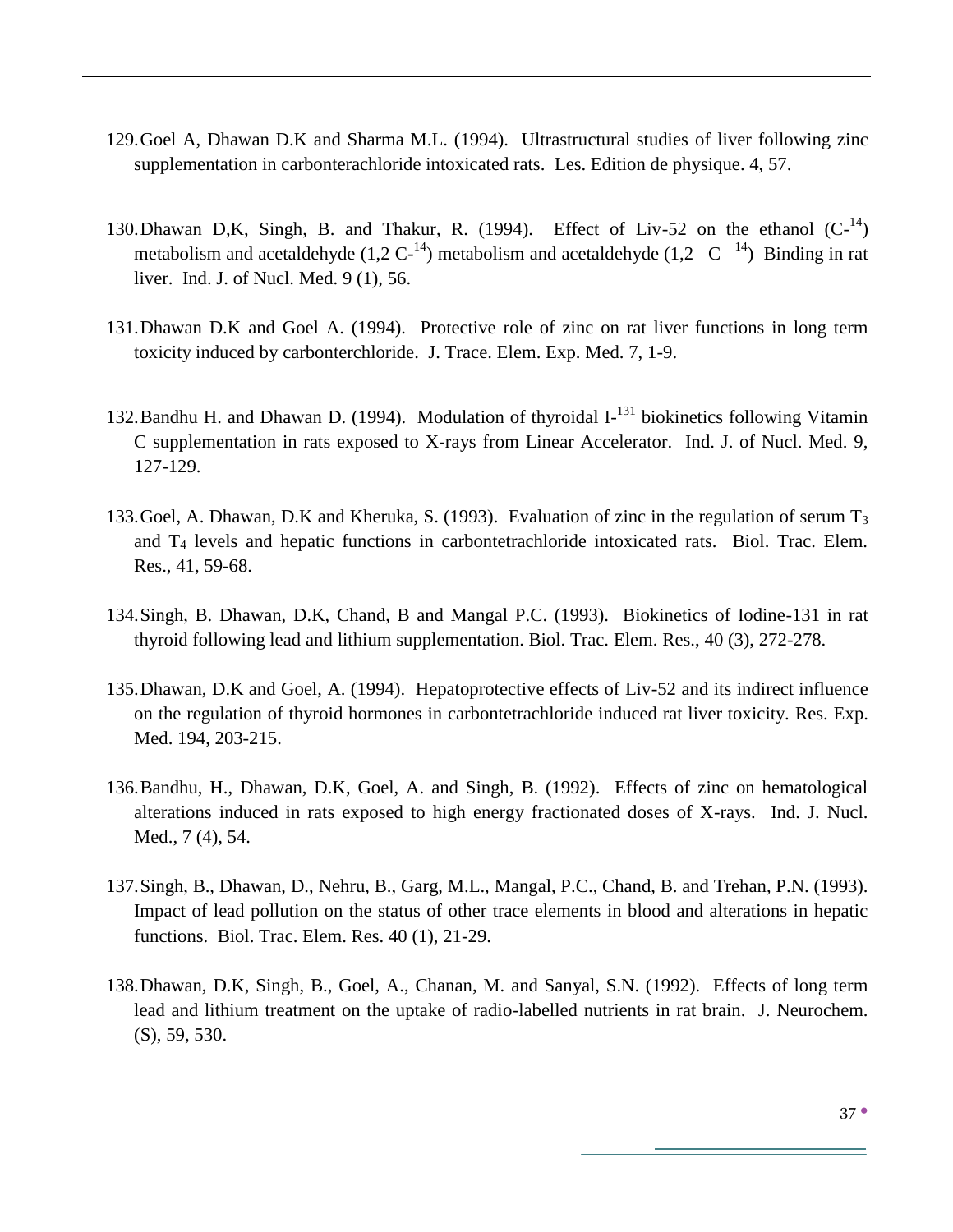- 139.Singh, B. Dhawan, D.K. and Mangal, P.C. (1992). Combined effects of lead and lithium on the uptake of  $^{131}$ I in rat thyroid. AMPI Med. Phy. Bull., 17 (3), 30.
- 140. Dhawan, D., Kaur, P., Goel, A. and Singh, B. (1992). <sup>131</sup>I-Rose Bengal clearance-An Index for the assessment of Rifampicin toxicity in rat liver. AMPI Med. Phy. Bull., 17 (3), 50.
- 141.Singh, B., Dhawan, D.K, Mangal, P.C. and Goel, A. (1992). The influence of lead toxicity on the biological half-life of  $^{131}$ I-Rose Bengal in rat liver. Med. Sci. Res., 20 (17) 623-24.
- 142.Dhawan, D.K, Goel, A. and Gautam, C.S. (1992). Effects of zinc intake on liver enzymes in carbontetrachloride induced liver toxicity. Med. Sci. Res., 20, 55-56.
- 143.Kapil, A., Punjabi, S., Moza, M. and Dhawan, D.K. (1991). Anticomplimentary activity of Leishmania donovani on possible mechanism for evading complement mediated lysis. Med. Sci. Res., 19, 315-16.
- 144.Dhawan, D.K, Goel, A. and Karkara, K. (1991). Effects of carbonterachloride and Liv-52 on the clearance rate of 131-I-Rose Bengal in rat liver. AMPI. Med. Phy. Bull., 16(4), 27-29.
- 145.Dhawan, D.K, Kohli, K.S., Aggarwal, B.B. and Singh B. (1991). Thermal effects on the absorbance pattern of unirradiated FBX Chemical Dosimetric System. AMPI Med. Phy. Bull. 16 (3), 10-11.
- 146.Goel, A., Dhawan, D.K and Gautam, C.S. (1991). Influence of Liv-52 on carbontetrachloride induced hepatotoxicity : A biochemical study. Ind. J. Pharmacol., 23, 182-84.
- 147.Goel, A. and Dhawan, D.K. (1991). Preventive effects of Liv-52 on the activities of cytochrome P-450 and Lipid peroxidation in liver of carbontetrachloride intoxicated rats. Med. Sci. Res. 19, 113-14.
- 148.Dhawan, D., Goel, A. and Singh, K. (1991). Effects of carbon tetrachloride on the clearance of <sup>131</sup>I-Rose Bengal in rat liver. Med. Sci. Res. 19, 81-82.
- 149.Goel, A., Dhawan, D.K, Singh, K. and Gautam, C.S. (1989). Studies on the variations of Biological Half-life of I-131 Rose Bengal in liver of rats treated with  $\text{CCI}_4$  and Liv-52. Med. Phy. Bull, 14, 134-136.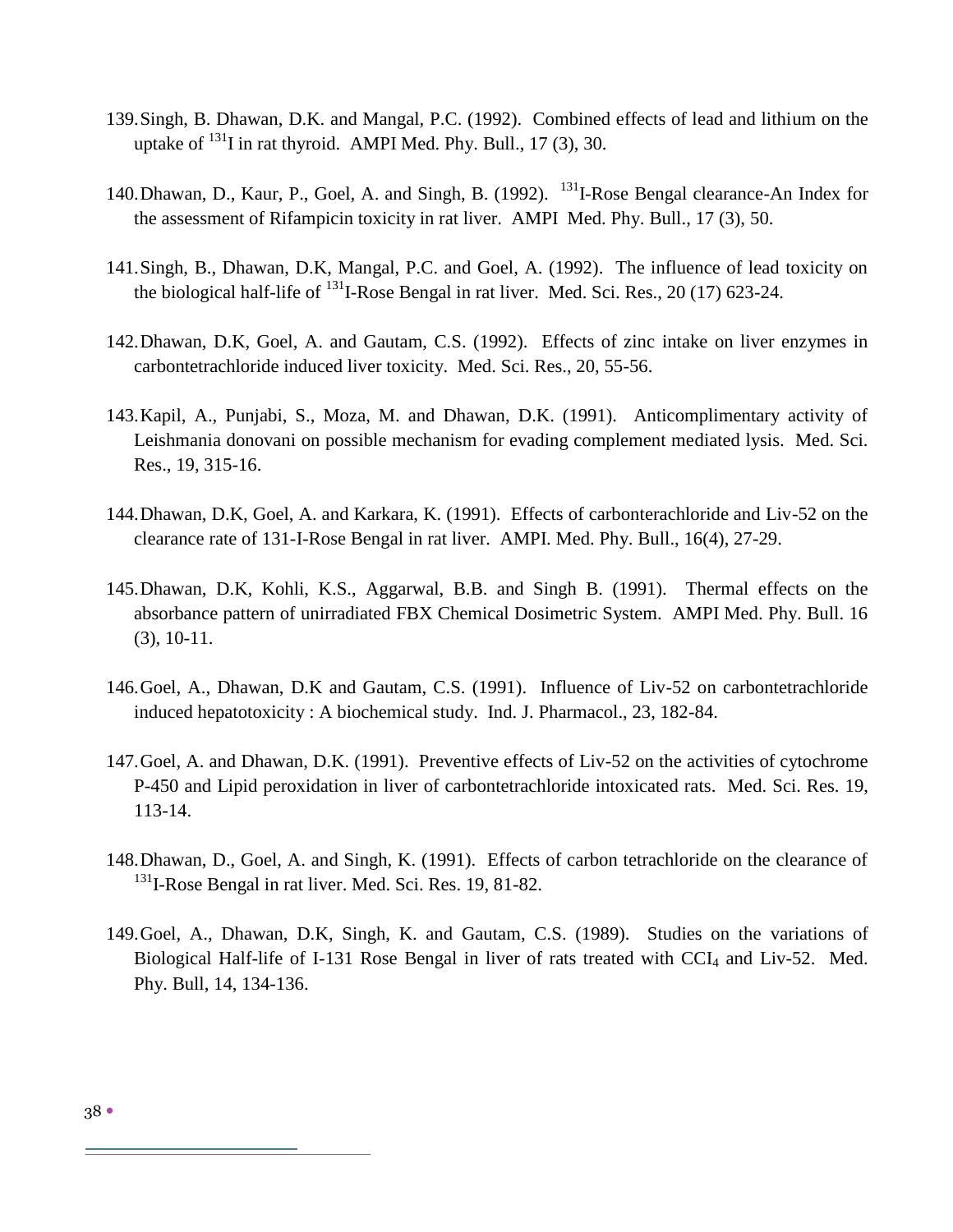- 150.Dhawan, D., Goel, A., Singh, K. and Gautam, C.S. (1989). Studies on the variations of Biological Half-life of I-131 Rose Bengal in liver of rats treated with  $\text{CCI}_4$  and Tefroli. Ind. J. Nucl. Med., 4 (4), 60.
- 151.Singh, K., Aggarwal, B.B., Dhawan, D., Negi P.S. and Mangal, P.C. (1989). Evaluation of Post irradiation stability of FBX Chemical dosimeter at different doses and dose rates. Med. Phys. Bull. 14: 20-21.
- 152.Punjabi, S. Gupta, G.S. Singh, R. and Dhawan, D.K. (1989). Biochemical properties of human sperm, acrosomal N-acetyl-B-D-glucosaminidase. Med. Sci. Res. 17: 431-32.
- 153.Dhawan, D. Sharma, R.R. and Dash R.J. (1988). Effects of short-term and long-term lithium treatment on uptake and retention of iodine-131 in rat thyroid. Australian Journal of Biological Science, 41, 387-392.
- 154.Dhawan, D. K,Kumari A. Karihaloo, A. and Relan N.K. (1987). Effect of Lithium on never velocity and muscular contraction. J. Neurochem (s) 48.76.
- 155.Dhawan, D. Mehta, J. Kumar, R., Chopra, J.S. and Sharma, R. (1987). Effects of Lithium on the digestive and absorptive functions of rat intestine. Digestion, 36, 84-90.
- 156.Sharma, R., Dhawan, D.K, Sharma, R.R. and Dash, R.J. (1985). Effects of alloxan induced diabetes mellitus on uptake and biological half-life of I-131 in rat thyroid, IRCS Medical Science, 13, 90.
- 157.Mehta, J., Dhawan, D.K, Mehta, M., Kumar, R. Chopra, J.S. and Sharma, R.R. (1986). Effects of dietary cadmium intake on serum thyroxine and triiodothyronine levels in rhesus monkeys. Toxicology letters, 34, 85-88.
- 158.Dhawan, D.K, Sharma, R. Sharma, R.R. and Dash, R.J. (1985). Serum thyroxine and triiodothyronine concentration in rats receiving lithium carbonate. Hormone and Metabolic Research 17, 109-110.
- 159.Dhawan, D.K, Sharma, R., Sharma, R.R. and Dash, R.J. (1984). Effects of lithium on uptake and retention of I-131 in rat thyroid. IRCS Medical Science, 12, 541.
- 160.Dhawan, D.K, Narang, A.P.S. and Datta, D.V. (1983). Levels of arsenic in liver cirrhosis. Toxicology letters, 15 105-108.